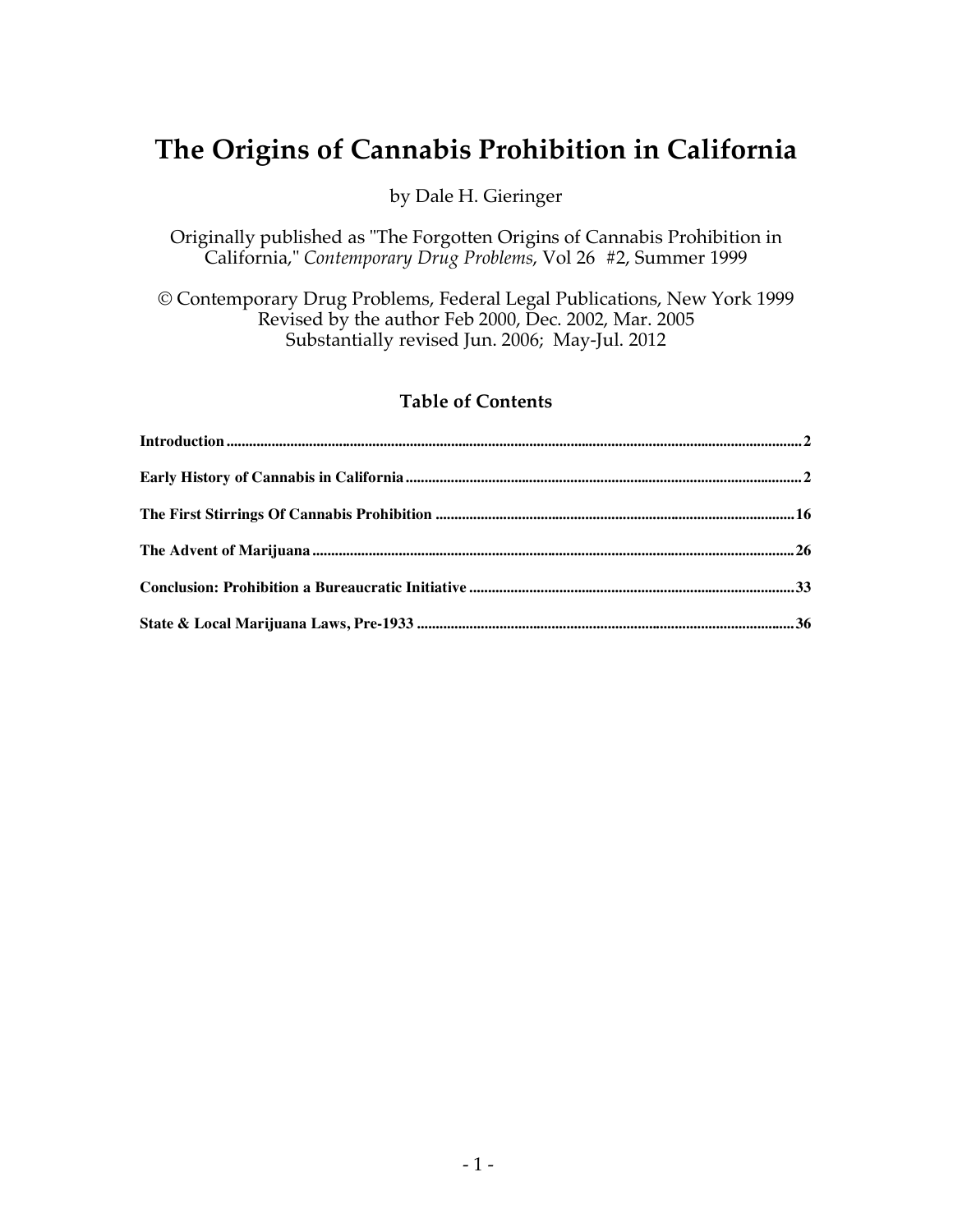#### *Introduction*

Although marijuana prohibition is commonly supposed to have begun with the Marihuana Tax Act of 1937, cannabis had already been outlawed in many states before World War I during the first, Progressive Era wave of antinarcotics legislation. California, a national leader in the war on narcotics, was among the first states to act, in 1913. The tale of this long-forgotten law, predating the modern marijuana scene, casts light on the origins of twentiethcentury drug prohibition.

The 1913 law received no attention from the press or the public. Instead, it was promulgated as an obscure amendment to the state Poison Law by the California Board of Pharmacy, which was then pioneering one of the nation's earliest, most aggressive anti-narcotics campaigns.<sup>1</sup> Inspired by anti-Chinese sentiment, California was a nationally recognized leader in the war on drugs. In 1875, San Francisco instituted the first known anti-narcotics law in the nation, an ordinance to suppress opium dens, which was adopted by the state legislature in 1881. In 1891, the State Board of Pharmacy was created to oversee the practice of pharmacy, including the sale of poisonous drugs. In 1907, seven years before the U.S. Congress restricted sale of narcotics by enacting the Harrison Act, the Board quietly engineered an amendment to California's poison laws so as to prohibit the sale of opium, morphine and cocaine except by a doctor's prescription. The Board followed up with an aggressive enforcement campaign, in which it pioneered many of the modern techniques of drug enforcement, employing undercover agents and informants posing as addicts, promoting antiparaphernalia laws and the criminalization of users, and flaunting its powers to the public with a series of well-publicized raids on dope-peddling pharmacists and Chinese opium dens.

### *Early History of Cannabis in California*

Throughout this era, "marijuana" was unknown in California. As a fiber crop, it was familiar as hemp or cannabis sativa. As a drug, it was known to pharmacists by its alternative botanical name, cannabis indica (originally regarded as a different species). As an intoxicant, it was barely heard of, going by the name of hashish or Indian hemp, indulgence in which was an exotic vice of Asiatic foreigners and a handful of bohemians. "Marihuana," the Mexican name for the drug, was unknown in the state until the twentieth century. Prior to this the evidence for the use of hemp intoxicants in California is notably slim.<sup>2</sup>

 $\frac{1}{1}$  The story of California's early war on narcotics and the State Board of Pharmacy has been largely neglected. Partial accounts may be found in: Jim Baumohl, "The 'Dope Fiend's Paradise' Revisited: Notes from Research in Progress on Drug Law Enforcement in San Francisco, 1875- 1915," *The Driving and Drug Practices Surveyor* 24: 3-12, June 1992; Patricia Morgan, *The Political Uses of Moral Reform: California and Federal Drug Policy, 1910-1960* (Ph.D. Dissertation, Univ. Cal. Santa Barbara, 1978); and Jerry Mandel, "Opening Shots in the War on Drugs," in Jefferson Fish, ed., *How to Legalize Drugs* (Jason Aronson Inc., Northvale, N.J., 1998), pp. 212-58. <sup>2</sup>

When this article was originally published in 1999, aside from a single story in the San Francisco *Call* (1895), the words "hashish," "cannabis" and "Indian hemp" did not appear in any California newspaper or periodical index prior to 1914. The situation has improved with the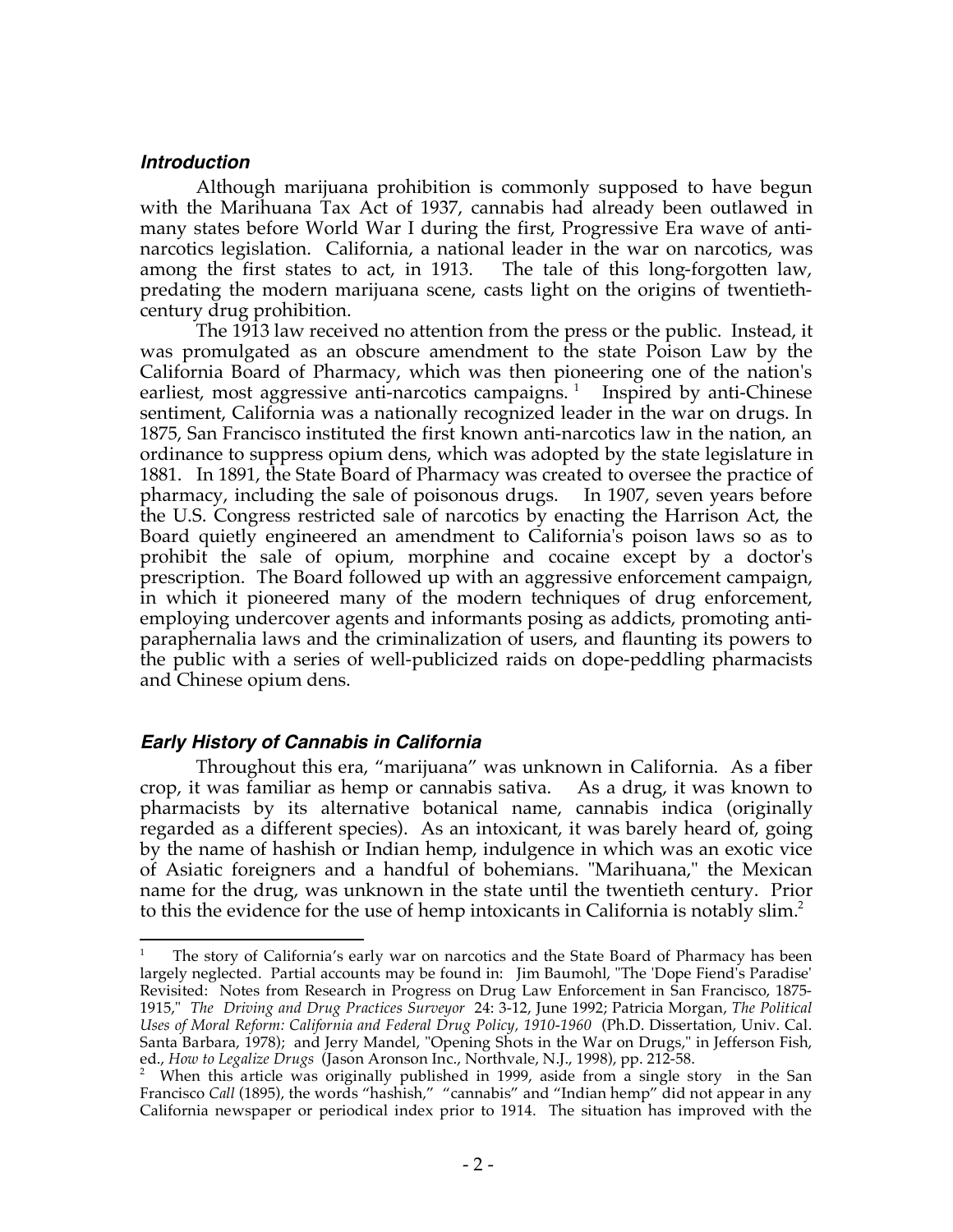Cannabis was initially introduced to California in the form of hemp by the Spanish, who cultivated it as a fiber crop at the missions. $3$  Small scale experiments with hemp cultivation continued sporadically into the twentieth century in the Sacramento Valley and later Imperial County.4 There is no reason to suspect that either the Spanish or native peoples knew of its psychoactive or medical properties.<sup>5</sup> American-grown cannabis sativa was thought to have negligible psychoactivity, being thereby distinguished from medical grade cannabis indica, which was imported from India via England.

 advent of the searchable on-line newspaper databases of the L.A. Times and California Digital Newspaper Collection, though evidence is still sparse. Presently, the first known reference to Mexican "mariguana" [not indexed] appears in the *Call* in 1897; the *LA Times* published four more articles about marihuana from 1898 to 1911; followed by a flock more when the Board began its anti-marihuana campaign in 1914. "Marihuana" does not appear in Northern California until the 1920s. Andrew Garrett's online library of early marijuana literature, www.reefermadnessmuseum.org, includes valuable references to early newspaper articles which are not indexed elsewhere, notably from the *LA Times*. The following indices were searched for this article: the San Francisco Newspapers Index (*Call* 1904-13; *Examiner* 1913-28; *Chronicle* 1913-28); San Francisco *Call* index 1894-1904; *Sacramento Bee* and *Union* index 1900-37; *Los Angeles Times* index 1912-27; *Marysville Appeal* index 1854-1967; *San Francisco Bulletin* index 1855-72; the Oakland Library Newspaper Index 1870s-1930s; the Stockton Library Newspaper Index 1870s-1920s; and the California Information File of the California State Library, which indexes several 19th-century periodicals and newspapers. The indices of the *San Diego Herald* and *Union*, and *Fresno Bee* turned out to be useless. The author also consulted the California newspaper drug index of the San Francisco *Chronicle* and *Examiner* for 1910-60 compiled by Pat Morgan for her Ph.D. dissertation, op. cit., and the newspaper clipping collection of Jerry Mandel compiled from research and systematic samplings. Also searched were the *New York Times Index*, the El Paso Library newspaper index, the New Orleans Library newspaper index, and *Poole's Index to Periodical Literature,* 1802 - 1906. Finally, an invaluable reference was Ernest Abel's bibliography, *A Comprehensive Guide to the Cannabis Literature* (Greenwood Press, Westport, CT, 1979).

 $3$  Hemp culture was introduced to California at Mission San Jose in 1795 with the encouragement of Gov. de Borica. It prospered thanks to Spanish subsidies, but collapsed with their end in 1810. Hubert Howe Bancroft, *History of California,* Vol. 1, p 717 and Vol. 2, pp. 178-81, (The History Co., San Francisco 1886); reprinted as Volumes XVIII and XIX of tbe *Works of Hubert Howe Bancroft* (Wallace Herberd, Santa Barbara CA, 1963). Hemp was also cultivated by the Russians at Ft. Ross during the early nineteenth century: R.A. Thompson*, The Russian Settlement in California. Fort Ross. Founded 1812, Abandoned 1841. Why the Russians came and why they left.* (Oakland, Biobooks, 1951) pp. i-iv from Foreword (cited in personal communication by Michael Aldrich). A comprehensive report on hemp at the California missions may be found in U.C. Berkeley's Bancroft Library: J.N. Bowman, "Notes on Hemp Culture in Provincial California," (Berkeley, 1943).

<sup>4</sup> Hemp cultivation experiments were proposed by Gov. Bigler in 1850 and Gov. Stanford in 1863, but foundered: Theodore H. Hittell, *History of California,* Vol. 4 (N.J. Stone & Co., San Francisco 1897), pp. 171, 369. Nevertheless, hemp continued to have boosters into the twentieth century ("California Should be Big Grower of Hemp," *San Francisco Call,* Apr. 1, 1907, p. 8). As of 1909, some 300 acres of hemp were under cultivation in Butte County, according to the Statistical Report of the California State Board of Agriculture for 1916 (Appendix to Journals of the Assembly and Senate, 1917, p.66). The Imperial Valley became a center for experimentation with new hemp decortication equipment developed by George W. Schlichten in 1917: Don Wirtshafter, "The Schlichten Papers," in *Hemp Today,* ed. Ed Rosenthal (Quick American Archives, Oakland, CA 1994), pp. 47-62.

 Cannabis is absent from *Andrew Garriga's Compilation of Herbs and Remedies Used by the Indians and Spanish Californians together with some Remedies of his own Experience*, ed. Msgr. Francis J Weber (Archdiocese of Los Angeles, 1978). Father Garriga (1843-1915), who served at various missions in the Central Valley, compiled his collection around 1900-5 based on a manuscript by Fr. Doroteo Ambris, who died in 1883.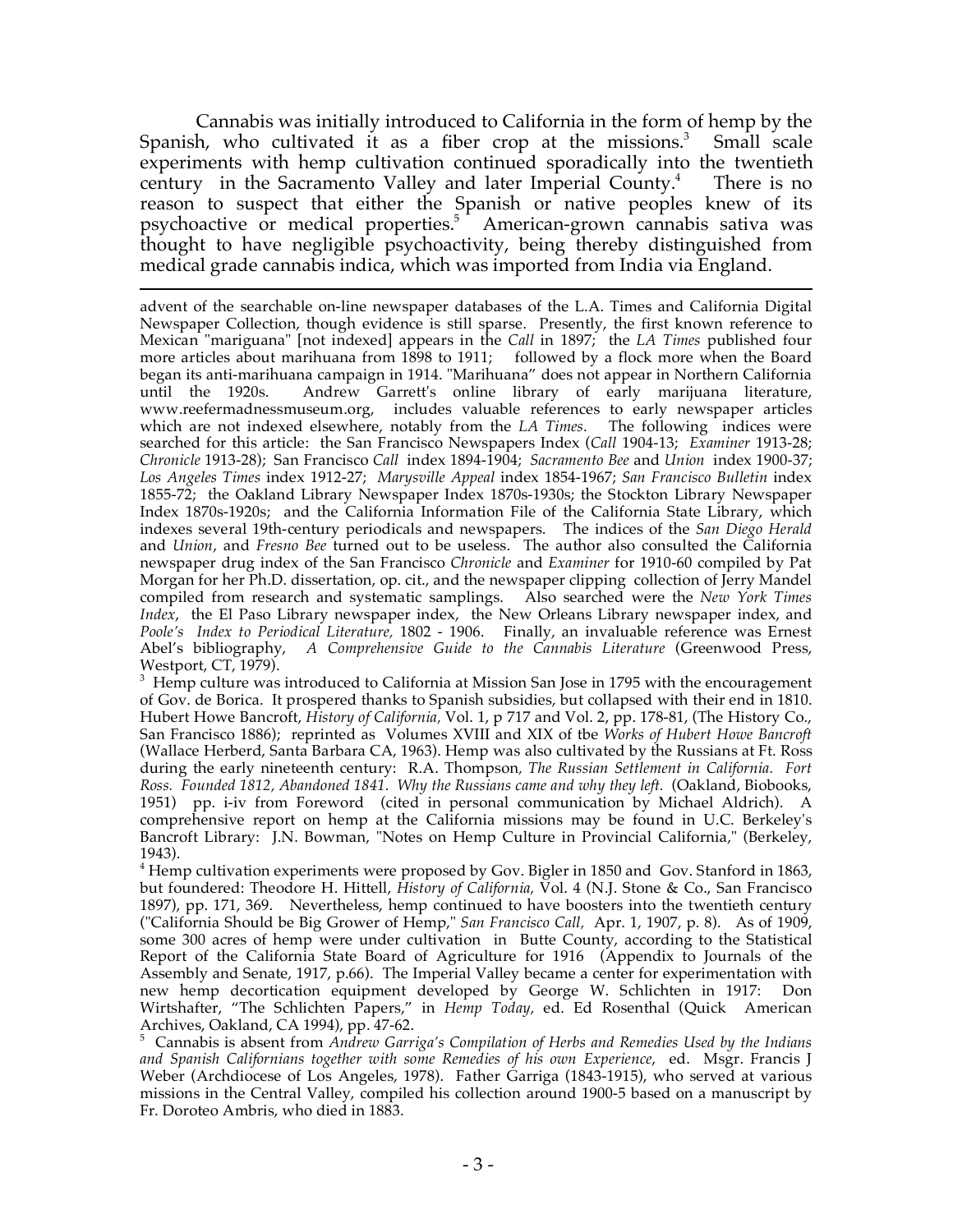Cannabis indica became available in American pharmacies in the 1850's following its introduction to western medicine by William O'Shaughnessy  $(1839)$ .<sup>6</sup> In its original pharmaceutical usage, it was regularly consumed orally, not smoked. The first popular American account of cannabis intoxication was published in 1854 by Bayard Taylor, writer, world traveler and diplomat.<sup>7</sup> Though an easterner, Taylor had California connections, having ventured to the state in 1849 to write a popular Gold Rush travelogue, *El Dorado.* After returning home to New York he departed for Egypt and Syria, where he encountered hashish. Having indulged his curiosity, he recounted his experiences in the manner of his French contemporaries of the *Club des Haschischins* in an article for *Putnam's* magazine and two books*, A Journal to Central Africa* and *The Land of the Saracens.8*

 Taylor's work was soon eclipsed by that of Fitz Hugh Ludlow, who created a sensation with what has been aptly described as the first psychedelic book, *The Hasheesh Eater* (1857).<sup>9</sup> Ludlow had become infatuated with the drug as a student at Union College in New York after trying a sample of Tilden's medicinal extract obtained from a pharmacist. Adopting the voice of a selfstyled "Pythagorean" philosopher enthralled with the sublime harmonies of the universe, he expounded upon his hallucinogenic visions, alternating between ecstatic dreams of heaven and guilt-ridden nightmares of hell. After considerable trial and torment, he concluded with the successful resolve to "break away from the hasheesh thralldom." Having attained a degree of literary success that he would never again equal in his short career, Ludlow proceeded in 1863 to visit San Francisco, where he became an influential figure in literary circles, writing for the *Golden Era* and consorting with Mark Twain and Bret Harte. After a few weeks he returned east, never to come back to California, dying of tuberculosis in 1870 at the age of 34.

 <sup>6</sup>  $6$  O'Shaughnessy announced his discovery working in India in 1839. His discovery was reviewed in the *New York Journal of Medicine* 1 (3):390-398 in November 1843, but supplies of the drug were still scarce even in England at that time: "Remarks on Indian Hemp," (Unsigned) *New York Journal of Medicine* 2:273 (March 1844). In 1850, cannabis was listed as a "substance introduced into the materia medica" by the National Medical Convention in Washington D.C., in the *Pharmacopoeia of the United States of America* (Lippincott, Grambo & Co., Philadelphia, 1851) Around the same time, Frederick Hollick, a popular medical lecturer from Philadelphia, experimented with and successfully grew cannabis for himself, recommending it as an aphrodisiac in his *Marriage Guide* (N.Y., 1850): Michael Aldrich, "A Brief Legal History of Marihuana," (Do It Now Foundation, Phoenix, AZ c. 1970).

Another early American account of cannabis intoxication is that of Kirtley Ryland, M.D., "Experiments with Indian hemp - hashish," *Iowa Medical Journal*, Vol.2 #2 (Keokuk, Iowa Dec 1854- Jan 1855), pp. 103-7. <sup>8</sup>

The Vision of Hasheesh," *Putnam's Magazine,* Vol. 3, April 1854, pp. 402-8; *A Journey to Central Africa* and (G.P. Putnam & Sons, N.Y., 1854) and *The Land of the Saracens* (G.P. Putnam & Sons, N.Y., 1855). On Taylor's life, see Ernest Abel, *Marihuana: The First Twelve Thousand Years* (Plenum Press, N.Y., 1980), pp. 172-4; and Arthur Quinn, *The Rivals* (Crown Publishers, N.Y., 1994), pp.

<sup>71-76, 104.&</sup>lt;br><sup>9</sup> Fitz Hugh Ludlow*, The Hasheesh Eater* (Harper & Bros., New York, 1857); reprinted in the Fitz Hugh Ludlow Memorial Library Edition,ed. Michael Horowitz (Level Press, San Francisco, 1975). Ludlow published an earlier, abbreviated account of his experiences in an article, "The Apocalypse of Hasheesh," *Putnam's Magazine*, Vol. 8, Dec. 1856, pp. 625-40.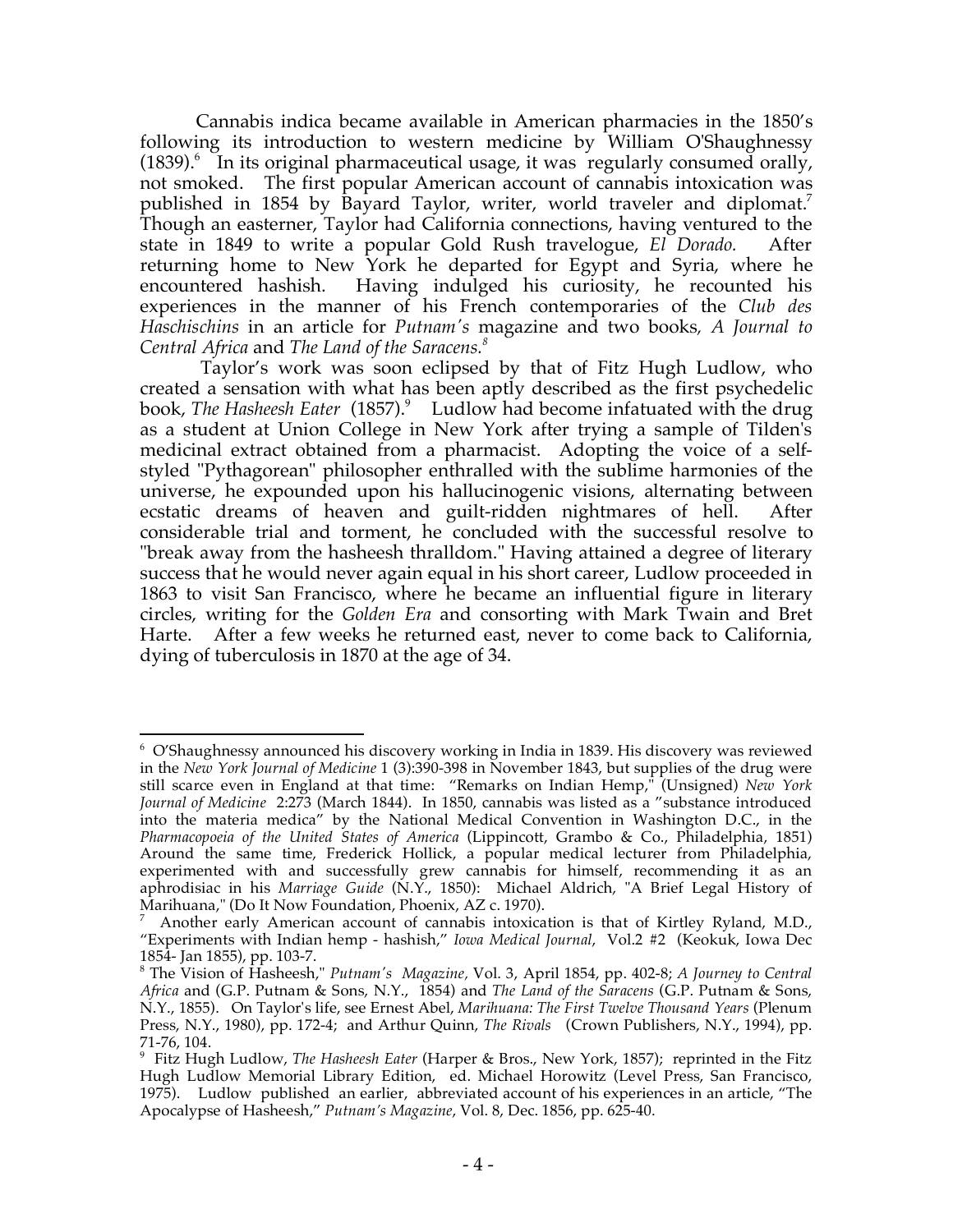While it is tempting to credit Ludlow with introducing hashish to California, there is no record that he ever used the drug after finishing his book.<sup>10</sup> Still, the writings of the "Hasheesh Infant" were well known and admired in the state.11 Some time after his visit, the *San Francisco Dramatic Chronicle* reported, "It appears that a 'Hasheesh' mania has broken out among our Bohemians. Yesterday, Mark Twain and the 'Mouse-Trap' man were seen walking up Clay street under the influence of the drug, followed by a 'star', who was evidently laboring under a misapprehension as to what was with the matter with them." $12$ Twain did not leave a first-hand account of his experience, though he alluded to hasheesh elsewhere in his writings. No further mention of San Francisco's 1860's "hasheesh mania" is known.

A few sporadic stories about hasheesh may be found in the  $19<sup>th</sup>$  century California press, but they typically concern usage abroad, not in California.<sup>13</sup> One exception is an article on "Narcotics and Stimulants" in the *Daily Alta,* in which the reporter ventured to try hashish as well as smoking opium.<sup>14</sup> The experience turned out to be unpleasant. Like Ludlow, the author initially saw beautiful visions of fairyland, but later descended into terrible horror, memory loss and a headache. Despite this, the author claimed that use of hashish "has made wonderful progress in the United States, there being some thirty thousand habitual smokers of the drug" – an intriguing figure for which no source is cited. The author concludes that only alcohol and tobacco are "proper stimulants," and that use of the others is "its own punishment." Such was the consensus of other contemporary observers.

One remarkable exception was a first-hand account published in the Virginia City *Territorial-Enterprise,* under the title "Hashish: A Story for 1876." 15 The article is unsigned, but its style bears a strong resemblance to that of the paper's editor-in-chief, Rollin Mallory Daggett, co-founder of the *Golden Era*, friend of Mark Twain, and later a Congressman and U.S. minister to Hawaii. Unlike other contemporary accounts of hashish such as Ludlow's, the author reports no negative feelings of terror or guilt, but poetically described rapturous visions he experienced under a dose of medically prescribed cannabis indica. In a prophetic voice anticipating the counterculture of a century later, he rails against the materialistic excesses of the age: "Great corporations are gathering up your wealth ... a love of wealth, of show, and a contempt for honest labor is growing

three Parisian friends in "Four Hours of Hasheesh" San Francisco Call, July 6, 1890.<br><sup>14</sup> "Narcotics and Stimulants," San Francisco Daily Alta California Vol. 24#8291, Dec. 8, 1872,<br><sup>15</sup> Virginia City *Territorial-Enterpri* 

 $10$  Some biographers concluded that Ludlow relapsed and died from the hashish habit, but such a death is medically impossible. Ludlow wrote nothing more on hashish, but did write about the dangers of opium addiction: "What Shall They Do To Be Saved?" *Harper's Magazine*, Vol. 35 (Aug. 1867) pp. 377-87. For biographies of Ludlow, see the Fitz Hugh Library Memorial Edition of *The Hasheesh Eater,* pp. 85-103 and Donald Dulchinos, *Pioneer of Inner Space: The Life of Fitz* 

<sup>&</sup>lt;sup>11</sup> Ludlow's book was sufficiently influential that copies of it were said to be "jealously guarded" by the University of California after two students took to hashish having read it. Franklin Walker, "The Hasheesh Infant Among the Argonauts," Westways 35: 18-20 (August 1935).

<sup>&</sup>lt;sup>12</sup> SF [Dramatic] Chronicle, Sept 18, 1865. Like Twain, the "Mouse-Trap" man , aka Tremenheere Lanyon Johns, was a journalist for a rival newspaper. The "star" was likely a policeman. Ellen Komp, "Mark Twain's 'hasheesh' experience in S.F.," *San Francisco Chronicle*, Oct. 2, 2011, p.E-9.<br><sup>13</sup> For example, the French dramatist Jules Claretie reported on his harrowing experience with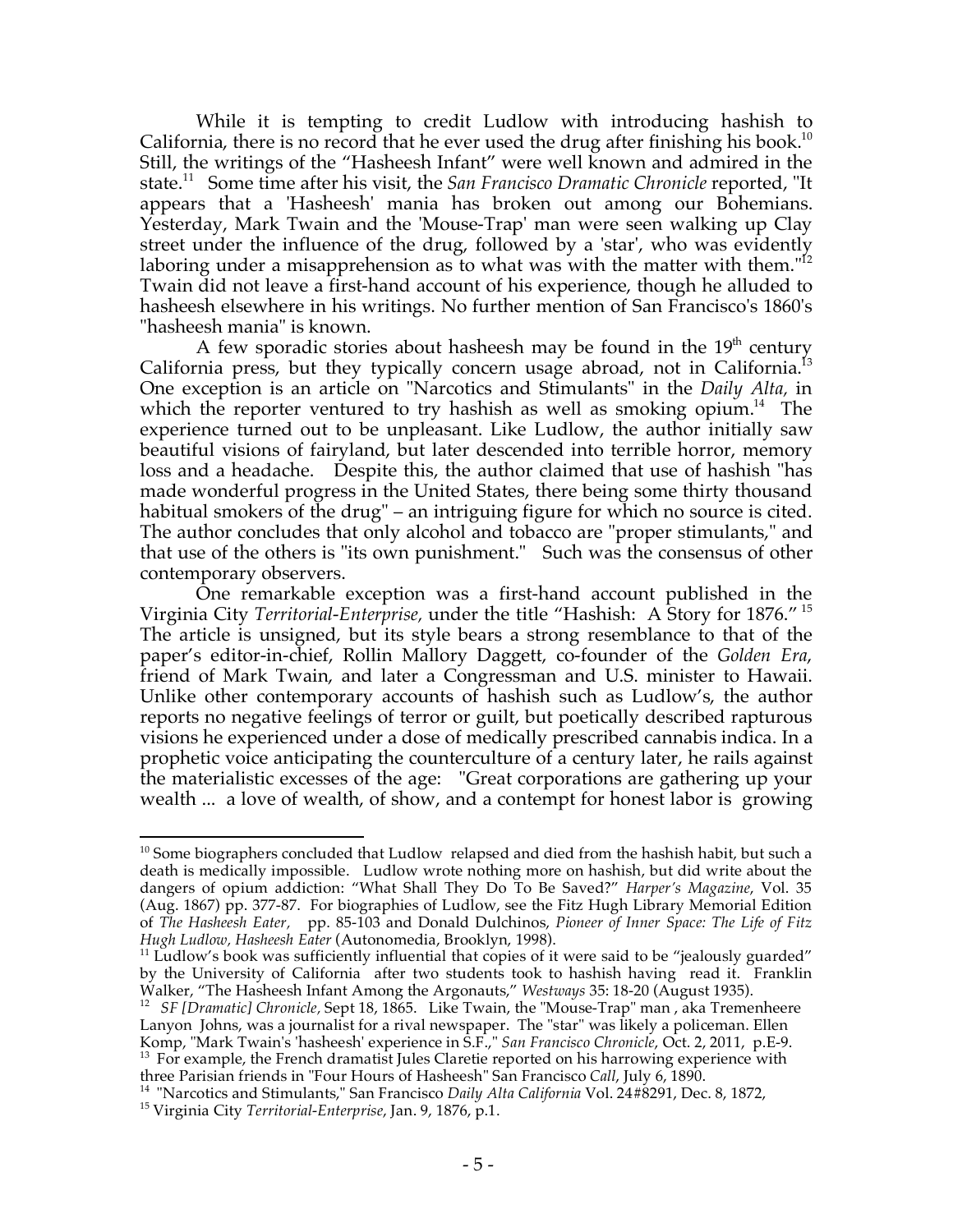up....men's ambitions have become both boundless and reckless." While Virginia City lay a few miles outside California in the mining country of Nevada, the article presages an appreciation of cannabis not otherwise evident in the literature of the state's Golden Age.

Cannabis preparations were readily available to Californians in pharmacies or via mail order. <sup>16</sup> Hashish confections enjoyed a vogue after publication of Ludlow's book, and were advertised by Richards' Pharmacy in San Francisco in 1872.<sup>17</sup> In later years, such ads fell into disrepute, but pharmaceutical preparations were always available. The catalog of the San Francisco drug wholesale firm Redington & Co. listed "Fluid extracts of Indian hemp, (foreign) cannabis indica," a "powerful narcotic," for \$3 per pound c.  $1880<sup>18</sup>$  Cannabis indica continued to be advertised in pharmacy journals and catalogs until its prohibition in the  $20<sup>th</sup>$  century.

 The last quarter of the nineteenth century marked the high tide of popular drug use in America, an epoch later dubbed the "dope fiend's paradise." However, it was smoking opium, not cannabis, that originally emerged as the drug of interest to pleasure seekers in California. Introduced by the Chinese during the Gold Rush, the habit gave little offense at first. The situation deteriorated along with the economy in the 1870s, when anti-Chinese sentiment rose and the habit began to spread to whites. This impelled San Francisco to enact the nation's first anti-narcotic statute, an ordinance outlawing public opium dens (1875). Other towns and states soon followed suit, including the California legislature (1881), as the nuisance spread across the country with the Chinese. Nonetheless, repeated legislative efforts failed to eradicate the habit but merely suppressed it from public view, leaving it to flourish in the back-alleys of Chinatown and elsewhere for decades to come.

 <sup>16</sup> According to Harry Hubbell Kane, a contemporary authority on drug use, "the English extract" of cannabis, imported from India, was regularly used both for intoxication and medical purposes (this is what Ludlow used): H H. Kane, *Drugs That Enslave: the Opium, Morphine, Chloral and Hashisch Habits* (Presley Blakiston, Philadelphia, 1881), pp. 207-8. Less commonly, non-pharmaceutical concoctions were used. Young Americans were also said to chew on a "mixture of bruised hemp tops and the powder of betel, rolled up like a quid of tobacco," according to Mordecai Cooke in *The Seven Sisters of Sleep* (James Blackwood, London, 1860;

<sup>&</sup>lt;sup>17</sup> "MAGIC CONSERVES – Debilitated, Hypochondriac Sufferer, physically and mentally in need of an invigorator, pleasant and harmless, use this Hasheesh Confection" - \$1 per box. *SF Chronicle,* Sep. 19, 1872, p.2. The *Sacramento Union* ran a similar ad for "Magic Conserves" on October 17, 1872. An advertisement for hasheesh candy imported by the Gunjah Wallah Co. of New York, said to be from *Harper's Weekly*, October, 16, 1858, is reproduced in the Fitz Hugh Ludlow Memorial Library edition of *The Hasheesh Eater,* p. 201. Blatant ads of this sort came to be frowned upon by the pharmacy profession in later years. Warning that haschisch candy was used "much more generally than is commonly supposed," the editors of the *Boston Medical and Surgical Journal*, concluded, "If the manufacture of this candy cannot be prohibited or its sale restricted in this country by law, the public should at all events be made acquainted with its dangerous character." "Haschisch Candy," *BMSJ* 75:348-350 (Nov. 22, 1866). According to the *New York World,* "At one time there was a prospect that hasheesh would come into general use, but the introduction into the market of a so-called "Hasheesh candy," which produced none of the desired symptoms of intoxication, brought the Oriental drug into complete disgrace": "Secret Use of Chloroform by Women," reprinted in the *Daily Alta California*, Aug. 1, 1869.

<sup>&</sup>lt;sup>18</sup> Redington & Co., "Revised Price List of Pharmaceutical Preparations," prob. early 1880s: Bancroft Library, University of California, Berkeley.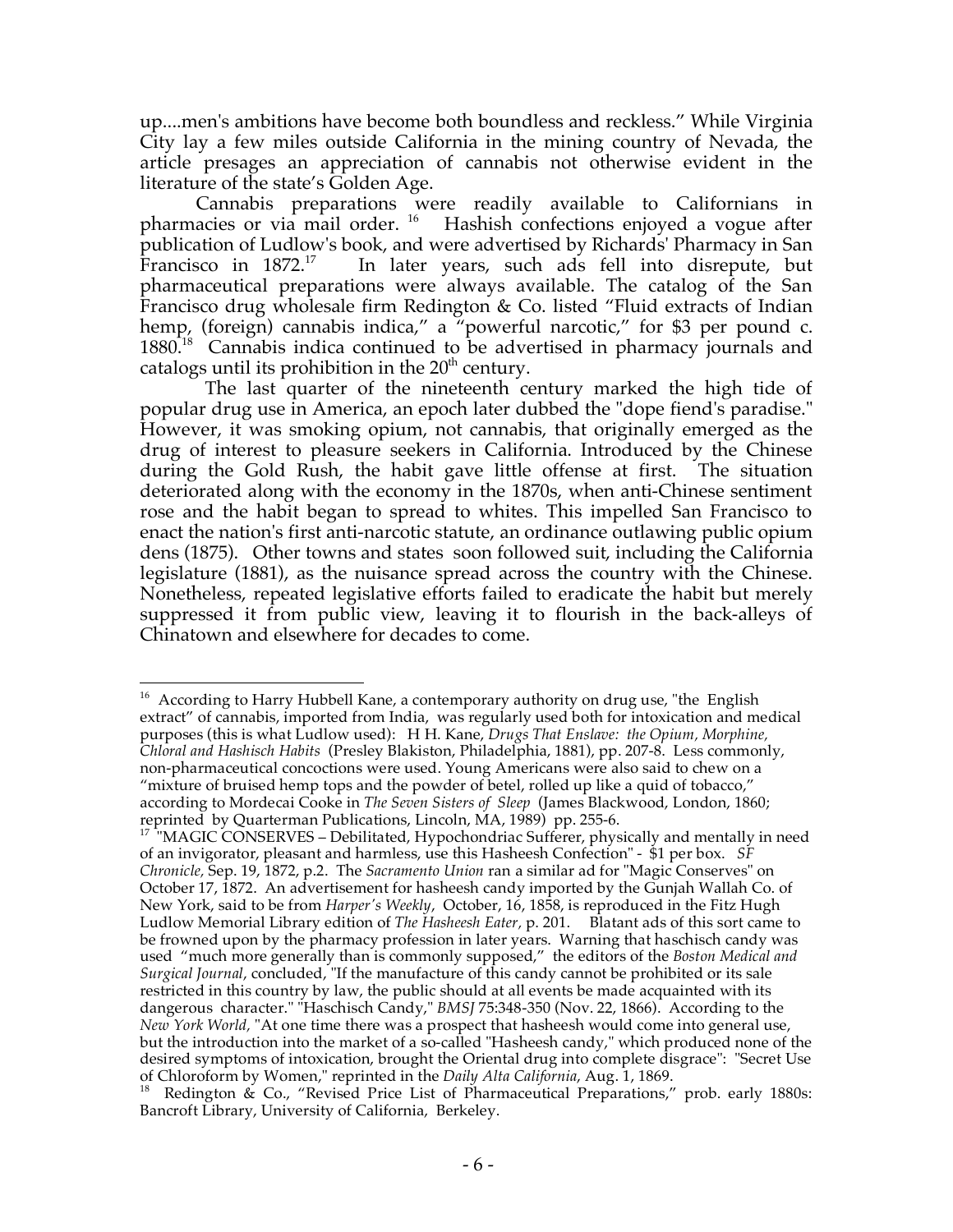Meanwhile, on the East Coast, oriental-style hashish houses were said to be flourishing. An article in *Harper's Magazine* (1883), attributed to Harry Hubbell Kane, describes a hashish-house in New York frequented by a large clientele, including males and females of "the better classes.  $119$  It goes on to say that parlors also existed in Boston, Philadelphia, Chicago, and especially New Orleans - but fails to mention cities further west. Kane had previously written about the San Francisco opium scene in his book, *Opium Smoking in America and China*<sup>20</sup> and might reasonably have been expected to know about hashish-houses there. Yet despite the profusion of opium dens, bars, brothels and gambling houses in San Francisco, there are no known contemporary accounts of hashish dens in California.<sup>21</sup>

Despite this lack of eyewitness testimony, an intriguing clue lies buried in the archives of the state law library in Sacramento among the musty volumes of bygone bills submitted to the California legislature. During the 1880s and 1890s numerous anti-narcotics bills were introduced, most of which never reached a vote. Although they were mainly aimed at opium, three remarkably included hemp drugs as well. The first, introduced in 1880, entitled "an act to regulate the sale of opium and other narcotic poisons," would have made it unlawful to keep, sell, furnish, or give away any "preparations or mixtures made or prepared from opium, hemp, or other narcotic drugs" except on a written prescription at a licensed drug store.<sup>22</sup> It was introduced by Assemblyman A.M. Walker of Nevada County, yet further evidence of interest in hemp drugs in the mining country.<sup>23</sup> Although the Walker bill was withdrawn from committee in favor of  $\alpha$ competing anti-opium bill, $24$  it may well rank as the first anti-cannabis bill in the United States.<sup>25</sup> An identical bill was re-introduced in 1885 by Assemblyman Peter Deveny of San Francisco,<sup>26</sup> and hemp drugs were included in another,

<sup>&</sup>lt;sup>19</sup> "A Hashish-House in New York," *Harper's Monthly*, Vol. 67: 944-9 (1883). Cf. the picture showing "Secret Dissipation of New York Belles: Interior of a Hasheesh Hell on Fifth Avenue," from the *Illustrated Police News,* Dec. 2, 1876, reproduced in Solomon Snyder, "What We Have

<sup>&</sup>lt;sup>20</sup> H.H. Kane, *Opium Smoking in America and China* (G.P. Putnam's Sons, N.Y., 1882).<br><sup>21</sup> In a well researched book without footnotes or bibliography, Larry Sloman provides no reference for his unsubstantiated claim that clandestine hashish clubs were operating in "every major American city from New York to San Francisco" by 1885: *Reefer Madness: The History of Marijuana in America* (Bobbs-Merrill Co., Indianapolis 1979), p.26. 22 A.B 153, introduced Jan 17, 1880.

<sup>23</sup> Michael Aldrich reports obtaining an 1860 edition of Fitz Hugh Ludlow's book from a Placerville gold camp, "purchased by a miner for his (married) sweetheart because, the inscription says, he couldn't find anything more interesting." M. Aldrich, "Hemp industry in California - Summary" (undated typed manuscript). <sup>24</sup>*Sacramento Record Union,* March 3, 1880 p. 1. 25 The first known anti-hemp bill actually passed in the U.S. was an 1889 Missouri statute

providing that every person who shall maintain any house, room or place for the purpose of smoking opium, hasheesh or any other deadly drug, shall be guilty of a misdemeanor (Section 3874, Revised Statutes, 1889): *British Medical Journal,* I Jun. 5, 1897, p. 1092. In another, abortive attempt at anti-narcotics legislation, Indian hemp was included along with opium, cocaine and chloral in two 1899 Tennessee bills to restrict the sale of narcotics to prescription only. Jeffrey Clayton Foster, "The Rocky Road To a Drug-Free Tennessee, A History of the Early Regulation

of Cocaine and The Opiates, 1897-1913," *Journal of Social History,* Spring 1997, pp. 547-563. 26 A.B. 223, introduced Jan 21, 1885. The bill was rejected by the Crimes and Penalties Committee on Feb. 17. Another opium prohibition bill passed the legislature that year, but was vetoed by Gov. Stoneman.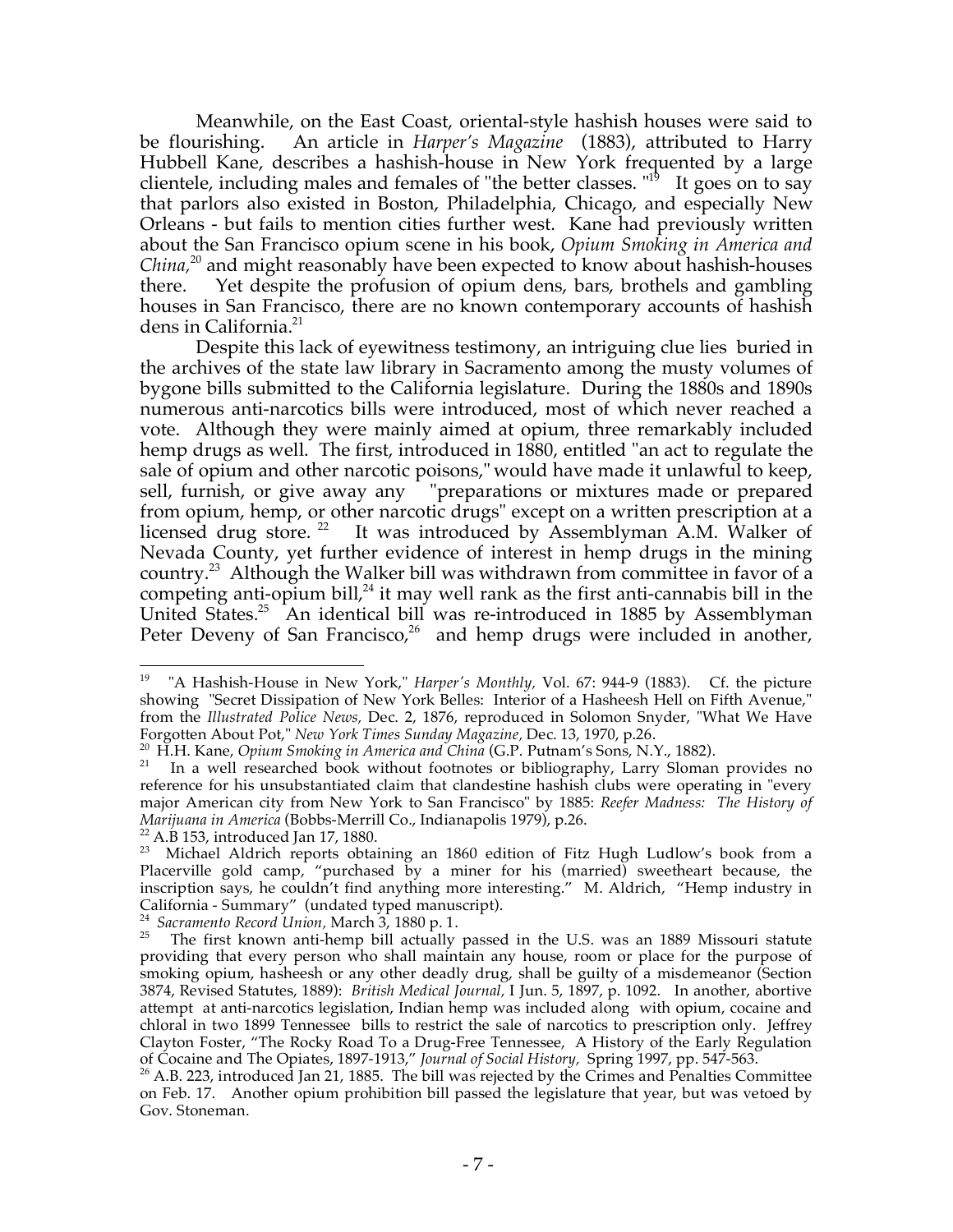comprehensive anti-narcotics measure by Senator W.W. Bowers of San Diego in 1889, which also included cocaine.<sup>27</sup> Unfortunately, no record remains of any discussion of hemp drugs in connection with any of these bills. Indeed, although we have innumerable contemporary newspaper accounts of opium use in California, not a single story about hemp drugs from the 1880s is known. Likewise, while numerous towns passed anti-opium ordinances, $28$  there are no known instances of local ordinances against hemp. Although the three stillborn bills in Sacramento clearly indicate some awareness and use of hashish in California, hemp drugs were never a serious public concern like opium smoking. Most likely they were included for the sake of completeness, rather than out of any pressing concern.

Further evidence of recreational hashish use in nineteenth-century California comes from a remarkable article in the *San Francisco Call*, dated June 24, 1895. There it is reported that hashish was being cultivated by Middle Eastern immigrants near Stockton:

 There are but few people in this State who know that "hashish," the opium of Arabs, is raised, prepared, smoked and eaten in California the same as along the eastern shores of the Mediterranean and Red seas. This astonishing information was made public yesterday by S.A. Nahon at the Board of Trade rooms...

...Mr. Nahon learned that the Arabs and Armenians or Turks are growing twenty acres of hemp near Stockton. They tell the farmers that it is for bird seed, but that is not all. They make and smoke kiff and send large quantities of hashish to this City for the use of the Turks and Arabs here, and large quantities are also sent to other parts of the United States where Arab and Turk hashish-eaters reside. The Stockton hemp farmers are making money fast by raising the drug and are keeping the secret away from their neighbors. Mr. Nahon proposes to enter the same field as soon as he can secure the land and make not only hashish for the Oriental consumers, but the extract for the medicinal trade.

In a follow-up article, the *Call* continued (July 21, 1895):

Among the new exhibits at the California State Board of Trade rooms on Market Street, is a product never before exhibited in California. It is Indian hemp, from which hashish is made. This sample came from a tenacre patch growing near Livermore, Alameda County, and it was sent in by S. Nahon, who is familiar with the plant and its products.

The Livermore field is being cultivated by several Arabs, who have for years been supplying their countrymen on this coast with the seductive drug. The business has been carried on quietly under the pretense that the hemp was used for canary bird seed.

 $27$  S.B. 370, introduced Jan. 25, 1889. The bill was reported favorably by the Committee on Public Morals on Feb. 7 but never came to a vote. The bill is similar to an anti-narcotics ordinance enacted in San Francisco the same year, except that the latter mentioned only opium, morphine

and cocaine, not hemp drugs.<br><sup>28</sup> In addition to San Francisco, opium dens were banned in Sacramento (1877), Stockton (1878), Oakland (1879), Marysville (1879), and ultimately by the state legislature (1881).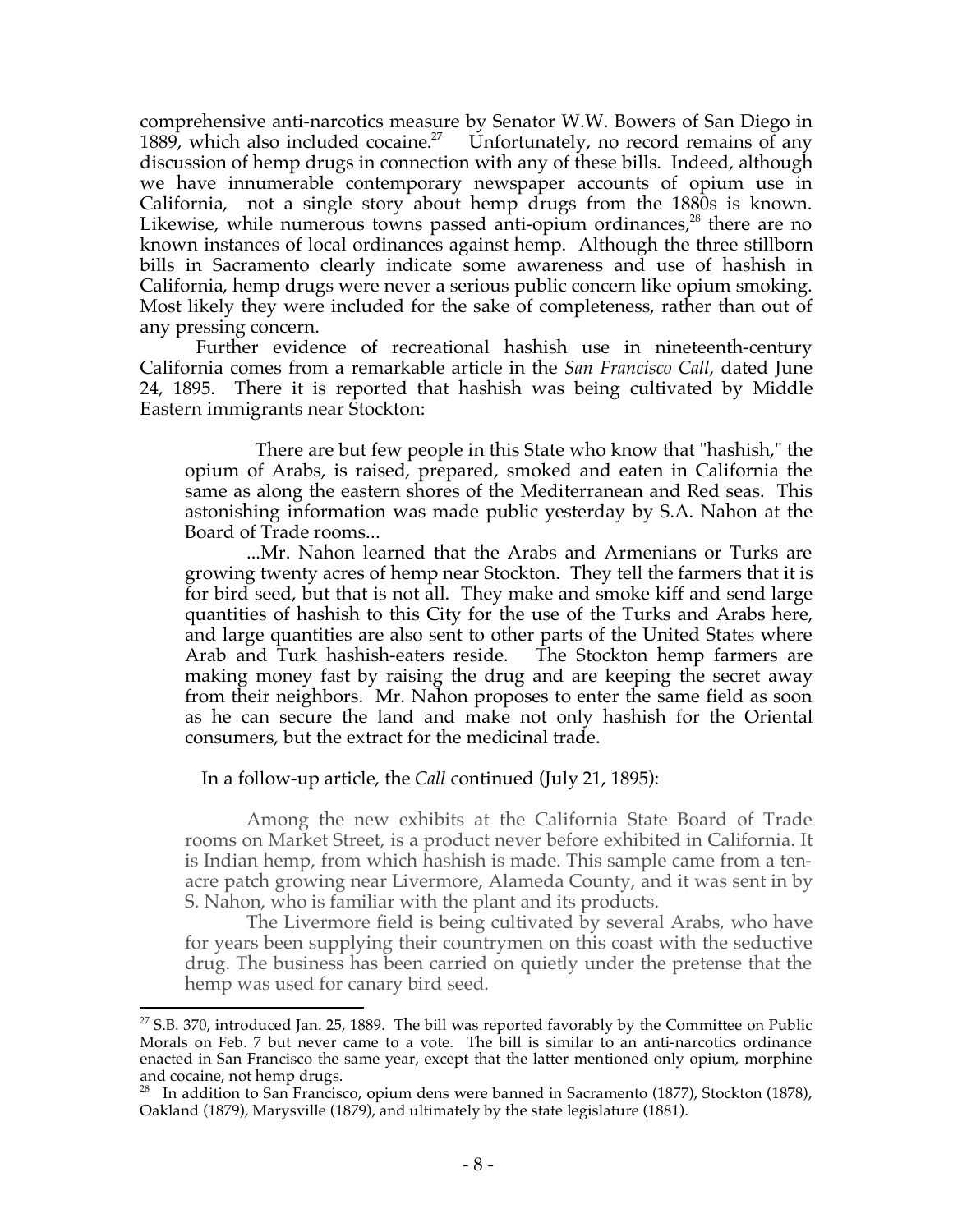Mr. Nahon states that the hashish grown on this coast is much stronger or more rank in its opiate qualities than that grown in Arabia and India, due, he supposes, to the soil being less worked out than in the Orient. The Alameda-grown hashish is almost a deadly poison, it is so rank, and one smoking or eating the stuff is obliged to take it in homeopathic doses for fear of fatal results…

Mr. Nahon states that there are several colonies of Arabs and Armenians in this State who raise hemp and send hashish in the natural and extract form to several parts of the United States, where their countrymen live.

There are slight discrepancies between the two articles. One puts the size of the field at 20 acres, the other at 10. One places it near Stockton, the other near Livermore; but the two cities are close, in the heart of the Central Valley's hemp-growing area. Most likely, the two fields were identical, although the article notes that several hashish farms existed in the state.

"Turks," "Arabs" and "Armenians" were terms interchangeably used to designate a group of Middle Eastern immigrants later known as the Syrians,<sup>29</sup> who had recently begun to immigrate to the U.S. from the region around Lebanon, although their numbers in California were exceedingly small.<sup>30</sup> In addition to running tobacco factories and smoking parlors, the Syrians were reputed to be partial to hashish.<sup>31</sup> Whether the hashish farmers were truly Lebanese "Syrians," or came from some other, nearby part of the Ottoman Empire, they were certainly familiar with the indigenous hashish culture of the Middle East. A 20-acre plot could have produced a sizable yield: similar-sized pharmaceutical farms produced 10,000 to 30,000 pounds of medicinal cannabis.<sup>32</sup> Assuming an average extraction ratio of 25 to 1, this would have yielded some

 $29$  The category "Syrian" was introduced by U.S. Immigration in 1899, prior to which these immigrants were referred to as Arabs, Turks, or sometimes Armenians or Greeks. Only 5,000 to 10,000 had reached the U.S. as of 1895, almost entirely in the East. (Samir Khalef, "The Background and Causes of Lebanese/Syrian Immigration to the U.S. Before World War I," in Eric Hooglund, ed., *Crossing the Waters: Arab-Speaking Immigrants to the United States Before 1940,*

<sup>&</sup>lt;sup>30</sup> According to one reference, only 13 Syrians were living in California as of 1901! (Phillip M Kayal and J.M. Kayal, *The Syrian-Lebanese in America,* G.K. Hale & Co., Boston, 1975, pp. 81-3). A separate, more substantial Armenian immigration began to arrive in the state around 1896: James H. Tashjian, *The Armenians of the United States and Canada* (Armenian Youth Federation, Boston,

<sup>1947)</sup> pp. 18-21.<br><sup>31</sup> The manager of the the New York hashish house visited by Kane was said to be Greek, a name often used for Syrians. A so-called "Turkish Smoking Parlor," operated by "Turks or Armenians" - i.e., Syrians - is pictured in the *New York Herald,* April 28, 1895, and reproduced in the underground hemp classic by Jack Herer, *The Emperor Wears No Clothes* (HEMP Publishing, Van Nuys, CA 1993), p. 65. Despite the implication that the patrons were smoking hashish, the article actually says they were smoking tobacco. It is unclear whether hashish might have been clandestinely offered at this establishment, or whether perhaps hashish and tobacco were smoked together. The Syrians' interest in cannabis is attested by Hamilton Wright, among others (see below). On Syrian involvement in the tobacco business, see Louise Seymour Houghton, "Syrians in the United States II: Business Activities," *The Survey,* August 5, 1911, pp. 654-5. 32 WW Stockberger, "Commercial Drug Growing in the United States in 1918," *Journal of the* 

*American Pharmaceutical Association* 8:809 (1919).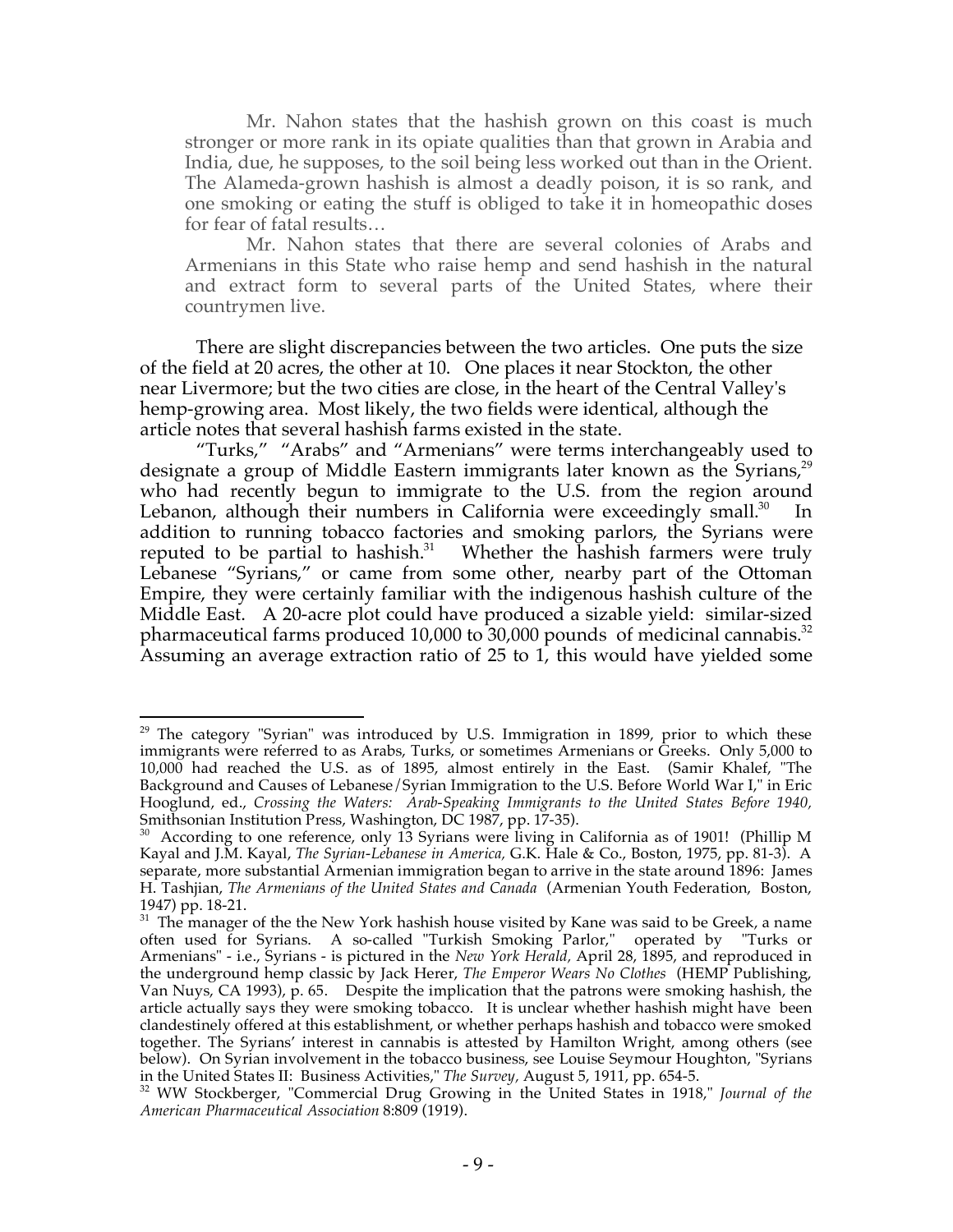500 to 1000 pounds of hashish, or some 250,000 to 500,000 doses!<sup>33</sup> Even if it supplied the entire U.S., it is hard to believe that the hash farm's clientele was entirely limited to the Arab-Syrian-Armenian community. Nonetheless, the Stockton hash farm disappeared from history without further trace.

In another curious, isolated report ten years later, the *Los Angeles Herald* reported a rise in hasheesh use among local spiritualists under the alarming headline, "Insanity caused by Hindoo drug - Result of Use of Hasheesh is Inevitable - Many Victims in Los Angeles. $34$  The article is notable chiefly for documenting the fad for hashish among devotees of Oriental mysticism, which was then in vogue. $35$  The article repeats familiar warnings about the supposed link between hashish and insanity, but fails to document a single actual user or victim of hashish insanity. No further accounts of LA's supposed epidemic of hashish insanity are known, most likely because it never occurred.

Literary testimony about hashish use in California is remarkably slim. Unlike their European counterparts, California's turn-of the century bohemian literati evinced little interest in drugs other than alcohol. One exception was Jack London, who confessed to "two memorable journeys" into "Hasheesh Land," "the land of enormous extensions of time and space," in *John Barleycorn*, his "alcoholic memoir" dedicated to the prohibition campaign  $(1913)$ .<sup>36</sup> London was turned on to hasheesh by his poet friend George Sterling, $37$  who led a bohemian artist colony in Carmel. Sterling was familiar with other drugs and drink, but

<sup>&</sup>lt;sup>33</sup> In 1984, Lebanese hash production was estimated at 700 metric tons for 20,000 hectares, or about 30 pounds per acre, which would work out to 600 pounds for the Stockton farm. Although extraction ratios nowadays can range upwards of several hundred to one for the finest, most potent hashish, it seems realistic to assume a lower average for commercial grades of the 19th century. Robert Connell Clark, Hashish! (Red Eye Press, Los Angeles, 1998) pp. 223, 233.

<sup>&</sup>lt;sup>34</sup> Los Angeles Herald, May 14, 1905.<br><sup>35</sup> Hashish had been popularized in spiritualist circles by Paschal Beverly Randolph and Madame Blavatsky during the late 19<sup>th</sup> century: Martin Lee, Smoke Signals, (Scribner, NY, 2012) p. 34. The link between spiritualism and hashish can be seen in another contemporary article from the San Francisco *Call*: "Psychic leaders have been given a severe jolt during the last fortnight, and a lot of society women are busy explaining at home how it all happened— those few "of them who let it be known at home that they frequent the perfumed chambers of lsis, to quaff drafts of hasheesh, that the veil of the unknown and unknowable may be lifted from the past and future." Sally Sharp, "The Occult Madness," S.F. *Call* Sept. 30, 1905.<br><sup>36</sup> Jack London, John Barleycorn , ed. John Sutherland (Oxford Press, NY, 1989) p. 185. The book

was serialized in the *Saturday Evening Post,* where the passage about hashish first appeared on April 26, 1913. By this time, the Board of Pharmacy's anti-cannabis legislation had already been drafted.

<sup>&</sup>lt;sup>37</sup> A boyhood friend, Frank Atherton, recalled London's account of a hashish trip with Sterling in 1903: "'To one who has never entered the land of hashish,' he said, 'an explanation would mean nothing. But to me, last night was like a thousand years. I was obsessed with indescribable sensations, alternative visions of excessive happiness and oppressive moods of extreme sorrow. I wandered for aeons through countless worlds, mingling with all types of humanity, from the most saintly persons down to the lowest type of abysmal brute.'" Russ Kingman, *Pictorial Life of Jack London* (Crown Publishers, NY 1979), p. 124. London tried hashish again on Guadalcanal during his famed yacht voyage on the *Snark* (1907). *"*He went clear out of his head and acted so wild that Charmian [his wife] was frightened. That was the end of the hashish experiment. Nobody else would touch it." *Ibid.* p. 202. See D. Gieringer, "Jack London, California Cannabis Pioneer," Oaksterdam News, March 2005, posted at http://www.canorml.org/history/London-CannabisPioneer.pdf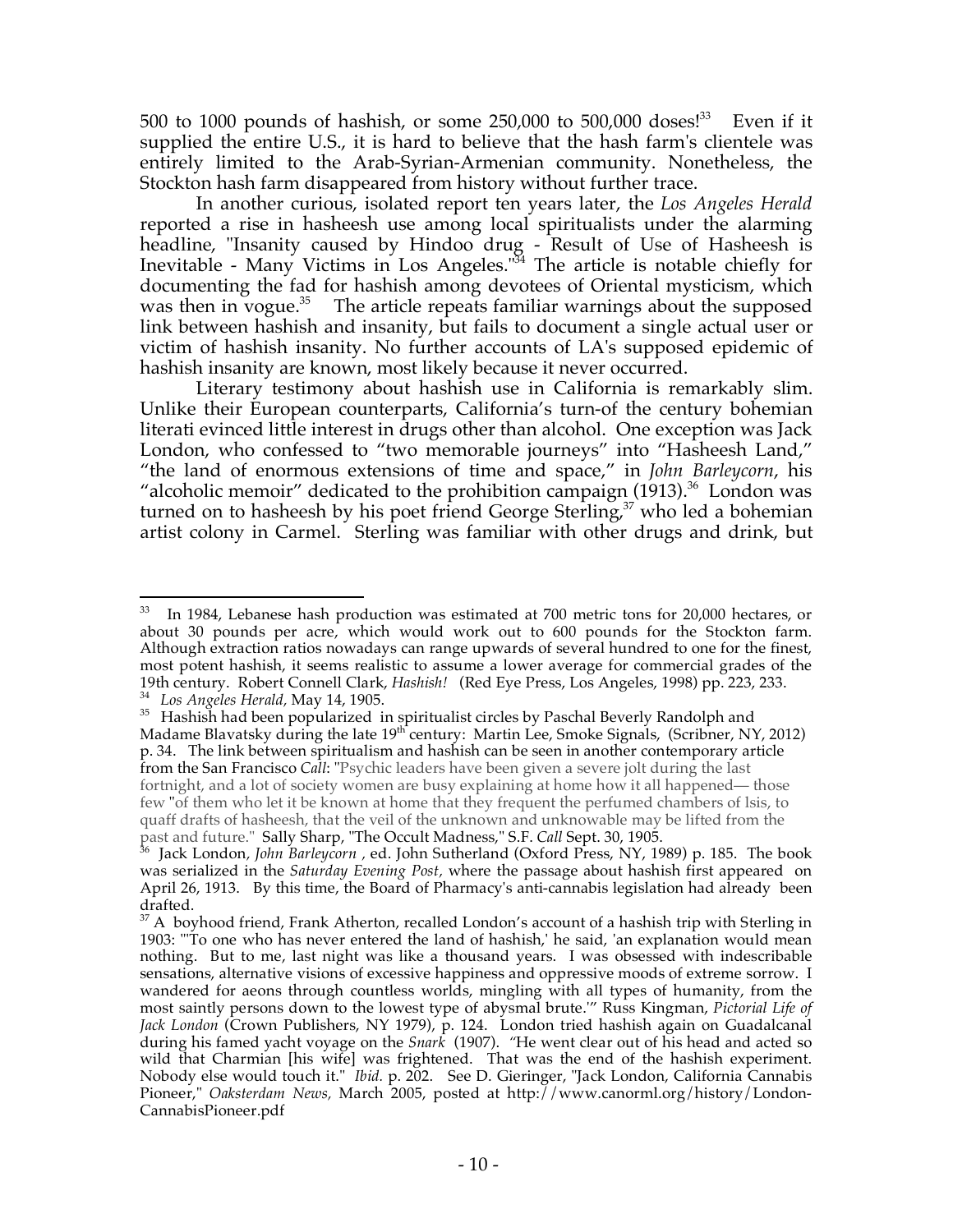left no account of his hasheesh experiences.<sup>38</sup> Altogether, California's cannabis literature amounts to just a few brief references, hardly enough to impart a meaningful impression.<sup>39</sup>

 The best scientific source of information on cannabis in California is West Coast pharmacy and medical journals such as the *Pacific Pharmacist* and *Pacific Drug Review*. 40 Most of the references are minor notes or reprints of articles concerning medical use. Unlike the East, where numerous physicians investigated and wrote about cannabis, California was not a center of medical cannabis research.<sup>41</sup> By the turn of the century medical interest in cannabis was declining, largely due to uncertainty over its potency, activity, and effects.<sup>42</sup> By 1910-14, it was no longer advertised in the Coffin & Redington house organ, *San Francisco and Pacific Druggist.* A survey of medicinal plants in California by Prof. Albert Schneider of the California College of Pharmacy noted that, while cannabis hemp could be found growing wild in Butte county, the "exact medicinal value of the California-grown plants requires further careful study."<sup>43</sup> However, Prof. Schneider was not interested enough to mention cannabis indica in a list of 26 varieties of drug plants being considered for cultivation in California.<sup>44</sup>

 $38$  A solitary passing reference to cannabis may be found in Sterling's Carmel diary: "Jan. 16 [1906]. Stormy. Gene & Toddy took hashisch." Further details of their experience are lost to history. Franklin Walker, *The Seacoast of Bohemia* (Peregrine Smith, Inc., Santa Barbara, CA 1973), p. 28. On Sterling's drug use and alcoholism, see Joseph Noel, *Footloose in Arcadia* (Carrick &

 $^{39}$  One other California bohemian, Charles Warren Stoddard, coyly mentioned a possible encounter with hasheesh on a visit to Egypt. "The April heat was increasing in Grand Cairo. Under its enervating influence, I subsided into a hasheesh frame of mind, and passed my time between the bath and the nargileh, the victim of brief and fitful moods." C.W. Stoddard, *Mashallah! A Flight Into Egypt* (Appleton, NY 1881), p. 217; also pp. 141-2, 184-5.<br><sup>40</sup> Unfortunately, many of the pharmacy trade publications from the turn of the century are lost.

Following are the survivors to be found in the University of California's MELVYL library system, which were surveyed for this article: *The Pacific Pharmacist* (San Francisco, 1907-1918); *Pacific Drug Review*. (Portland & San Francisco 1905-1915); *San Francisco and Pacific Druggist* (Coffin & Redington Co., S.F. 1910-4);*The Drug Clerk's Review* (San Francisco, incomplete, misc. issues 1911-4, 1918); *Pacific Druggist* (S.F., incomplete, misc. issues 1892, 1894); and, from the Smithsonian Annex Library, *California Druggist* (L.A., 1896-1901). The following medical journals were surveyed: *Pacific Medical & Surgical Journal* (San Francisco, 1858-1915); *Occidental Medical Times* (Sacramento, 1887-1904), *Pacific Record of Medicine and Surgery* (San Francisco, 1886-1899), *California State Journal of Medicine* (San Francisco, 1904-1913), *California Medical Journal* (Oakland,

<sup>1880-1888).</sup> 41 Californians are absent from the compilation of biographies of prominent 19th-century cannabis researchers in Tod Mikuriya, *Marihuana: Medical Papers 1839-1972* (Medicomp Press, Oakland, CA, 1973), pp. 446-9. The dozen articles about cannabis published in 19th-century California medical journals are reprints or reports from Europe, with the exception of an account, "Poisoning by Strychnia, Successfully Treated by Cannabis," by Stacy Hemenway, M.D. of

Eugene City, Oregon, in the *Pacific Medical and Surgical Review* 10: 113 (Aug. 1867). 42 "Cannabis Indica has fallen greatly into disuse in this country, and it matters little to us whether the drug is produced in Asia, Africa, or America. Quite possibly this lack of interest has been brought about by our failure to ensure that our preparations are always active." *Chem. and* 

<sup>&</sup>lt;sup>43</sup> The Pacific Pharmacist 1:467 (Jan 1908).<br><sup>44</sup> "Drug Plant Culture in California," *Pacific Pharmacist*. 3: 184-94 (Oct. 1909). Although apparently uninterested in medical cannabis, Prof. Schneider later created a stir at the University of California by experimenting upon himself with hashish, "explod[ing] the theory that the drug has a fatal effect upon any but Orientals." "Professor Takes Hashish; Goes on Scientific Toot: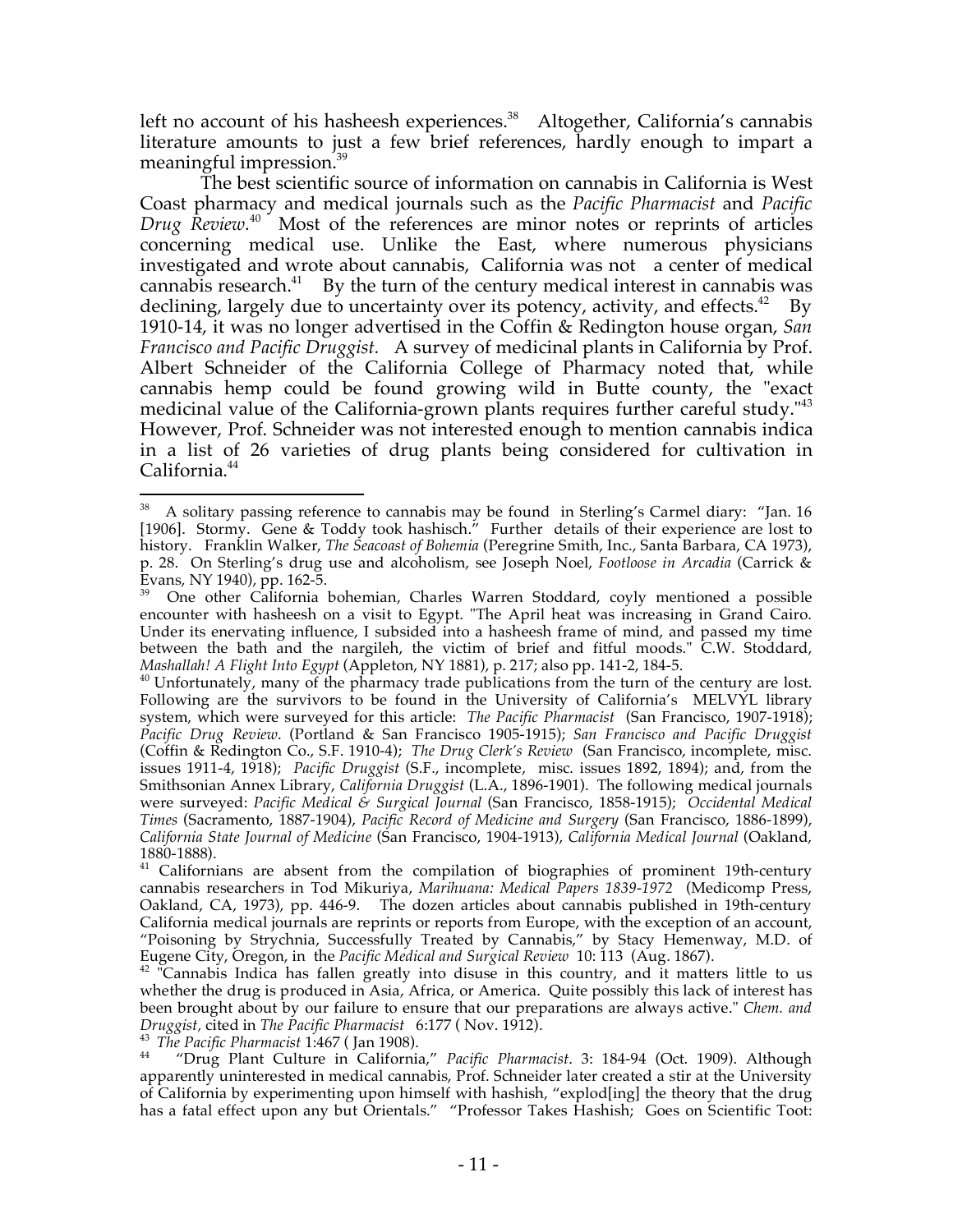It is unlikely that cannabis was ever grown for medicine in California until modern times. Up to World War I, pharmaceutical supplies of cannabis indica were regularly imported from India (and occasionally Madagascar), in accordance with the U.S. Pharmacopoeia, which specified that it come from flowering tops of the Indian variety.45 American varieties from Kentucky and the Southeast were also occasionally available under the name "cannabis americana," but were thought to be of inferior quality.<sup>46</sup> The principal active agent of cannabis, tetrahydrocannabinol, being still undiscovered, there was great uncertainty about its medical activity, which had to be tested in animals. Finally, in 1913, the U.S. Department of Agriculture Bureau of Plant Industry announced it had succeeded in growing domestic cannabis of equal quality to the Indian. $47$ When foreign supplies were interrupted by World War I, the United States became self-sufficient in cannabis. By 1918, some 60,000 pounds were being produced annually, all from pharmaceutical farms east of the Mississippi.<sup>48</sup> Not until the 1990s and the rise of the medical marijuana movement in San Francisco would California become a major center for medicinal cannabis.

On rare occasions, articles in pharmacy and medical journals discussed cannabis as an intoxicant, typically in foreign contexts. In the waxing prohibitionist climate of the Progressive Era, interest in hashish was definitely *démodé*. Dr. Victor Robinson created a minor stir with his "Essay on Hasheesh," published in the *Medical Review of Reviews* (1912), in which he approached the subject with the same open-minded curiosity as O'Shaughnessy and Bayard Taylor.49 In a brief review, the *Pacific Pharmacist* commented that hasheesh "seemed to appeal to the oriental mind" - not exactly a ringing endorsement in a state rife with anti-Asian prejudice.<sup>50</sup>

In the meantime, a new drug menace had begun to infiltrate from Mexico: "marihuana." The term refers specifically to cannabis leaf smoked in cigarettes, at that time a novel form of delivering the drug. The origins of marihuana use in Mexico are obscure. Perhaps the first American newspaper reference to Mexican "mariguana" appears in a Southwest travelogue published by the *San Francisco*  Call (1897):<sup>51</sup>

Walks About Town Acting Perfectly Natural, But Is 'Extremely Happy,'" *Daily Californian,* July 8, 1921, p. 1.

<sup>&</sup>lt;sup>45</sup> An early reference to cannabis americana is John B. Biddle, *Materia Medica for the Use of Students*, 6<sup>th</sup> Edition, Philadelphia 1874.

*Ab* R. H. True and G.F. Klugh, "American-Grown Cannabis Indica," *Proceedings of the American*<br><sup>46</sup> R. H. True and G.F. Klugh, "American-Grown Cannabis Indica," *Proceedings of the American Pharmaceutical Association* 5 *Pharmaceutical Association Pharmaceutical H.C. Hamilton, "A* Pharmacological Study of Cannabis Americana (Cannabis Sativa)," ibid., 55: 445-8 (1907).<br><sup>47</sup> Pacific Drug Review 25(8):40 (August 1913).<br><sup>48</sup> W.W. Stockberger, "Commercial Drug Growing in the U.S. in 1918," Journal of the

*Pharmaceutical Association.* 8:809 (1919).<br><sup>49</sup> V. Robinson, "An Essay on Hasheesh," *Medical Review of Reviews* 18:159-69 (1912).<br><sup>50</sup> Review of "An Essay on Hasheesh," *Pacific Pharmacist* 6:127 (Sept. 1912).<br><sup>51</sup> "It B

was reprinted by various other newspapers. ReeferMadnessMuseum.org lists the following other early newspaper references to marihuana: *New York Times* , "Doctors of Ancient Mexico," Jan. 6, 1901, p. 18; the *Washington Post,* "Terrors of Marihuana" (referring to it as the hasheesh of Venezuela), March 21, 1905, p. 18; and the *Los Angeles Times,* "Delirium or Death," (reprinted from the *Mexican Herald),* March 12, 1905, p. V 20; and *Los Angeles Times,* "Hasheesh" (likening Mexican "mariguana" to the hasheesh of India), Nov. 17, 1908, p. 13.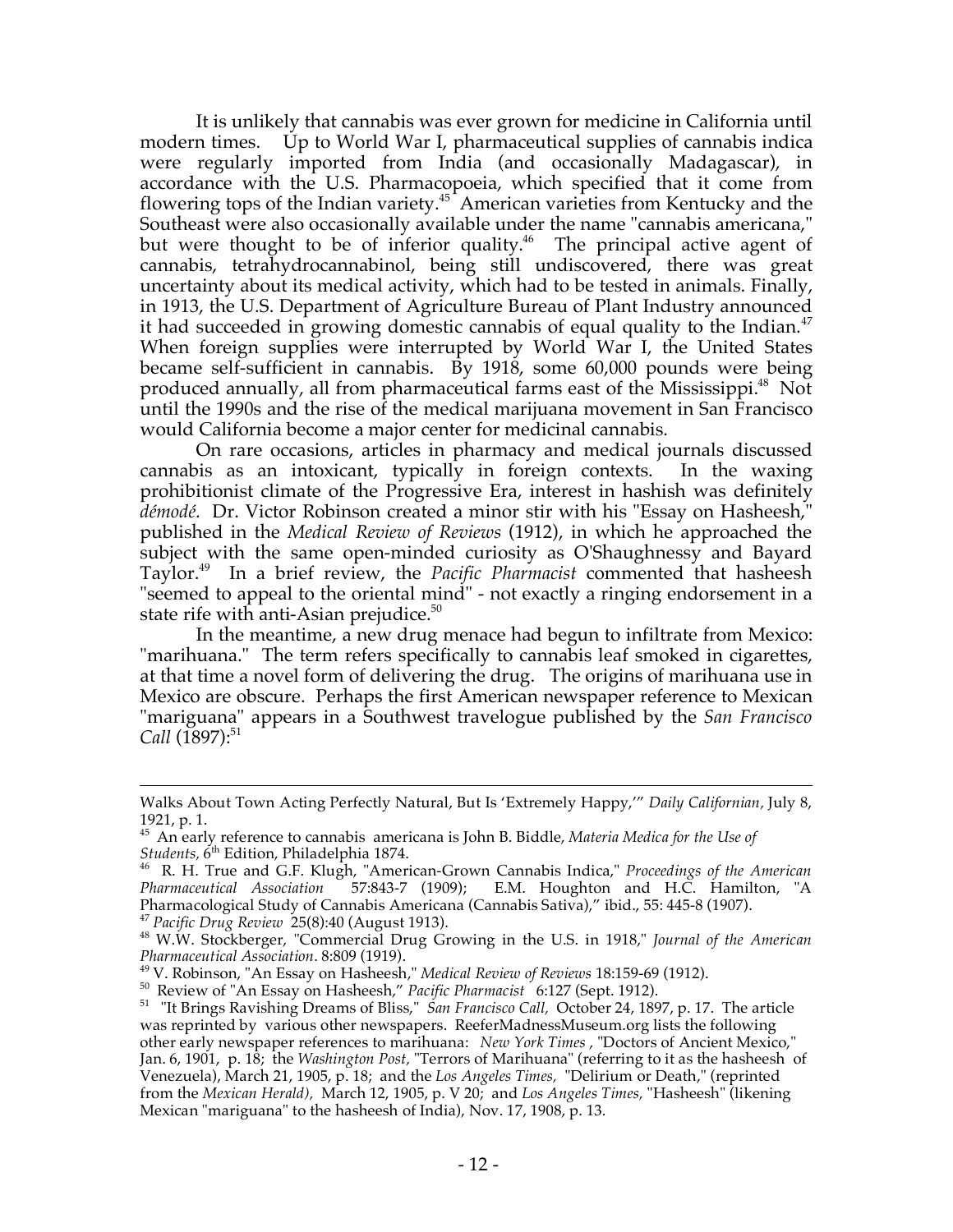In Southern Arizona the jail and prison officials have their hands full in trying to prevent the smuggling into their institution of the seductive mariguana. This is a kind of loco weed more powerful than opium. It is a dangerous thing for the uninitiated to handle, but those who know its users say it produces more raising dreams than opium. The Mexicans mix it with tobacco and smoke it with cigarettes, inhaling the smoke. When used in this way it produces a hilarious sprit in the smoker that cannot be equaled by any other form of dissipation…

Shortly afterwards, "mariguana" was said to be growing in Southern Arizona, prompting the *San Diego Tribune* to remark, "San Diego ranchers now raise excellent tobacco, but it is to be hoped that they will not experiment in the culture of mariguana."52

From its earliest origins in Mexico, marihuana had an alarming reputation for provoking madness and violence, as documented by Isaac Campos in his history of marijuana in Mexico.<sup>53</sup> This popular view is reflected in the following story from the *Pacific Drug Review* (1906):<sup>54</sup>

Mariahuana [*sic*] is one of the most dangerous drugs found in Mexico. The weed grows wild in many localities of the southern part of that country. Its wonderful powers as a[n] intoxicant have long been known to the natives and many are the wild orgies it has produced. So dangerous is mariahuana, writes a correspondent to the *Sun,* that in the City of Mexico and other Mexican cities the Government keeps special inspectors employed to see that the weed is not sold in the markets.

A few years ago, it was found that many prisoners in the Belem prison in the City of Mexico were losing their minds. An investigation was started and the discovery was made that they were all addicted to the use of mariahuana, which was smuggled in to them by the guards, who had

<sup>&</sup>lt;sup>52</sup> San Diego Tribune report reprinted in untitled article in *Los Angeles Times*, Jan 8, 1898, p. 6.<br><sup>53</sup> Isaac Campos, Home Grown: Marijuana and the Origins of Mexico's War on Drugs (University of N. Carolina Press, 201

<sup>&</sup>lt;sup>54</sup> The article was printed in the *Pacific Drug Review* 18(4):6 (April 1906) as a reprint from *The Spatula*. The same article was attributed to the Alumni Report of the Philadelphia College of Pharmacy, Nov. 1905, in a letter from the Manufacturing and Biological Chemists of Philadelphia to G. E. Hesner, Superintendent of the Corozal Hospital, Panama City, reprinted in the Panama Canal Zone report, "Report of Committee Appointed by the Governor April 1, 1925 for the Purpose of Investigating the Use of Marihuana and Making Recommendations Regarding Same and Related Papers," 1925 (photocopy from U. of Virginia Law Library). A humorous poem entitled "Marihuma" [*sic*]was published in the British magazine *Punch*, April 5, 1905. It begins: "Flower of the West with the soft, sweet, name, / Marihuma/Follow, oh follow thy new-won fame, /Marihuma." Another early account, "Terrors of Marihuana," in the *Washington Post*, Mar 21, 1905 p. 6, links marihuana to "super-human, soul-bursting" feats of valor by Latin American revolutionaries. Earlier still, the *New York Times* mentions Mexican folk healers who "baffle the Government by bringing in the Marihuana, which sends its victims running amuck": "Doctors of Ancient Mexico," *New York Times,* Jan 6, 1901 p. 18; datelined "City of Mexico, Dec. 27, 1900." A dubious reference to a spell-casting herb called "mariguan" in *Scribner's* from May 1894, is said to be the earliest English-language reference to marijuana, according to the *Dictionary of American English* (Ed. Craigie & Hulbert, 1942).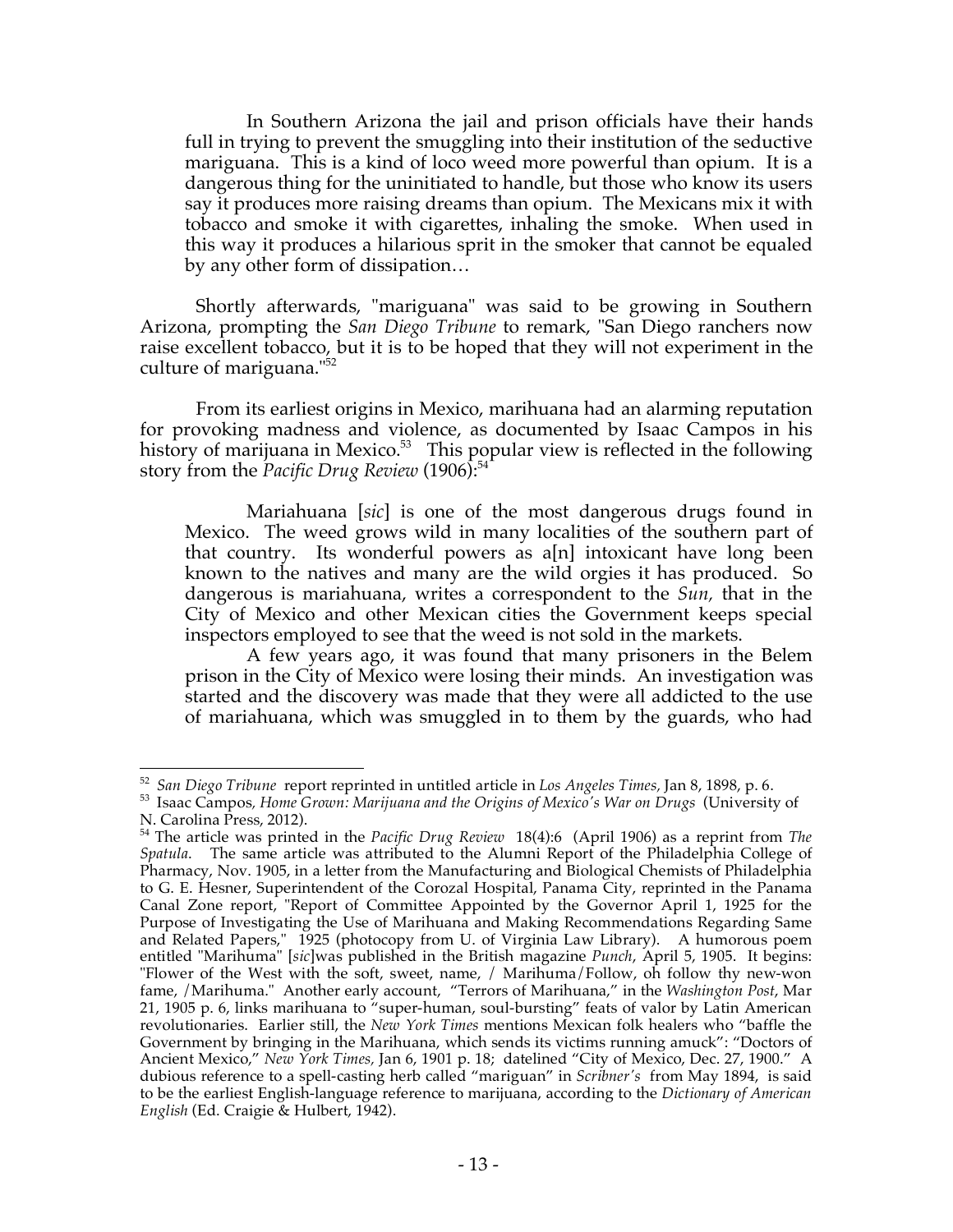been bribed for that purpose. Since then strict orders prohibiting the use of mariahuana by prisoners have been enforced.

The poisonous weed always finds favor among the soldiers, who mix it with tobacco and smoke it. The sale of the weed to the soldiers is strictly prohibited, and severe punishment is provided for anyone guilty of the offense.

The habitual user of mariahuana finally loses his mind and becomes a raving maniac. There are scores and scores of such instances in Mexico. It is said that those who smoke mariahuana frequently die suddenly.

The smoking of mariahuana is a seductive habit. It grows upon a person more quickly and securely than the use of opium or cocaine....

Ironically, in light of the present-day controversy over medical marijuana, one of the very first stories about marijuana in the U.S. concerned its cultivation for medical purposes, as reported in the *Pacific Drug Review* (1909):55

James Love, who conducts an agricultural experimental station near Cuero, Texas, has been granted special permission by the State Agricultural Department to introduce the deadly Marihuana plant from Mexico into Texas. He has therefore obtained several pounds of seed, and believes that the plant can be put to good commercial use as a drug, to be used in the cure of asthma, tuberculosis, etc. The marihuana weed is known as the most harmful of narcotic influences, however, and its leaves, when smoked in the form of cigarettes, produce a species of insanity which frequently ends in a horrible death. It is said that Empress Carlotta, the wife of Emperor Maximilian, had her mind dethroned by drinking coffee in which marihuana leaves had been placed. She left Mexico an incurable lunatic at the time of the overthrow of the French in that country, and has never regained her faculties.<sup>56</sup> When used in a legitimate way it is possible to force this deadly thing to prolong life rather than to sap it, and Mr. Love is working to this end.

Remarkably, neither of the preceding articles explain that the deadly marihuana is precisely identical to cannabis indica! This fact might well have surprised readers, given cannabis' reputation for pharmaceutical safety. Although overdoses of cannabis were known to induce temporary quasipsychoses and non-fatal poisonings, cannabis was never regarded as a deadly drug. "Who ever heard of anybody being killed with cannabis indicas...?" scoffed the *Pacific Pharmacist,* criticizing a proposed anti-narcotics bill that would have required a death's head to be marked on a sweeping list of purported poisons.<sup>57</sup>

<sup>&</sup>lt;sup>55</sup> "Marihuana to be Grown in Texas," *Pacific Drug Review* 21(5):68 (May 1909).<br><sup>56</sup> Carlotta's madness did not appear until after her return to Europe, and thus cannot be credibly attributed to marijuana (this myth may have its origins in the fact that she fantasized about being poisoned). Egon Corti, *Maximilian and Charlotte of Mexico* , Vol. 2, Chap X (Knopf: New York and London, 1928). The Carlotta legend appears in a different form in another article, "Plants Cause Madness: Startling Effect of Mexico's Substitute for Tobacco," printed in the *Washington Post,* March 9, 1913 p. MT-3. There it is stated that she was poisoned by a tea made from seeds of "totrache," a relative of "loco" weed.

<sup>57 &</sup>quot;Do We Want the Mann Bill?," *Pacific Pharmacist* 2:305 (December 1908).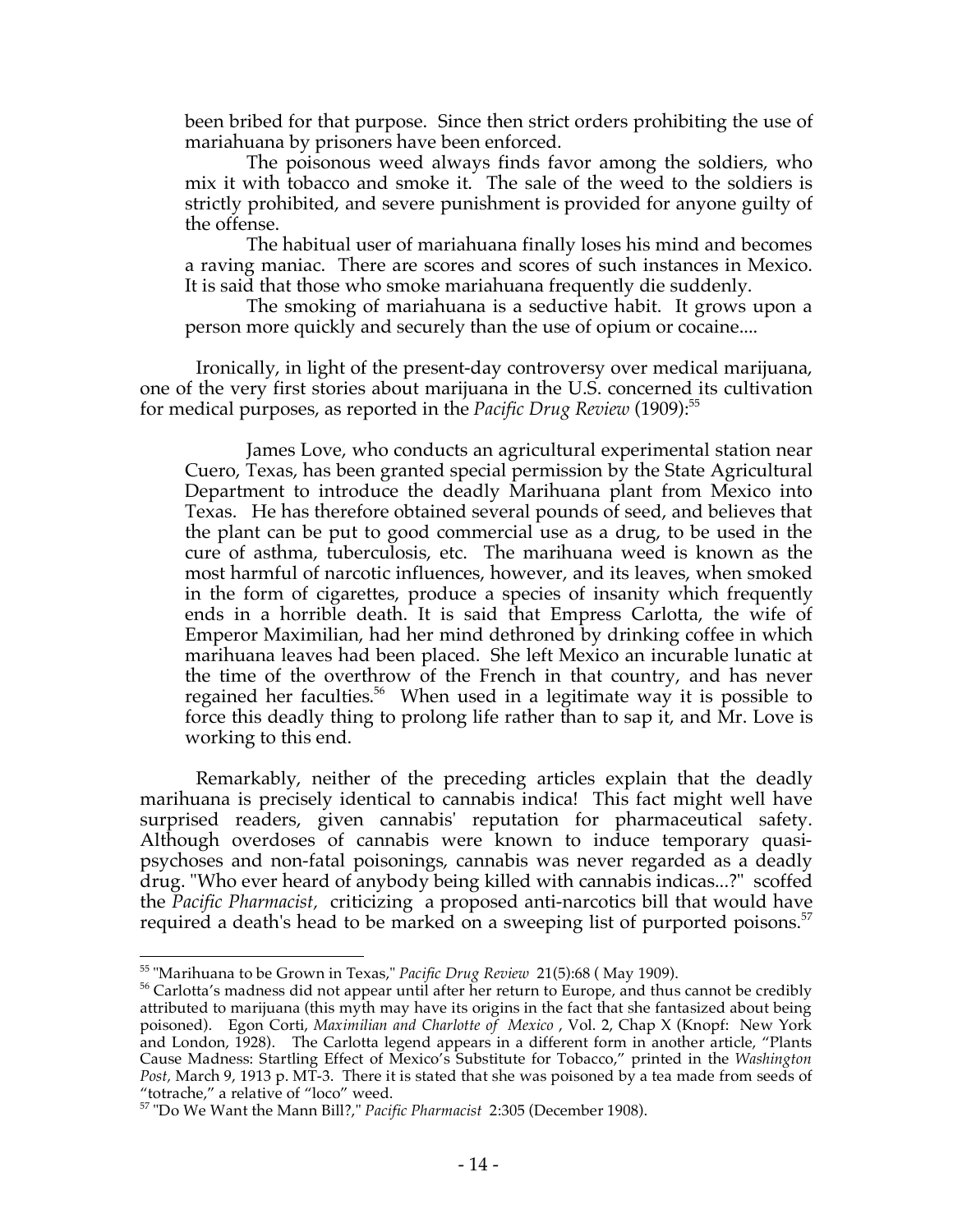However, hashish was reputed by medical journals to be a common cause of insanity in the Middle East, where it was sometimes linked to homicide and death.58

Still, nothing could compare with the frightful, though scientifically unjustified, reputation of Mexican "marihuana" for producing madness, violence and death. The explanation lies in the fact that marijuana was widely considered to be a lower-class drug in Mexico. By the turn of the century, it had come to be associated chiefly with delinquents and freelance soldiers, which naturally enhanced its reputation for promoting violence.<sup>59</sup> According to a report from the *Mexican Herald* published in the *LA Times*: 60

Marihuana is a weed used only by people of the lower class and sometimes by soldiers, but those who make larger use of it are prisoners sentenced in long terms…

The drug leaves of marihuana, alone or mixed with tobacco, make the smoker wilder than a wild beast…Everything, the smokers say, takes the shape of a monster, and men look like devils. They begin to fight, and of course, everything smashed is a "monster" killed…

People who smoke marihuana finally lose their mind and never recover it, but their brains dry up and they die, most of the time suddenly.

Marihuana was used by troops in the Mexican revolution of 1910-20, whence it is said to have infected American troops along the border.  $61$  Popular legend would have it that it was especially popular with the notorious raiders of Pancho Villa, whose anthem, *La Cucaracha,* contained a celebrated verse about marihuana.<sup>62</sup> Villa himself did not drink, smoke, or use drugs, and was praised for closing down liquor stores, but his views on marihuana have not been recorded. <sup>83</sup> No doubt, marihuana was used by Mexican soldiers of all stripes, although contemporary journalistic evidence is scanty.<sup>64</sup>

<sup>&</sup>lt;sup>58</sup> Dr. A.W. Hoisholt, of the State Asylum for the Insane in Stockton, noted a British report on "Insanity from the Abuse of Indian Hemp," in *Occidental Medical Times* 8:197 (1894). Hasheesh was said to be the "most frequent cause of lunacy in Egypt": F.W. Sandwith, "Insanity from the

Abuse of Indian Hemp," *Occidental Medical Times* 3:142 (1889).<br><sup>59</sup> Ricardo Pérez Montfort, "Fragmentos de historia de las 'drogas' en México 1870-1920," in<br>Montfort, ed. *Hábitos, normas y escándalo* (CIESAS-Plaza y Vald

<sup>&</sup>lt;sup>60</sup> "Delirium or Death: Terrible Effects Produced by Certain Plants and Weeds Grown in Mexico", *Los Angeles Times*, Mar. 12, 1905, p. V20.

<sup>&</sup>lt;sup>61</sup> "One of the things to be avoided by American soldiers in Mexico is the seductive marihuana weed, which grows around Vera Cruz": "Weeds Cause Insanity," *Los Angeles Times,* July 1, 1914, p.18. Bonnie and Whitebread, *The Marihuana Conviction,* pp. 32-8; Robert P Walton, *Marihuana,* 

<sup>&</sup>lt;sup>62</sup> "La cucaracha/ ya no puede caminar/ porque no tiene/ marihuana que fumar." This verse about the "cockroach" who can't go on without marihuana has often been interpreted as a celebration of marihuana. More likely, it was a derisive satire against the reviled Mexican dictator Victoriano Huerta, the "cockroach," who was said to abuse drugs and alcohol: Isaac Campos, *op.cit.,* pp. 161-3. For the Villista marijuana legend, see Walton, op. cit. p. 25; Ernest Abel, op. cit., p. 201; Daniel Skye, "Riding High With Pancho Villa," *High Times*, April 1998, pp. 52ff.

<sup>&</sup>lt;sup>63</sup> Friedrich Katz, *The Life and Times of Pancho Villa* (Stanford University Press, CA, 1998), pp.76, 477; Ernest Otto Schuster, *Pancho Villa's Shadow* (Exposition Press, NY, 1947), introduction; Louis Stevens, *Here Comes Pancho Villa* (Fred Stokes Co. NY, 1930), pp. 109, 111-112. Evidence of Villa's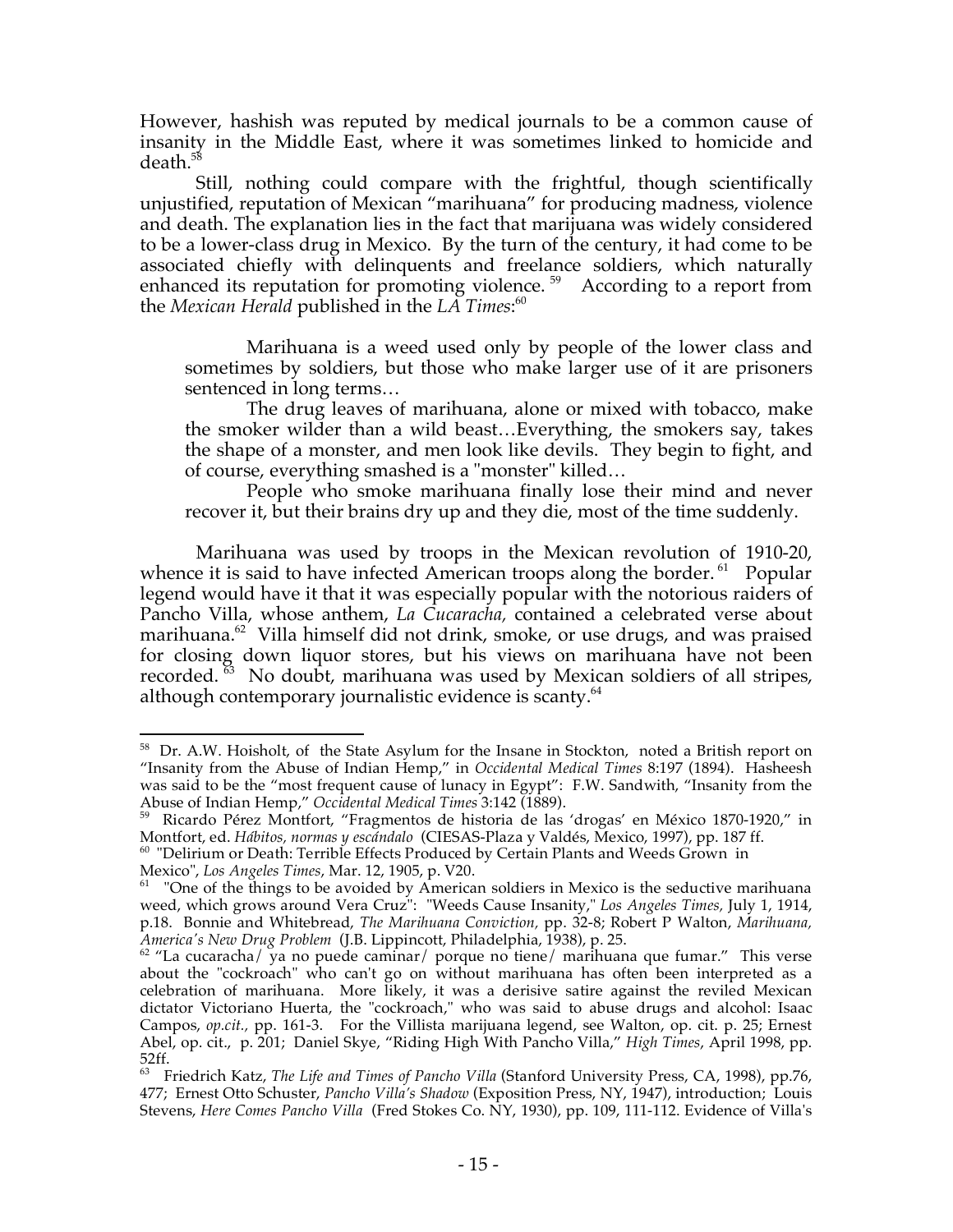Not until the anti-dope campaigns of the 1920s and 30s did marihuana become familiar to the general public. By this time, pharmaceutical cannabis had fallen into disuse, and the myth of reefer madness gained ascendancy thanks to such able propagandists as William Randolph Hearst, Colonel Richmond Hobson, and Harry Anslinger. Nonetheless, it was never fully accepted by the medical profession, which would repeatedly voice skepticism over the vaunted dangers of marijuana in the Panama Canal Zone report (1925), the Marihuana Tax Act hearings (1937), the LaGuardia report (1945), and elsewhere.<sup>65</sup>

As of 1910, however, "marihuana" was still so obscure that it played no role in the original debate over federal drug legislation. Instead, the initial debate was focused on its more familiar manifestations as cannabis indica, alias Indian hemp or hashish.

#### *The First Stirrings Of Cannabis Prohibition*

The first laws against cannabis were byproducts of the broader national anti-narcotics movement. Fueled by Progressive Era faith in governmentsupervised moral reform and growing prohibitionist sentiment, the movement reached critical mass in 1906, when the U.S., British, and Chinese governments came to a consensus on the need to control the opium traffic. This would culminate in international conferences in Shanghai (1909) and the Hague (1912), where the groundwork for international drug prohibition would be laid.

The year 1906 also saw the passage of the first federal drug legislation, the Pure Food and Drugs Act. Essentially a truth-in-labeling law, the Pure Food and Drugs Act was the first federal law to mention cannabis indica, including it with alcohol, opiates, cocaine, and chloral hydrate on a list of intoxicating ingredients whose presence was required to be noted on the label.

 In response to the federal lead, California's new Governor, James Gillett, proposed in his inaugural address that the state adopt drug legislation of its own. The legislature duly responded by enacting not only a pure food and drugs law, but also a little-publicized amendment to the state poison law, drafted by the Board of Pharmacy, prohibiting the sale of opium, morphine, and cocaine

views on marihuana is absent from documents of the revolutionary period, according to Prof. Friedrich Katz (personal communication). Lurid tales of marijuana-crazed Villistas were published later, after the "reefer madness" era had commenced, e.g., Haldeen Braddy, *Cock of the Walk: Qui-Qui-Ri-Quí ! The Legend of Pancho Villa* (Kennikut Press, Port Washington NY 1970; orig. ed 1955) pp. 113, 119-20, 148-9, and Pablo Osvaldo Wolff, *Marihuana in Latin America* 

Marihuana use was reported among the rowdy and drunken troops of Villa's crony Gen. Che-Che Campos, whereas order was said to reign among Villa's own troops, where liquor was

banned: <sup>"</sup>Rapine in Wake of Rebel Army," *Indianapolis Star*, April 28<sup>th</sup>, 1914. p. 4. According to the *Los Angeles Times*, "A large proportion of Mexican officers as well as men are dope fiends. They smoke marihuana" ("Government of Carranza on Last Legs," Sep. 1, 1919, p. 12). President Huerta banned marihuana smoking in the army: "Edict Against Seductive Weed," *Los Angeles Times,* Nov. 28, 1920, p.IV 1.

 $65$  The Canal Zone Report was not published, but may be found in the University of Virginia Law Library; the Marihuana Tax Act hearings may be found in *Taxation of Marihuana*, House Committee on Ways and Means, 75th Cong., 1st Sess. (April 27-30 and May 4, 1937); the La Guardia Report, by the Mayor's Committee on Marihuana, was published as *The Marihuana Problem in the City of New York* (Jacques Cattell Press, Lancaster, PA, 1944).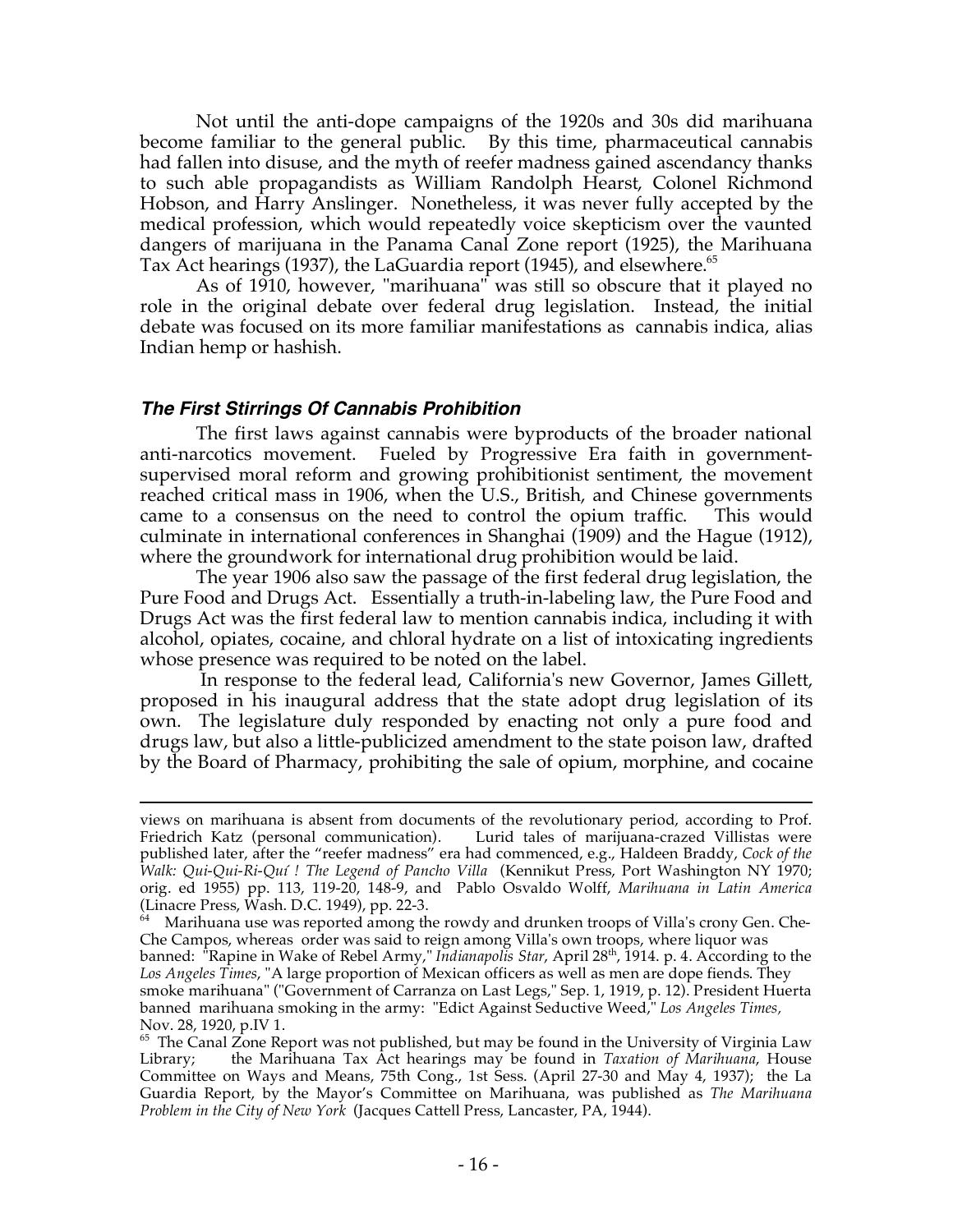except by a physician's prescription (1907). This laid the basis for California's subsequent war on drugs. Immediately thereafter, the Board began dispatching agents from city to city, cajoling dope from unwitting pharmacists and arresting them. As the war heated up, the narcotic laws were expanded to prohibit possession as well as sales (1909), forbid refills and prescriptions to addicts (1909), and outlaw opium paraphernalia (1911). In a dramatic display of its powers, the Board made the front page of the *San Francisco Examiner* with a massive public bonfire of opium paraphernalia in the middle of Chinatown.<sup>66</sup>

Meanwhile, federal anti-narcotics efforts had been put in the hands of the brash and energetic Hamilton Wright, who was appointed by President Roosevelt to direct narcotic affairs from the State Department.<sup>67</sup> In preparation for his task, Wright took it upon himself to conduct a nationwide survey of police, universities, pharmacies, boards of health, and other institutions concerning narcotics use.<sup>68</sup> Among other things, Wright asked about cannabis. One of the surviving responses preserved in the National Archives is from the police department of San Francisco, which reported: "there has been only one case of the use of Indian hemp or hasheesh treated in the Emergency Hospitals in six years, and that was accidental<sup>"69</sup> (presumably an overdose).

Although Wright found no public interest in cannabis in his survey, he nonetheless saw good reasons to have it included in the first draft of his proposed anti-narcotics bill, which would evolve into the Harrison Act.

In passing a Federal law that will prevent undesirable drugs, it will be necessary to look well into the future. I would not be at all surprised if, when we get rid of the opium danger, the chloral peril and the other now known drug evils, we shall encounter new ones. The habitués will feel that they must adopt something to take the place of the 'dope' they have lost through legal enactment. Hasheesh, of which we know very little in this country, will doubtless be adopted by many of the unfortunates if they can get it. $70$ 

With this in mind, Wright pressed to have cannabis included in the initial draft of national narcotics legislation along with cocaine and opiates. This proposal was ill received by the pharmaceutical manufacturers, who objected to the inclusion of a seemingly harmless ingredient of proprietary medicines.<sup>71</sup>

<sup>&</sup>lt;sup>66</sup> "Sad Chinatown Sees \$20,000 Opium Bonfire: Mourners Gaze on Hissing Funeral Pyre," *San Francisco Examiner*, May 10, 1912, p.1.

<sup>&</sup>lt;sup>67</sup> David F. Musto, The American Disease: Origins of Narcotic Control (Yale Univ. Press, New Haven, 1973), pp. 31-3.<br><sup>68</sup> Peter D. Lowes, *The Origins of International Narcotics Control* (Librairie Droze, Geneva 1966), p.

<sup>100.</sup>

 $69$  Letter from Sgt. Arthur Layne to Capt. Thomas S. Duke, June 26, 1909, sent by the S.F. Chief of Police to Hamilton Wright in response to a letter of inquiry from the U.S. Opium Commission, in the National Archives, Record Group 43, Records of US Delegation to the International Opium Commission and Conferences of 1909-13 and Records of Hamilton Wright. 70 "Nations Uniting to Stamp Out the Use of Opium and Many Other Drugs," *New York Times* 

*Magazine, July 25, 1909.*<br><sup>71</sup> David Musto, "The Marihuana Tax Act of 1937," *Archives of General Psychiatry 26*: 101-8 (Feb.

<sup>1972).</sup>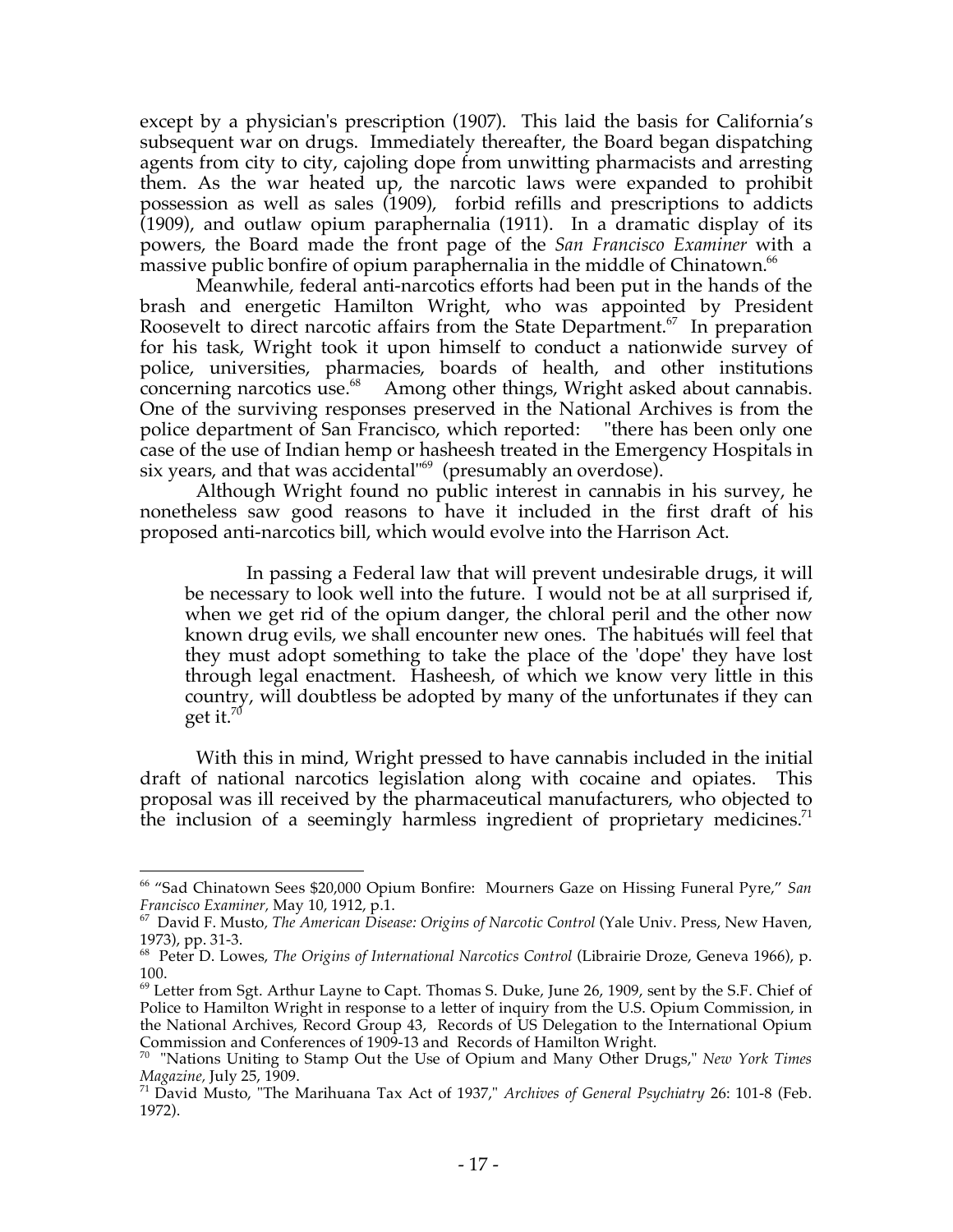Cannabis was ultimately dropped from the Harrison Act in May, 1913; federal legislation would wait until the 1937 Marijuana Tax Act.<sup>72</sup>

Meanwhile, the issue was left to the states. Thence it was snatched up by a singular figure on the California State Board of Pharmacy, Henry J. Finger, dubbed "the author of California's pharmacy law regulating sale of poisons."74 An active figure in state Republican politics, Finger was one of the original appointees to the state's first board of pharmacy in 1891. He served until 1922, taking a special interest in enforcement issues. Though a pharmacist by training, Finger became known as the "lawyer" of the board for his work in drafting legislation, such as the Itinerant Vendor Law against patent medicine peddlers  $(1903).$ <sup>75</sup> He lost his seat for one term due to a scandal, in which he and other board members were accused by Hearst's *San Francisco Examiner* of irregularities and favoritism in licensing pharmacists.<sup>76</sup> Thanks to excellent political connections, he was reappointed by Gov. Gillett in 1909. He became active on the board's Legal and Complaint Committee in charge of narcotics, where he championed vigorous and aggressive enforcement techniques.<sup>77</sup> Although highly unpopular with fellow pharmacists, Finger's efforts won favorable attention in higher circles. With a recommendation from Sen. Perkins and the brother of Secretary of State Philander Knox, he was appointed as one of three

 <sup>72</sup> David Courtwright, *Dark Paradise: Opiate Addiction in America Before 1940* (Harvard Univ. Press, Cambridge MA 1982) , p.105.

<sup>73</sup> Henry James Finger (1853-1930) was born of German parents in San Francisco. After clerking in a Redwood City drugstore, he entered the first class of the California College of Pharmacy at the age of 17, but was unable to complete his studies due to lack of funds. In 1872 he repaired to Santa Barbara, where he established his own pharmacy business, catering to a large and growing clientele from 1875 to 1890. He was forced to discontinue the practice of pharmacy because of a "stubborn siege" of an unspecified chronic illness. Active in Republican politics, he served for three years as county coroner and public administrator. In 1891, he was appointed by Gov. Markham to the first State Board of Pharmacy; six years later, he lost his seat when Gov. Budd, a Democrat, replaced the Board, but he was re-appointed under the Republican administration of Gov. Gage in 1901. Finger's retirement from active professional practice and support for aggressive enforcement made him unpopular among pharmacists. He showed a keen interest in having his expenses compensated, and was accused but exonerated of padding his expense account in a 1904 Board scandal. He was attentive to the ladies but opposed women's suffrage. He was a member of the Progressive Republicans, the Odd Fellows, and the Unitarian church. He retired from the Board in 1922. According to *Who's Who in California, 1928 -29,* he authored "numerous papers and published addresses" on narcotics policy; unfortunately, he left no collected papers, and some of his writings appear to have been lost. Facts about Finger's early life are from James M. Guinn, *Historical and Biographical Record of Southern California* (Chapman Co., Chicago 1902).

<sup>74</sup> This epithet appears in *Who's Who in California, 1928-9*; similarly the *Pacific Drug Review*  27(12):26 (December 1915). However, it should be noted that Finger was absent from the board when the crucial 1907 poison amendments regarding narcotics were adopted.

<sup>75</sup> F.T. Herrick, "The Inebriate Law in Operation," *California Bulletin of Charities and Corrections* 1:11 (Nov. 1911).

 $76$  An official investigation eventually exonerated the Board, but Gov. Pardee declined to reappoint the tainted members, specifically resisting repeated appeals to re-appoint Finger. Private communications in Finger's appointment file accuse him of dishonesty, favoritism and accepting money for pharmacy licenses: Gov. George Pardee Papers, Appointment application letters, Box 3, Bancroft Library, U. California, Berkeley. The story of the scandal is told in the *San* 

*Francisco Examiner* Aug. 17-24, 1904 and the *Call* Aug. 17-24 and Dec. 30, 1904.<br><sup>77</sup> "Hon. H.J. Finger Addresses V.C.P. Students on Harrison Act and State Poison Laws, February 13th," *The Drug Clerk's Journal* 7(6):20 (March 1918).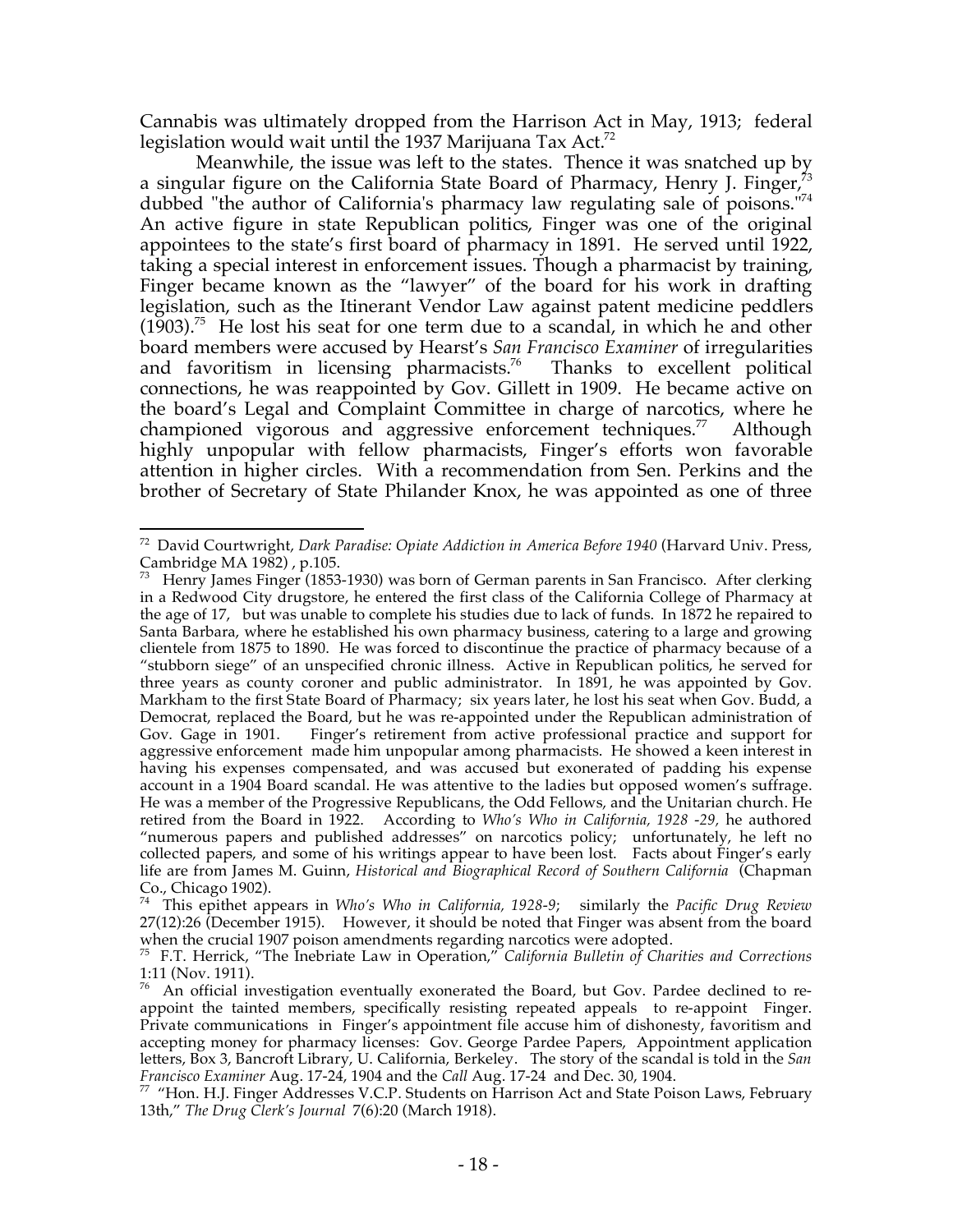U.S. delegates to the International Conference on Opium at the Hague in 1911, along with Bishop Brent, the chief U.S. delegate to the Shanghai Commission, and Hamilton Wright, who very much resented the appointment of the diplomatically inexperienced California pharmacist.<sup>78</sup>

An admitted greenhorn in international affairs, Finger consulted with Wright in preparation for the conference. Their correspondence, preserved in the National Archives, makes for interesting reading.<sup>79</sup> Aside from importuning Wright about arranging his itinerary to witness the coronation of George V in London, Finger offered to send Wright an opium outfit, seized in one of the Board's Chinatown forays, for display at the conference. This Wright accepted despite misgivings that any opium residue received therein would constitute a "highly punishable offense." On a similar note, Finger offered the conference a "very liberal supply" of "our very finest California wines" courtesy of Westmore and Co., who would be delighted at this fine opportunity to advertise their wares. This was too much for Wright, who called it "quite unbecoming an official delegate to have any understanding with any sort of producer" of the kind.

More important, Finger also had policy issues to discuss. Among these was the matter of Indian hemp, which Finger brought up in a curious letter to Wright dated July 2, 1911:

 Within the last year we in California have been getting a large influx of Hindoos and they have in turn started quite a demand for cannabis indica; they are a very undesirable lot and the habit is growing in California very fast; the fear is now that it is not being confined to the Hindoos alone but that they are initiating our whites into this habit.

We were not aware of the extent of this vice at the time our legislature was in session and did not have our laws amended to cover this matter, and now we have no legislative session for two years (January 1913).

This matter has been brought to my attention a great number of time[s] in the last two months and from the statements made to me by men of reliability it seems to be a real question that now confronts us; can we do anything in the Hague that might assist in curbing this matter?<sup>80</sup>

Finger's letter is the only known evidence of a "Hindoo" cannabis problem in California. The Hindus, actually East Indian immigrants of predominantly Sikh religion and Punjabi origin, had become a popular target of anti-immigrant sentiment after several boatloads arrived in San Francisco in

<sup>&</sup>lt;sup>78</sup> Lowes, op. cit., pp. 170-4.<br><sup>79</sup> Records of US Delegation to the International Opium Commission and Conferences of 1909-13, Record Group 43, Entry #40, Correspondence between Hamilton Wright and Henry J. Finger (National Archives).

<sup>80</sup> Contrary to Prof. David Musto's account in *The American Disease* (p. 218), there is nothing in Finger's letter to suggest that San Franciscans in particular were concerned by the threat. The overwhelming number of East Indians did not settle in the city, but in agricultural areas of the Central Valley: "California and the Oriental," Cal. State Board of Control, Report to Gov. William Stephens, June 19, 1920; revised Jan. 1, 1922: p. 122.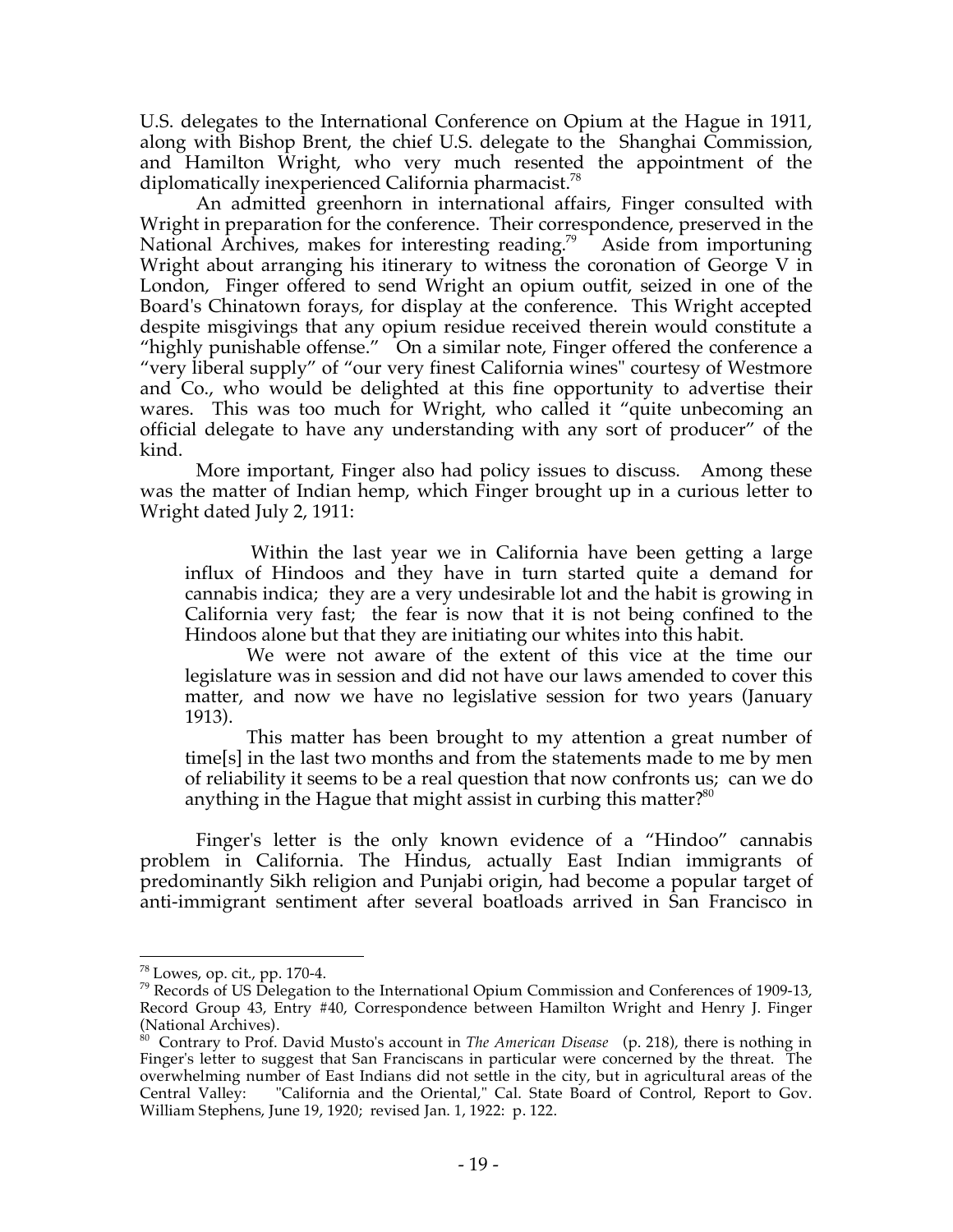1910.<sup>81</sup> Their arrival sparked an uproar of protest from Asian exclusionists, who pronounced them to be even more unfit for American civilization than the Chinese. Their influx was promptly stanched by immigration authorities, leaving only about 2,600 in the state, mostly in agricultural areas of the Central Valley.<sup>82</sup> The "Hindoos" were widely denounced for their outlandish customs, dirty clothes, strange food, suspect morals, and especially their propensity to work for low wages.

Aside from Finger's letter, however, there are no known reports that they ever used cannabis in California.<sup>83</sup> Some  $90\%$  of the "Hindoos" were Sikhs, who had initially come from British military service in China. The Sikhs were by religion opposed to smoking and the consumption of alcoholic beverages. On the other hand, Sikh soldiers were said by the British Indian Hemp Drugs Commission to be "extremely partial to *bhang*," a beverage concocted from hemp leaves.<sup>84</sup> On the West Coast, the "Hindoo" immigrants were praised by employers as "temperate" and "the most sober of races."85 "The taking of drugs as a habit scarcely exists among them," stated one sympathetic observer, a surprising fact given that many had resided in China and West Coast Chinatowns where opium use was rampant.<sup>86</sup> A few critics charged that the Hindus did drink, but did not mention cannabis or other drugs. $87$ 

At the insistence of California exclusionists, the Congress held hearings on Hindu immigration. There the question of drug use was raised briefly once and dismissed:<sup>88</sup>

Rep. Manahan: Are they addicted to any kind of intoxication or drugs?

Mrs. R.F. Patterson: I know that they do not drink. They do not indulge in drink. I don't know anything about their habits; no morphine, for instance; not to my knowledge. <sup>89</sup>

 <sup>81</sup> On the East Indian immigration to California, see Jogesh C. Misrow, *East Indian Immigration on the Pacific Coast* (M.A. thesis, Stanford University, 1915); H.A. Millis, "East Indian Immigration to the Pacific Coast," *The Survey* 28:379-86 (June 1, 1912); Rajani Kanta Das, *Hindustani Workers on the Pacific Coast* ((W. de Gruyter & Co., Berlin, 1923); and H. Brett Melendy, *Asians in America*

 $82$  Cal. State Board of Control, "California and the Oriental" (1922) p.122.

<sup>83</sup> According to Patricia Morgan, "the author systematically reviewed all indices related to the Hindu or East Indian population in California from 1910 to 1920 for information on this matter. None was found in the San Francisco *Chronicle* or *Examiner*. In addition the author reviewed the Senate and Assembly journals for those years and found no mention of the drug under any name except in the California statutes" (op. cit., p.89 n5). Similar negative results were obtained by this author in a review of West Coast newspaper indices and pharmacy journals up through 1915.<br><sup>84</sup> Report of the Indian Hemp Drugs Commission, 1893-94, Ch. VIII, Section 410, p152.

<sup>&</sup>lt;sup>85</sup> Jogesh Misrow, *op. cit.*, p. 14.<br><sup>86</sup> Rajani Kanta Das, *op. cit.*, p. 82.<br><sup>87</sup> Millis, *op. cit.*, p. 385; *Hindu Immigration*, hearings of the House Committee on Immigration relative to restrictions of immigration of Hindu laborers, 63rd Congress, 2nd Sess, Pt. II, Feb. 19, 1914, p. 75 and Pt V, Apr. 30, 1914, p. 170.

<sup>88</sup> *Hindu Immigration,* hearings of the House Committee on Immigration relative to restrictions of immigration of Hindu laborers, 63rd Congress, 2nd Sess, Pt I: Feb. 13, 1914, p. 22.

<sup>&</sup>lt;sup>89</sup> Mrs. Patterson had resided ten years in Calcutta, a center of Indian ganja culture, but had apparently not been impressed by a problem. Calcutta had the highest rate of ganja usage in India, amounting to 5.4% of the population, according to the Report of the Indian Hemp Drugs Commission: Ch. VIII, pp. 128-131.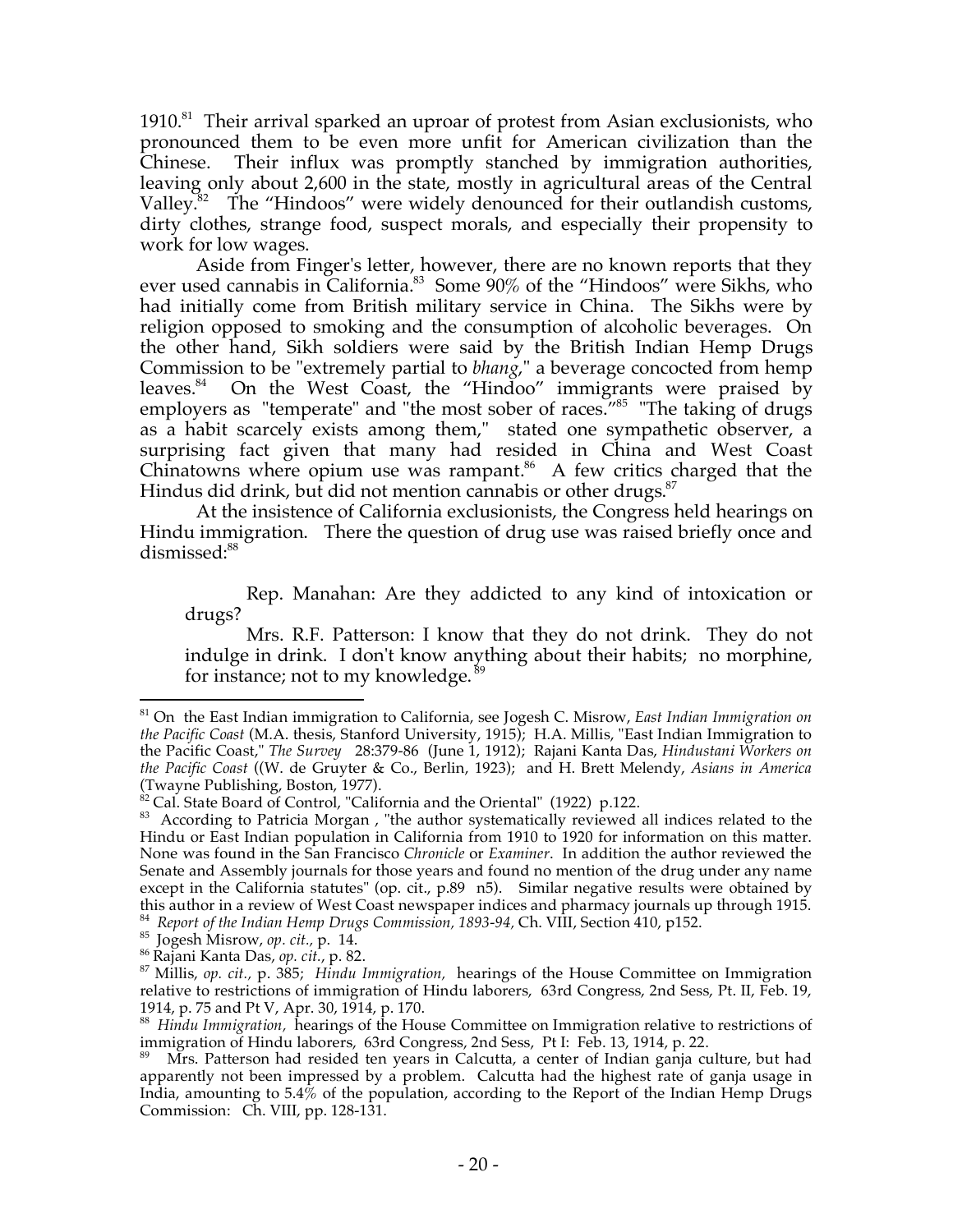The committee did not pursue the drug issue further. The conclusion seems inescapable that Hindu cannabis use was of no concern to anyone except Henry Finger and his colleagues on the Board of Pharmacy.

 Nonetheless, Finger's concerns were sympathetically received by Wright, who replied:

I anticipated some time ago that in event of our securing Federal control of the sale and distribution of morphine and cocaine, the fiends would turn to Indian hemp, and for that reason incorporated that drug in the proposed act for the control of the interstate traffic in narcotics. In addition to this use by Hindus in this country, I have learned on good authority that it is commonly used by the Syrian element in our population. You certainly should have your legislature do something in regard to the control of Indian hemp. The Conference will deal with it, for the Italian Government has informed us that it will bring the matter up in the Conference.<sup>90</sup>

It came to pass that the Italians dropped out of the conference, so the discussion of cannabis was deferred to a later date. However, the wheels were set in motion for legislation in California. At the next legislative session (1913), two companion bills to ban "narcotic preparations of hemp" were introduced by Assemblyman W.A. Sutherland of Fresno and Sen. Edward K. Strobridge of Hayward.<sup>91</sup>

By this time, another threat had appeared on the horizon: Mexican "marihuana" had begun to penetrate into California. Marijuana (as it is now usually spelled<sup>92</sup>) was brought by Mexican immigrants, who arrived in mounting numbers during the revolutionary disorders of  $1910-20$ . <sup>93</sup> An alert inspector of the state board of pharmacy took note and sounded the alarm in the *LA Times* shortly after Finger and Wright had begun planning to legislate against Indian hemp.<sup>94</sup>

In view of the increasing use of marihuano [*sic*] or loco weed as an intoxicant among a large class of Mexican laborers, F.C. Boden, inspector of the State Board of Pharmacy, yesterday formulated an appeal to the State authorities asking that the drug be included in the list of prohibited narcotics.

 $90$  Letter from Wright to Finger, July 11, 1911: National Archives, loc. cit.

 $91$  The bills were A.B. 907 and S.B. 630, respectively. They also included some technical revisions increasing penalties and clarifying the Board's enforcement powers. S.B. 630 was dropped and A.B. 907 passed into law.

<sup>&</sup>lt;sup>92</sup> The spelling "marijuana" is not found in the earliest sources, but begins to appear in the 1920s: e.g. "Marijuana Seller Jailed," *Los Angeles Times,* Nov. 15, 1923, p. 17.<br><sup>93</sup> Marihuana is said to have arrived not only across the border from Mexico but also from the

Caribbean into New Orleans around 1910. Frank B. Gomila, "Present Status of the Marihuana Vice in the U.S. " in Robert P Walton, op. cit.

<sup>94 &</sup>quot;Would Prohibit Sale of Weed: State inspector would make it a penal offense," Los Angeles Times, Oct. 10, 1911 p. II-5.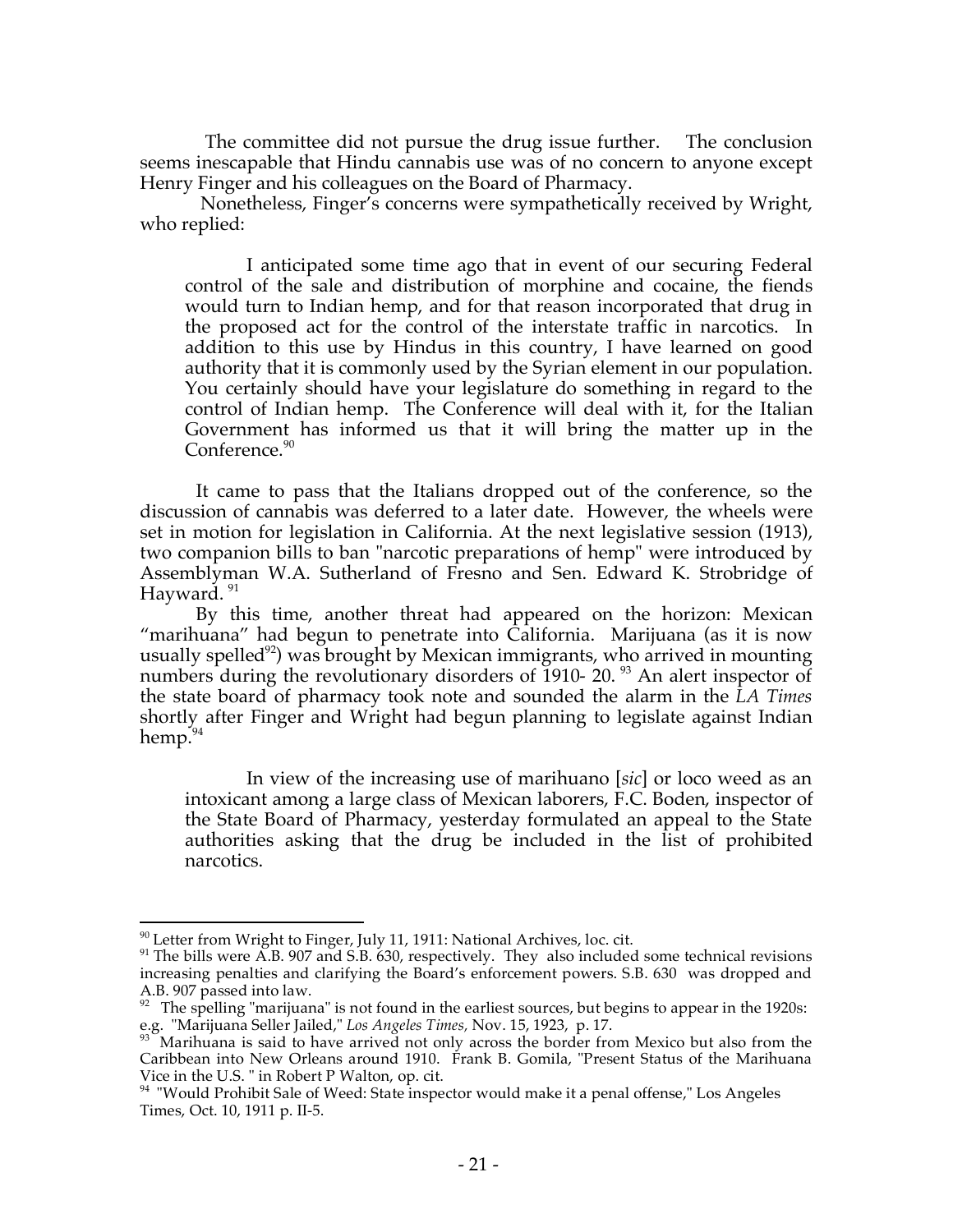For some undefined reason, the inspector asserts, the traffic in marihuano was not placed under the ban at the time the State law was passed forbidding the sale and possession of opiates and other drug intoxicants and if the present plans of the authorities are carried into effect, a determined campaign against the use of the deadly weed will at once be inaugurated.

To this end the law now in force in Mexico will be copied and the possession, sale or use of the drug will be made a penal offense in California, if Boden's recommendations go through…

If placed under the ban on equal terms with opiates it is believed the traffic in the drug can be much diminished, although it is considered an impossibility that it can be stamped out.

The Board's campaign was publicized nationally in a fanciful report that appeared in the *Washington Post, American Practitioner,* and *Pacific Medical Journal*: 95

#### The Loco Weed

It is reported that the Mexican Marihuano or loco weed (*astragalus hornu* [sic]) is being feared and fought by the California Board of Pharmacy as an enemy no less dreadful than opium or cocaine. This pernicious growth is of the hemp family, and grows up to six feet or more. The leaves yield under high pressure a kind of oil containing the narcotic principle; those of the male plant are preferred because they appear to contain a higher percentage of the narcotic than the leaves of the female plant. Several years ago this plant became so great a public menace in Mexico that drastic laws were passed to govern the production, sale and use of the narcotic; whilst these laws have had some good effect, more than one-third of the people of Mexico are believed to be more or less addicted to the use of the drug. Much of it is brought into California by the Mexican laborers, who are greatly addicted to it... [T]he loco narcotic destroys body, soul and mind. Its immediate effects are said to be a highly exhausted mental state of much longer continuance than that produced by morphine, and followed by sudden collapse. The hasheesh of India (*Cannabis Indica*) is almost like the Mexican drug plant. The common American loco weed, so troublesome to stockmen in the Southwest, is another variety, containing its own share of the narcotic principle... It is against the Mexican marihuano (an Indian name) that the fight is being waged, in order to have the prepared drug placed in the list of proscribed narcotics, making its sale, use, or possession a misdemeanor, punishable by heavy fine or imprisonment or both. It is purposed to copy the Mexican antiloco laws almost word for word into the California Penal Code.

 <sup>95</sup> The article was printed in the *Washington Post,* Nov. 6, 1911, under the title "War on Crazing Drug: California Fears the Dread Loco Weed That Has Menaced Mexico," with a dateline reading "San Diego, Correspondence New York Sun." "The Loco Weed," *Pacific Medical Journal* 56:52 (Jan. 1913), reprinted from *American Practitioner* 46:182-3 (April 1912).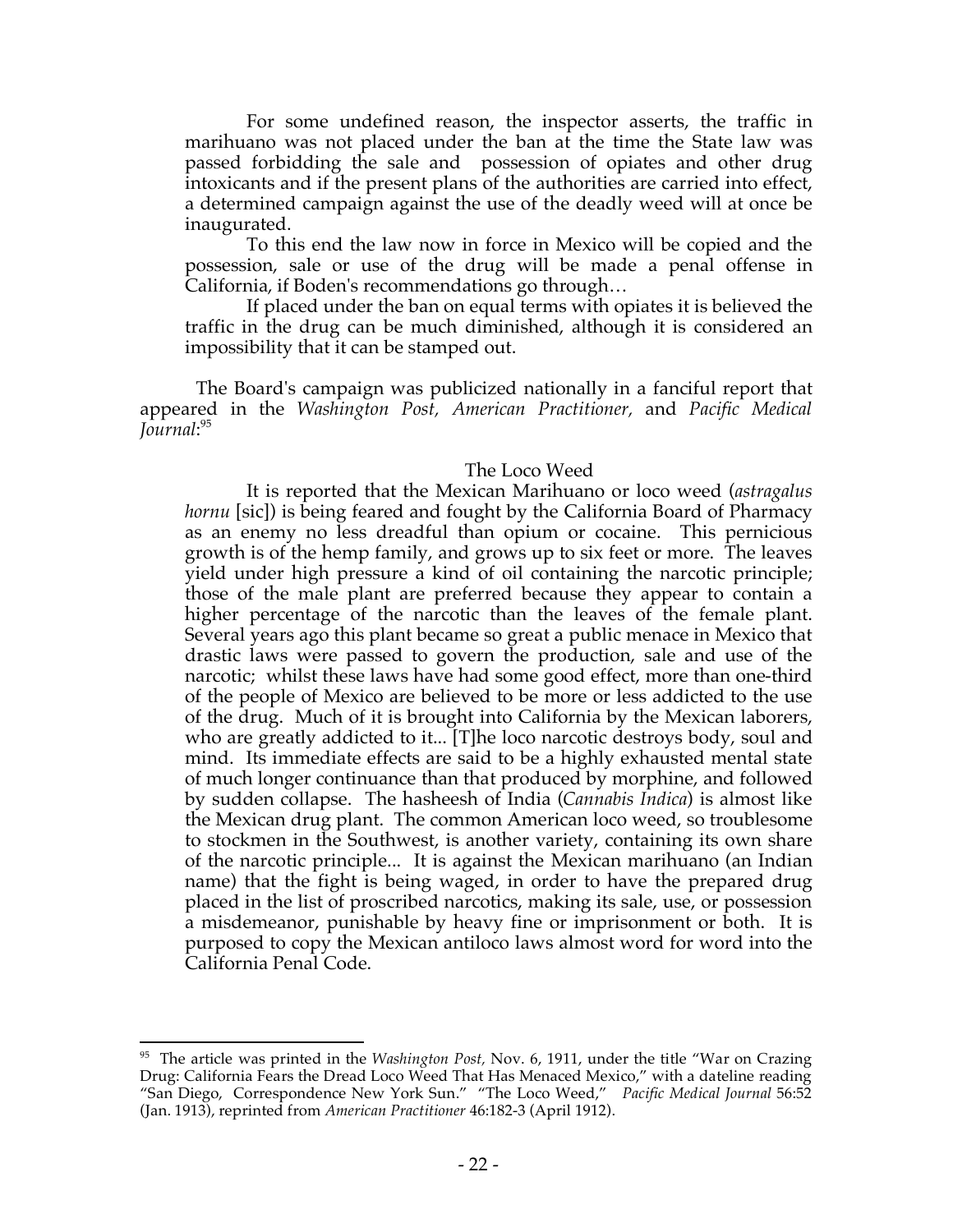The article is badly confused on the pharmacological and botanical identity of marihuana, which have nothing to do with *astragulus hornii* or rancher's loco-weed. The claim that the Board dreaded "loco-weed" as much as opium or cocaine is suspect, given that the Board did not mention loco-weed, marijuana, or hashish in its biannual reports or minutes. Nor was the California legislation copied from Mexican "antiloco" laws.<sup>96</sup> Insofar as the Board had already been planning a law against Indian hemp for the reasons set forth by Finger and Wright, it seems evident that the new menace was incorporated by simply adding "loco-weed" to the text.

The details of the Board's deliberations are obscure. Like other narcotics legislation, the 1913 law received no press coverage and only the most cursory mention in pharmacy journals. The only published comment from the Board came from Finger's colleague C.B. Whilden, who cryptically remarked that legislation was needed "because of the increase in the use of 'hasheesh,' a detrimental preparation of hemp." 97

 Significantly, the Board's proposed anti-cannabis legislation was opposed by the pharmacy profession. In a poll by the California Pharmaceutical Association (CPhA), druggists voted by more than 2 - 1 that the "Poison Law should be left as it is." <sup>98</sup> Although the CPhA had originally been a close ally of the Board in the fight for "progressive" pharmacy legislation, it had become alienated by the Board's high-handed maneuvering in a dispute over a bill to tighten licensing requirements for pharmacists.<sup>99</sup> The Retail Druggists' Association of San Francisco put itself formally on record against the Board's proposed anti-cannabis legislation.<sup>100</sup> However, the Board was in firm control of the legislature, which passed it unanimously.

The new law, which took effect on August 10, 1913, had peculiar language. Rather than listing cannabis along with opiates and cocaine in Section 8 of the Poison Law, which governed the sale and possession of narcotics, the law took the curious form of an amendment to Section 8(a), concerning the possession of opium paraphernalia:

Chapter 342 (1913) " Section 8(a). The possession of a pipe or pipes used for smoking opium (commonly known as opium pipes) or the usual

<sup>&</sup>lt;sup>96</sup> Mexico's federal law prohibiting marijuana was not passed until 1920 ("Diario Oficial," March 15, 1920). Prior to that, there were sundry state laws and other control efforts dating back as far

as 1855. Montfort, op. cit., p. 186.<br><sup>97</sup> Pacific Drug Review 25(3):89 (March 1913).

<sup>&</sup>lt;sup>98</sup> The vote was 118 to 45: *Drug Clerk's Journal* 2(3): 32 (December 1912). There were "a few favoring a change whereby the trade would be allowed to sell carbolic acid full strength if properly registered, and still others favoring the restriction of cannabis indica, contending that its sale should be restricted to the same extent that cocaine and morphine are": *Pacific Drug Review*  25(1): 8 (Jan. 1913).

The Board, led by Finger, scuttled a proposal by the CPhA to require a college degree of pharmacists. Finger's position is understandable in that he himself had been forced to drop out of the California College of Pharmacy due to financial problems. However, his role in this and other disputes left him highly unpopular with colleagues: *Pacific Pharmacist* 5:13 (May 1911) and *Pacific Drug Review* 23(4):9 (April, 1911). In a poll of over 100 pharmacists by the *Pacific Pharmacist*, no more than two (and possibly none) favored Finger for appointment to the Board; nonetheless, he was re-appointed by Gov. Johnson: "The Pacific Pharmacist's Referendum Vote on Board Membership Qualifications," *Pacific Pharmacist* 6 : 189-90 (December 1912). 100 *Pacific Pharmacist* 6: 279 (March 1913).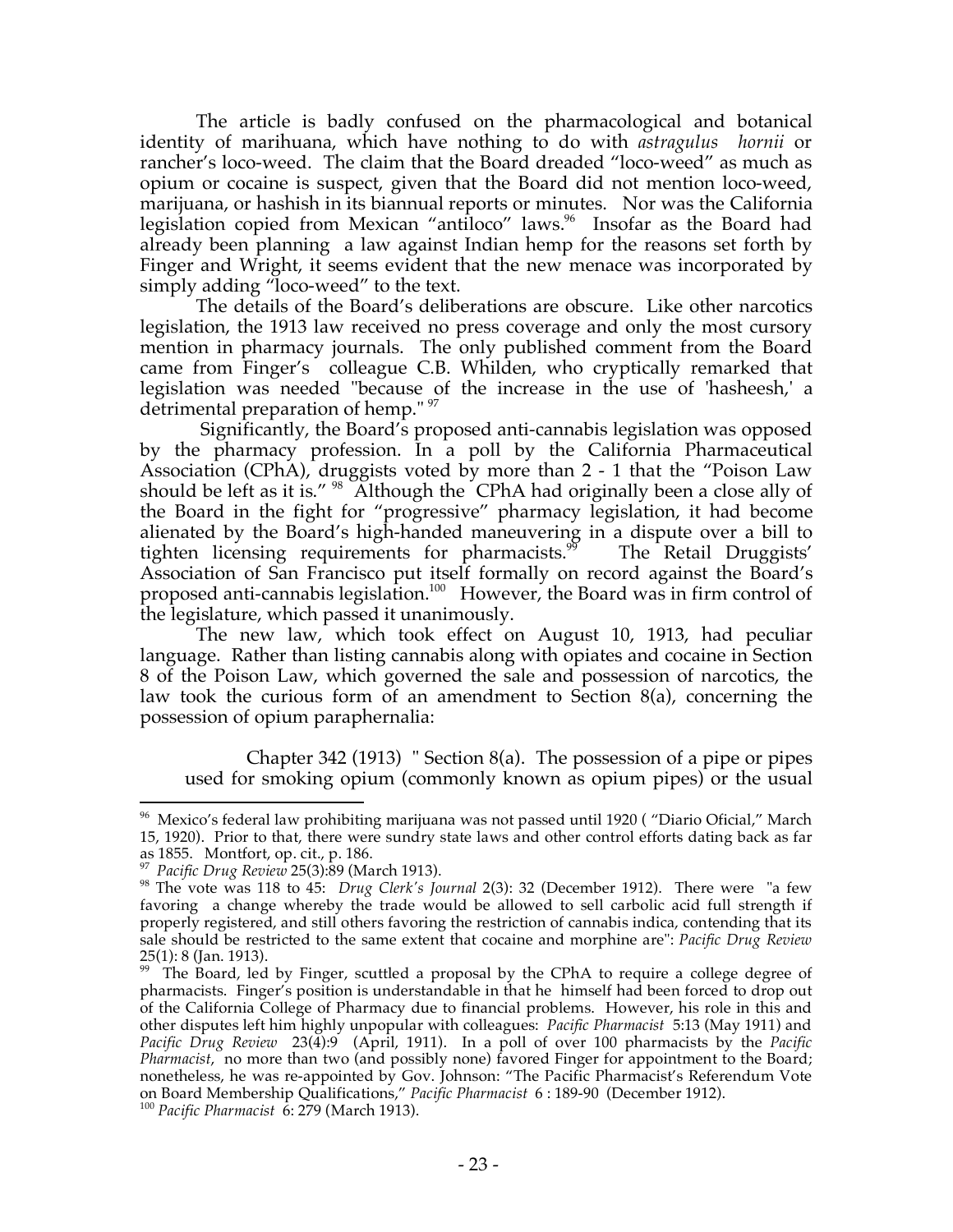attachment or attachments thereto, or **extracts, tinctures, or other narcotic preparations of hemp, or loco-weed, their preparations or compounds**  (**except corn remedies containing not more than fifteen grains of the extract or fluid extract of hemp to the ounce, mixed with not less than five times its weight of salicylic acid combined with collodion)**, is hereby made a misdemeanor..."

 While the law was intended to restrict recreational use of hemp drugs, its language had unfortunate implications for pharmaceutical uses as well. The exemption for corn remedies protected what was then the most familiar (if medically dubious<sup>101</sup>) therapeutic use of cannabis by proprietary drug manufacturers.<sup>102</sup> However, cannabis was also used in proprietary remedies for cough, colic, and asthma and in other prescription applications,<sup>103</sup> possession of which was outlawed under the law. Taken literally, therefore, the law prohibited not only hashish, but almost all pharmaceutical hemp drugs.

In practice, there is no evidence that the law was ever used or intended to restrict pharmaceutical hemp drugs. Rather, it appears to have been misworded in a legislative blunder. Its language regarding hemp drugs would have made perfect sense had it been inserted in Section 8 restricting the sale and possession of other narcotics, as would have seemed logical in the first place. The effect of this would have been to outlaw the sale or possession of hemp drugs *without a prescription,* except for corn remedies, which had negligible potency. Such an exemption would have paralleled similar provisions in Section 8 exempting lowpotency opiate and cocaine formulations from the prescription requirement. Unfortunately, this language made poor sense when inserted into the paraphernalia law, Section  $\delta$  (a), since the latter did not allow for prescription distribution, but rather banned possession absolutely.

It seems likely that the cannabis law was originally conceived as an amendment to Section 8, then carelessly moved to Section 8(a). This theory is supported by the fact that pharmacy journals erroneously reported that the law treated hemp drugs like other narcotics, as if they were actually in Section 8. The

 $101$  Question: "In a corn cure composed of salicylic acid, extract of Indian hemp and collodion, what is the use of hemp?" Answer: "If we were facetiously inclined we might answer, 'to make a rope to hang the corn.' Seriously, the object of adding extract of cannabis indica is something of a mystery. The person who originally devised the formula may have fancied that the extract would exert a sedative action and deaden the pain caused by the salicylic acid, but it is just as likely that it was a nice color he was after." American Druggist 45:8 (1904).

Cannabis "is used almost altogether for the manufacture of corn cures and in veterinary practice," testified Albert Plaut, representing the pharmaceutical firm of Lehn & Fink, concerning Wright's proposed inclusion of cannabis in federal anti-narcotics legislation: *Importation and Use of Opium,* hearings before the House Committee on Ways and Means, 61st Cong., 3rd Session, Jan 11, 1911, p.75.

 $103$  A survey of 1108 patent medicines found cannabis in just 2 corn remedies and 1 cough remedy: "Report of the Commission on Proprietary Medicines of the American Pharmaceutical Association", *Journal of the APhA* 4: 1163 (1915). Other cannabis-containing medicines not mentioned in the APhA report included International Colic Remedy, Pratts Colic Remedy, and Chinatrocin Asthma Spray ("New Remedies of 1910-11," *San Francisco and Pacific Druggist* 16(5):11, Jan. 1912).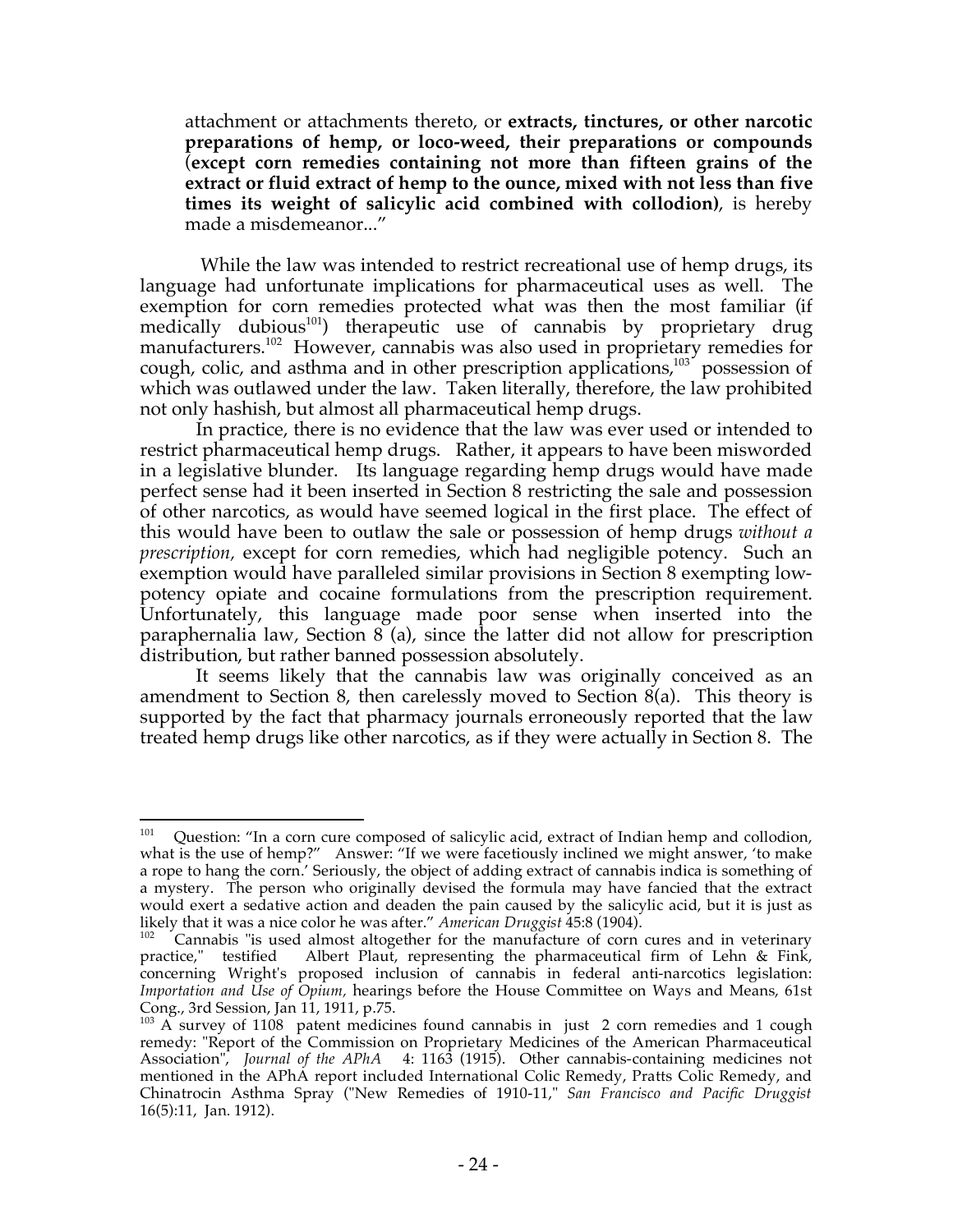fact that the pharmacy journals never explained the 1913 law accurately indicates just how obscure the cannabis issue was.<sup>104</sup>

 How then did the cannabis law end up in Section 8 (a)? Perhaps it was just the result of a clerical error, the substitution of 8(a) for 8. Alternatively, the law may have been deliberately recast as a paraphernalia provision on the theory that hemp intoxicants, like opium pipes, were more closely associated with street users than with pharmacies. As we shall see, there is evidence that the Mexicans, like the Syrians, grew their own marijuana, and the Hindus, being agricultural workers, would no doubt have been similarly inclined. This being so, it might have seemed silly to list cannabis in Section 8, which was designed to restrict sales by pharmacies. After all, why force pharmacies to maintain detailed records of their cannabis transactions, when they weren't the source of the problem? By placing hemp drugs in Section 8 (a), police could arrest errant hemp-heads, while leaving pharmacies free of unnecessary regulation.

In fact, though, there is evidence that pharmaceutical cannabis was occasionally diverted into recreational use in California. An investigation by the U.S. Department of Agriculture of pharmacists along the Mexican border heard testimony that crude medicinal cannabis indica was sold to customers in Texas and other states, including California, for apparently non-medical purposes.<sup>105</sup>

This loophole was eliminated in 1915, when California's cannabis law was revised as part of a new package of technical amendments proposed by the Board of Pharmacy.<sup>106</sup> The new law listed cannabis alongside opium, morphine, cocaine, and chloral hydrate in Section 8 of the Poison Law. Specifically, it forbade the sale or possession of "flowering tops and leaves, extracts, tinctures and other narcotic preparations of hemp or loco weed *(Cannabis sativa),* Indian hemp" except on prescription.<sup>107</sup> Even though Section 8 permitted the possession of legally prescribed narcotics, the possession of hemp drugs other than corn remedies remained independently outlawed under the 1913 paraphernalia provision, which remained on the books until 1937. Thus hemp pharmaceuticals remained technically legal to sell, but not possess, on prescription! There are no grounds to believe that this prohibition was ever enforced, as hemp drugs continued to be prescribed in California for years to come. $108$ 

 <sup>104</sup> In an untypical journalistic error, the *Pacific Drug Review* 25(7):22 (July 1913) reported that the new law treated cannabis with "all provisions and penalties applying to it as now apply to the traffic in opium, morphine, cocaine, etc." The same error was repeated in the coverage of S.B. 630, an identical companion bill, by both *the Pacific Drug Review* 25(3):89 (March 1913) and the

<sup>&</sup>lt;sup>105</sup> 1917 Report to the U.S. Department of Agriculture Bureau of Chemistry of investigations by R.F. Smith in the State of Texas, particularly along the Mexican border, of the traffic in and consumption of the drug known as "Indian Hemp," [photocopy from University of Virginia Law Library $\int$  pp. 12, 54, 73.

<sup>&</sup>lt;sup>106</sup> State Senate Bill 1120 (Crowley). The most controversial provisions in the bill concerned restrictions on the sale of paregoric and corrosive sublimate of mercury: *San Francisco and Pacific* 

<sup>&</sup>lt;sup>107</sup> Statutes of California, Chapter 604 (1915).<br><sup>107</sup> Statutes of California, Chapter 604 (1915).<br><sup>108</sup> Records from Wakelee's Pharmacy in San Francisco show 3 prescriptions containing cannabis among 300 prescriptions in November 1907, and 1 cannabis prescription among 300 in December 1917 (in the California Historical Society, San Francisco).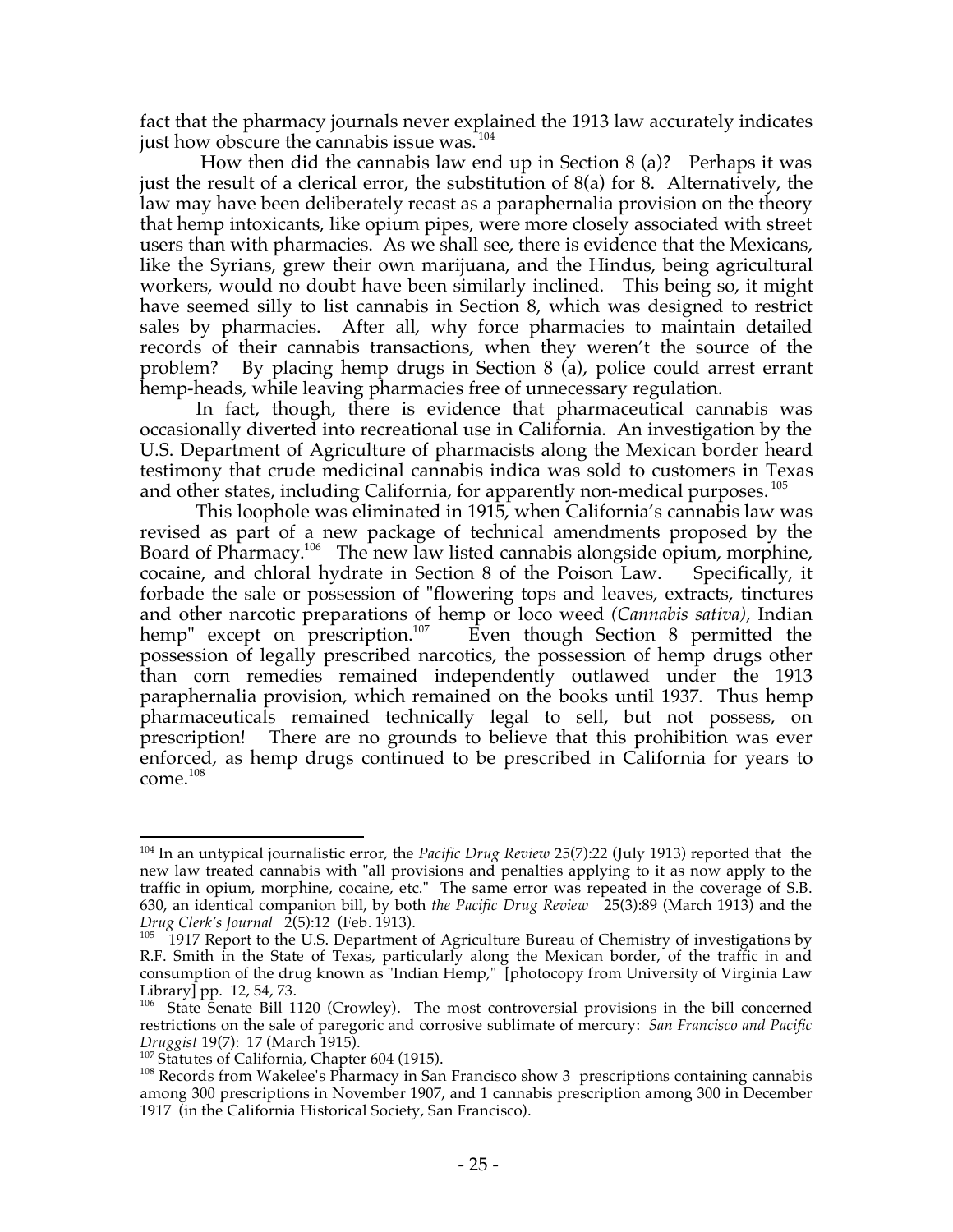Like its predecessor, the 1915 cannabis law received no attention at the time.<sup>109</sup> Later it would be recorded by drug historians - incorrectly - as the Later it would be recorded by drug historians - incorrectly - as the state's first anti-cannabis law.<sup>110</sup> No doubt the 1913 law was overlooked because it was an amendment to the obscure paraphernalia law. Moreover, of course, the cannabis problem was itself still obscure, so much so that even its original discoverer soon forgot about it when, in a 1917 lecture, Finger declared that the only difference between the Harrison Act and California's pharmacy law was that the latter also restricted chloral hydrate - forgetting entirely about cannabis indica!<sup>111</sup>

In sum, it appears that cannabis-using Hindoos and Mexicans were merely a handy excuse for the Board to work its will. In the political climate of the era, no further excuse was needed. The early 1910s marked the high tide of progressivism in California, when public opinion supported government regulation of social purity. The same decade saw the culmination of the alcohol prohibition movement, which secured passage of the 18th Amendment in 1919. Although Californians were resistant to "bone-dry" prohibition, many of them, including Finger and his colleagues in the pharmacy profession, favoring wine and beer as healthful "temperance" beverages,<sup>112</sup> there was broad agreement on the evils of hard liquor and intoxication in general.  $^{113}$  In 1914 and 1916, prohibition initiatives made the state ballot. Meanwhile, the legislature was tackling such morals issues as prostitution, racetrack gambling, prizefighting, and liquor zoning, not to mention oral sex.<sup>114</sup> Amidst this profusion of vices, Indian hemp was but a minor afterthought.

### *The First Marijuana Busts*

Although passage of the law attracted no notice, the Board's enforcement efforts soon brought marijuana to public attention in Los Angeles, where the

 <sup>109</sup> The *Sacramento Bee* briefly noted that a bill was passed "making more difficult the obtainment of drugs or narcotics by fiends" (March 24, 1915, p.5). The *San Francisco Examiner* (March 24) and *Los Angeles Examiner* (March 25)mentioned only the bill's more controversial provisions concerning the sale of paregoric and corrosive sublimate of mercury.

<sup>110</sup> The 1915 date is given by Morgan, *op. cit.;* Bonnie & Whitebread, *The Marihuana Conviction: A History of Marihuana Prohibition in the United States* (University of Virginia, Charlottesville 1974) p. 354; Ron Hamowy, *Dealing With Drugs* (Lexington Books, Lexington MA 1987) pp. 10-11; and California Attorney General Evelle Younger, "The Development of California's Drug Law: An Historical Perspective," *Journal of Drug Issues* 8(3): 263-70 (Summer 1978). A likely source of the error is the Surgeon General's report, "State Laws Relating to the Control of Narcotic Drugs and the Treatment of Drug Addiction," Supplement #91 to the Public Health Reports (1931), p.

<sup>48.&</sup>lt;br><sup>111</sup> H.J. Finger, "Law and Pharmacy," The Pacific Pharmacist 11: 30 (May 1917).

<sup>&</sup>lt;sup>112</sup> Like many of his colleagues in the California pharmacy profession, Finger was of German parentage, an ethnic group that opposed prohibition of beer and wine. Thus the *Pacific* parentage, an ethnic group that opposed prohibition of beer and wine. *Pharmacist,* edited by Albert Schneider, condemned the saloon but judged wine to be a "wholly ethical business": *Pacific Pharmacist 8*:71 (Aug. 1914).<br><sup>113</sup> On the politics of alcohol prohibition in California, see Gilman M. Ostrander, *The Prohibition* 

*Movement in California, 1848-1933* (University of California, Berkeley 1957).<br><sup>114</sup> Franklin Hichborn chronicled the proceedings of the Progressive era legislatures, including

that of 1913, with some attention to alcohol and morals issues, but never mentioned narcotics: *Story of The California Legislature 1909; 1911; 1913; 1915* (James H. Barry Co., San Francisco, 1909-15).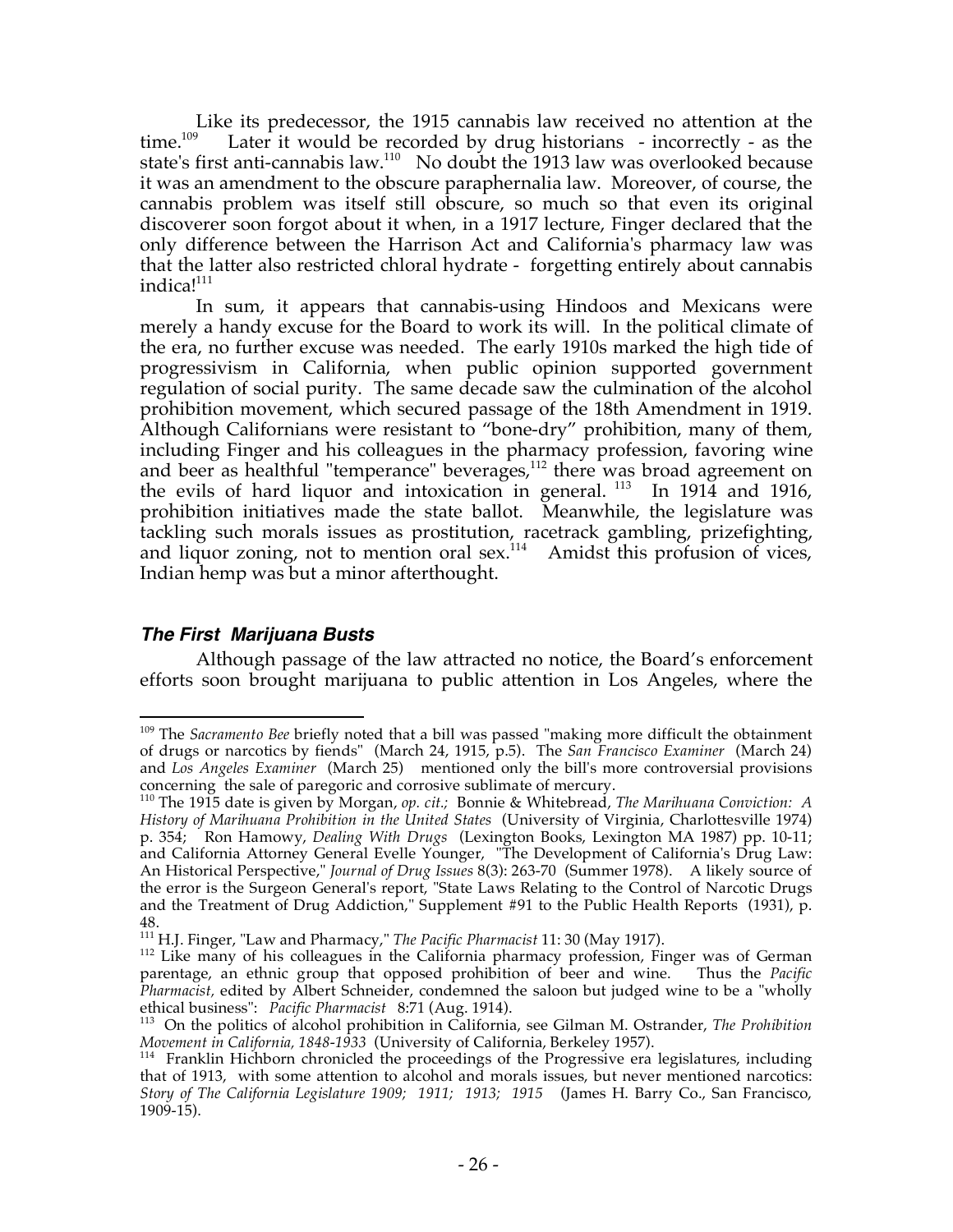Board's agents launched a crackdown in the city's Mexican Sonoratown neighborhood in 1914. In what may be the first U.S. newspaper account of a marijuana cultivation bust, the *Los Angeles Times* reported that two "dream gardens" containing \$500 worth of Indian hemp or "marahuana" had been eradicated by Board Inspector Roy Jones.<sup>115</sup> The paper explained:

Indian hemp is a plant having potent narcotic properties and was blacklisted under the poison law in the last Legislature. Surrounding it are sinister legends of murder, suicide and disaster....According to Inspector Jones and Detectives Leon and Rico, well acquainted with Sonoratown life, the weed is much used in the local Mexican colony. In out-of the-way nooks and corners small plants are nursed and often provide the bare livelihood of the cultivators.

 According to the *Los Angeles Examiner,* it was police who "surrounded marihuana with a legend of murder and crime. $^{\prime\prime 116}$ 

The *Times* furnished further details in a pair of marijuana bust stories published three weeks later:

 Several years ago a number of Mexicans living on the east side made an industry of raising the Indian hemp, planning to get rich quick...Recently the tendency to use the stuff has reached alarming proportions, and it is the intention of the Marshal and other officials to adopt strong measures, if necessary, to stamp out the vice. $117$ 

A local police judge expressed similar views when, having previously heard two Mexican defendants charged with assault plead that they had been under the influence of marijuana, he handed down a tough, six-month sentence to another defendant arrested with enough marijuana to make 1,000 cigarettes: <sup>118</sup>

The habit of taking this drug is increasing with such alarming rapidity that it is becoming one of the most menacing problems in police work.... More men are seriously injured by persons under the influence of marahuana tha[n] from any two causes.

 Evidently, there was an incipient interest in suppressing marijuana in law enforcement circles, despite a lack of apparent broader public concern.

The Board capped its kick-off campaign with a dramatic flourish by burning one ton of marihuana along with confiscated opium, cocaine, and paraphernalia in a public bonfire at the Plaza in Los Angeles.<sup>119</sup>

The *Los Angeles Times* ran the best early coverage about marihuana in the period before 1920. Included was an account of the state's first medical marijuana

 <sup>115 &</sup>quot;Wagonload of Dreams Seized," *Los Angeles Times* , Sep. 10, 1914, p.2. A possession case, in which an alleged "Mexican drug vendor" named R. Franks received a stiff sentence of 6 months and \$250, was reported the previous day in the Los Angeles Examiner, Sep. 9, 1914, p.1.

<sup>&</sup>lt;sup>116</sup> "Marihuana Growers Placed Under Arrest," Los Angeles Examiner, Sep. 10, 1914, II-1.<br><sup>117</sup> "Police Stop Sales of Drug in Tobacco Bags," Los Angeles Times, Sep. 30, 1914, II-8.<br><sup>118</sup> "High Cost of Dope Smoking," Los An Contraband Goes Up," *Los Angeles Times,* Oct. 17, 1914, II-5.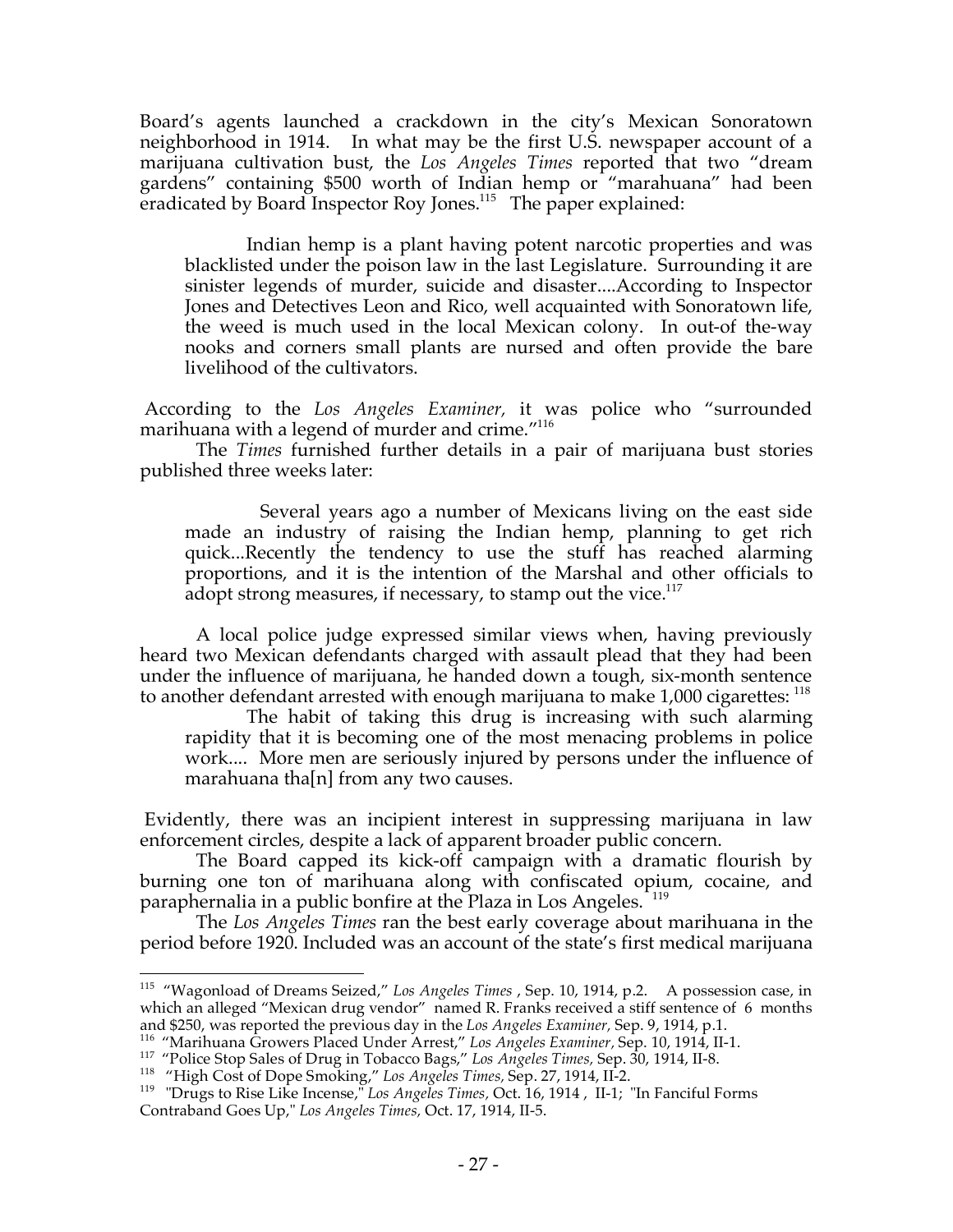arrestee, a Mexican maid who insisted that she was raising marijuana tea for stomach trouble.<sup>120</sup> The maid was arrested under an Orange County ordinance that made it a misdemeanor to possess or cultivate marijuana.<sup>121</sup> This ordinance (fittingly from a county whose sheriff led the opposition to California's 1996 medical marijuana initiative) is the earliest evidence of local government interest in joining the Board's anti-cannabis efforts.

Meanwhile, in Northern California, marijuana remained undiscovered. As late as 1920, an exposé of the San Francisco drug scene, *The Hop-heads,* by journalist Fred Williams, portrayed vices ranging from morphine and cocaine to tobacco and prostitution, but failed to mention marijuana.<sup>122</sup> Sacramento police arrest logs from the era mention opium, morphine, cocaine, yen shee, and opium pipes, but not Indian hemp or loco-weed.123 Not until 1921 did the *San Francisco Examiner* mention that "Mexican hasheesh" or "marihuana" was being smuggled into the Presidio army base by unknown culprits.<sup>124</sup> Two years later, "marihuana" made its début in the *New York Times.*125 By 1924, arrests were being reported in Sacramento.<sup>126</sup>

Other states passed laws against cannabis before World War I: Massachusetts in 1911;<sup>127</sup> Maine, Wyoming and Indiana in 1913; and Utah<sup>128</sup> and Vermont in 1915.<sup>129</sup> City ordinances were also enacted in New York City in

<sup>&</sup>lt;sup>120</sup> "Officers Object to 'Dream Weed' Crop," *Los Angeles Times*, July 6, 1919, V-9.<br><sup>121</sup> The ordinance was passed two years previously, i.e. about 1917. In a pattern prefiguring modern medical marijuana cases, the woman, who had been growing a dozen plants, two of them over 14 feet tall, was rebuked by the judge, who declared, "That stuff isn't growing for

stomach, but for your head." *Santa Ana Daily Register,* July 7, 1919, p.3.<br><sup>122</sup> Fred V. Williams, *The Hop-heads: personal experiences among the users of "dope" in the San* 

*Francisco underworld* (W.W. Brunt, San Francisco, 1920).<br><sup>123</sup> Sacramento Jail Register - Record of Arrests, 1913-1916 et al., Sacramento Archives.<br><sup>124</sup> "Presidio Peril Feared; Hunt for Hasheesh," *San Francisco Examiner* said to be experiencing an upsurge in "hasheesh," originally introduced by the Turks and Armenians, but also used in the "Spanish section" and Greenwich Village, according to a report in the *San Francisco Examiner* (April 10, 1921). Note that New York City had already banned cannabis in 1914.<br><sup>126</sup> "City News in Brief," Sacramento Bee, Nov. 12, 1924 p. 5; ibid., July 15, 1925, p.5.

<sup>&</sup>lt;sup>127</sup> The date of the Massachusetts cannabis law has sometimes been given as 1914, as stated in the 1931 Surgeon General's Report, "State Laws Relating to the Control of Narcotic Drugs," p. 150 (so also in Hamowy and Bonnie & Whitebread). However, cannabis indica and sativa were included in earlier versions of the Massachusetts pharmacy law (1911, Chapter 372) and (1912, Chapter, 283).

According to Prof. Charles Whitebread, the Utah law was enacted pursuant to the condemnation of marihuana in August, 1915 by the Mormon church, which had learned of the vice from a band of Mormon colonists returning from Mexico. Before that, however, the Utah Board of Pharmacy had requested the California Board of Pharmacy to send a copy of the state's 1915 pharmacy amendments (which included the provision against cannabis), saying that Utah wished to adopt the California law: Minutes of the Cal. Board of Pharmacy, Feb. 2, 1915 (State Archives, Sacramento); cf. Charles Whitebread, "The History of the Non-Medical Use of Drugs in the United States," Speech to the 1995 California Judges Assoc. annual conference, posted at www.druglibrary.org/schaffer/ History/HISTORY.HTM.

<sup>129</sup> Compilations of early cannabis laws appear in Bonnie & Whitebread, *The Marihuana Conviction,* p. 354, and Hamowy, op. cit., pp. 10-11. The latter corrects several inaccuracies and omissions in the former for the period before 1930, but both miss California's 1913 and Massachusetts' 1912 laws.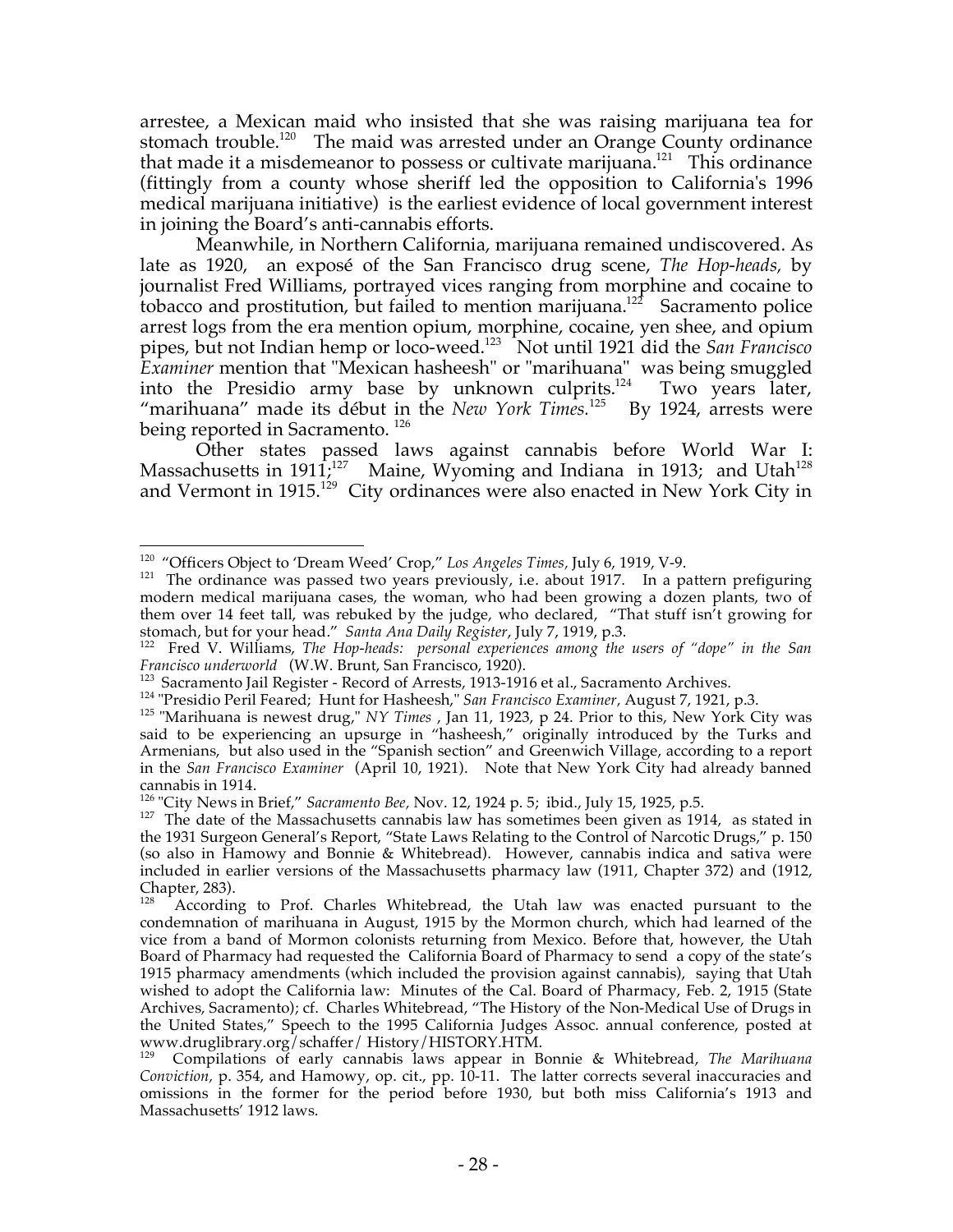1914 $130$  and Portland, Oregon in 1915. $131$  As in California, these early laws were passed not in response to any public outcry, but as preventative initiatives by drug control authorities to deter future use.

On New Year's Day, 1913, El Paso, Texas became the scene of the nation's first public marijuana scare when a Mexican desperado, allegedly crazed by habitual marijuana use, ran amok and killed a policeman, generating front-page news in the *El Paso Herald*.<sup>132</sup> This inspired a grand jury investigation, which prompted the city to ban marijuana in  $1915$ <sup>133</sup> Like California's 1913 law, the El Paso ordinance accidentally banned medical uses of cannabis as well.<sup>134</sup> In response to the El Paso ordinance, the U.S. Department of the Treasury issued an order banning importation of cannabis for non-medical purposes in 1915.<sup>135</sup> However, this was academic insofar as users had largely relied on pharmaceutical supplies or else grown their own domestically.

The 1920's saw a widening, though still quite sporadic, interest in marihuana, usage of which may have been encouraged by the lack of alcohol during prohibition. During this period, the press devoted increasing attention to the "dope menace." In an early installment of the Hearst papers' decades-long crusade against drugs, the *Los Angeles Examiner* ran a front-page picture of a "cigaret of poisonous marihuana or Mexican 'crazy' weed" along with morphine injection paraphernalia.136 In what would become a classic line, the *Examiner* quoted a young peddler from Long Beach saying, "Marahuana's a Mexican weed that many of 'em begin on. I got my start with marahuana." 137 The *Los Angeles Times* followed up with a droll story, "Happy daffodils grow on bird seed plant," subtitled, "Hemp leaf turned into marihuana causes smoker to become madman and run amuck."<sup>138</sup>

 <sup>130</sup> The New York ordinance was promulgated by the City Board of Health: *New York Times,* July 29, 1914, p.6, cited in Richard Bonnie & Charles Whitebread, "The Forbidden Fruit and the Tree of Knowledge: An Inquiry into the Legal History of American Marijuana Prohibition," *Virginia* 

<sup>&</sup>lt;sup>131</sup> The Portland law stemmed from an incident in which a group of young boys were observed procuring cannabis unchecked at local pharmacies. The city fathers responded by restricting cannabis sales to prescription only. This appears to be the first instance of a law inspired specifically by youthful cannabis use. *Pacific Drug Review,* 27(4): 65 (April 1915) and 27(7):26 (July 1915).<br>(July 1915).<br><sup>132</sup> "Crazed by a Wood Man Murdors" El Pace Usuald Jan 2, 1912 a 1.

<sup>&</sup>lt;sup>132</sup> "Crazed by a Weed, Man Murders," *El Paso Herald*, Jan 2, 1913 p. 1.<br><sup>133</sup> The date of the El Paso ordinance is misreported as 1914 by Bonnie & Whitebread (pp. 33-4), evidently based on an erroneous statement in the 1917 Report to the U.S. Department of Agriculture Bureau of Chemistry ("Investigations by R.F. Smith in the State of Texas," p.9). In reality, the law took effect on June 14, 1915: "Grand Jury Recommends that Steps be Taken to Stop Sale of Marihuana," *El Paso Herald,* Oct. 4, 1913, p. 2; "Marihuana Sale Now Prohibited," *El Paso Herald,* June 3, 1915, p.6; "New Anti-Marihuana Ordinance Very Stringent," *El Paso Herald,* June 7, 1915, p.9.

 $134$  "While the ordinance is designed to avoid the sale of this drug for smoking purposes, no mention is made in the new law that it may be used legitimately. Nearly all the drug stores in the city have quantities on hand for use in prescriptions, though they say they never sell it to smokers. The published ordinance will make it a felony for drug stores to have this drug on hand." El Paso Herald, June 7, 1915, p.9.

<sup>&</sup>lt;sup>135</sup> Treasury Decision 35719, Sept. 25, 1915: Bonnie & Whitebread, p. 53. <sup>136</sup> "5,000 Addicts Roam City Begging Dope! Startling Increase of Drug Slaves Greatest Menace to Community," *Los Angeles Examiner,* October 13, 1921, p. 1. <sup>137</sup>*Los Angeles Examiner,* Sep. 19, 1920, p.3. <sup>138</sup>*Los Angeles Times*, April 30, 1922, II-10.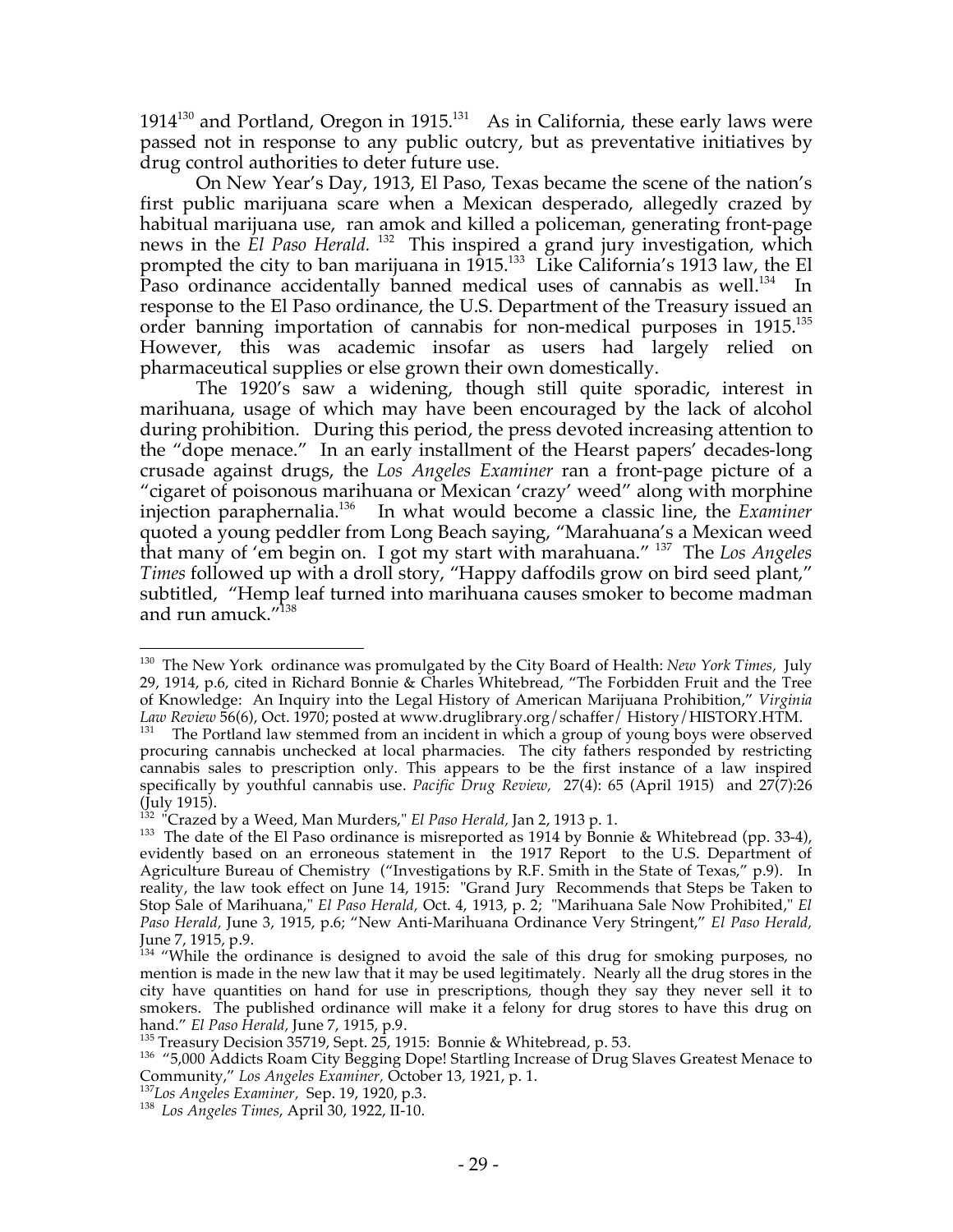Press reports of marijuana remained highly sporadic throughout the 1920's. Not until 1928 did the *San Francisco Chronicle* first report a marijuana arrest.<sup>139</sup> Prior to this, its Hearst press rival provided occasional colorful nuggets of misinformation in the course of its ongoing anti-dope crusade. According to the *San Francisco Examiner*, marijuana cigarettes were a "short cut to the lunatic asylum" for adults and "sure death" for children.<sup>140</sup> In a prelude to the famous "reefer madness" campaign of the 1930s, Hearst's "sob sister" columnist, Annie Laurie (a.k.a. Winifred Black), warned that "Marihuana makes fiends of boys in 30 days."141 Picking up on Mexican marijuana mythology, Laurie warned, "Hasheesh will turn the mildest man in the world into a blood-thirsty murderer. The man who takes hasheesh 'runs amuck' with his bloody knife in one hand and his strangling cloth in the other, and he kills, kills, kills, until the hasheesh has burnt out its deadly flame. Heroin is almost as bad."<sup>142</sup> Despite such comments, the brunt of the Hearst press' anti-dope crusade was directed against opiates and cocaine.

As anti-narcotics sentiment hardened in California in the 1920s, so did penalties. Illegal sale, which had initially been a misdemeanor punishable by a \$100-\$400 fine and/or 50-180 days in jail for first offenders, became punishable by 6 months to 6 years in 1925. Possession, which had previously been treated the same as sales, became punishable by up to 6 years in prison. In 1927, the law against opium dens was finally extended to Indian hemp, as originally envisioned in the 1880 Walker bill. In 1929, second offenses for possession became punishable by sentences of 6 months - 10 years.

Ironically, Henry Finger would probably have disapproved of such draconian prison terms. Finger had advocated that drug habitués be sent to state hospitals for treatment rather than confined in prison.<sup>143</sup> However, efforts to this end were frustrated by lack of funds and political will.<sup>144</sup>

In a preview of things to come, the campaign against marijuana began to impinge on California's hemp fiber industry. In 1928, public hearings were called by the state Commissioner of Corporations to determine whether the Imperial Linen Products Co. should be granted a corporate license to raise hemp in the Imperial Valley, after officials raised public safety concerns that Mexican laborers might use the hemp for marijuana.<sup> $145$ </sup> The company was supported by

<sup>&</sup>lt;sup>139</sup> "Two Jailed After Crazy Weed Find," Sep. 28, 1928, p.5.<br><sup>140</sup> Annie Laurie, "Report Bares Dope Problem Facing U.S.," *San Fuancisco Examiner*, January 21, 1923, p. 12.<br><sup>141</sup>San Francisco Examiner, Jan. 31, 1923, p.11.

<sup>&</sup>lt;sup>142</sup> "Heroin, Once Heralded as 'Safe,' Now Regarded as Worst 'Narcotic,' Drives Victims to Bold Crimes," *San Francisco Examiner*, Feb. 27, 1927, p. 9.

<sup>&</sup>lt;sup>143</sup> Henry Finger, "Pharmaceutical Legislation in California - Inebriates and Drug Habitues Law,"<br>Drug Clerk's Journal 1(1):21 (Oct 1911).

<sup>&</sup>lt;sup>144</sup> On the failure of California's efforts to establish a system of hospitals for inebriates, see Jim Baumohl and Sarah W. Tracy, "Building Systems to Manage Inebriates: The Divergent Paths of California and Massachusetts, 1891-1920," *Contemporary Drug Problems*, 21:557-97 (1994); and Jim Baumohl, "'Now We Won't Call It Lobbying: The Federal Bureau of Narcotics and the Depression-Era Maintenance Controversy in California and Washington," paper presented at Conference on Historical Perspectives on Alcohol and Drug Use in American Society, 1800-1997, College of Physicians, Philadelphia, May 9-11, 1997.<br><sup>145</sup> Letter to Dr. W.W. Stockberger, Bureau of Plant Industry, from Edward Cormack, Secretary of

Imperial Linen Products Corp., Jan. 27, 1928 (courtesy of John Lupien).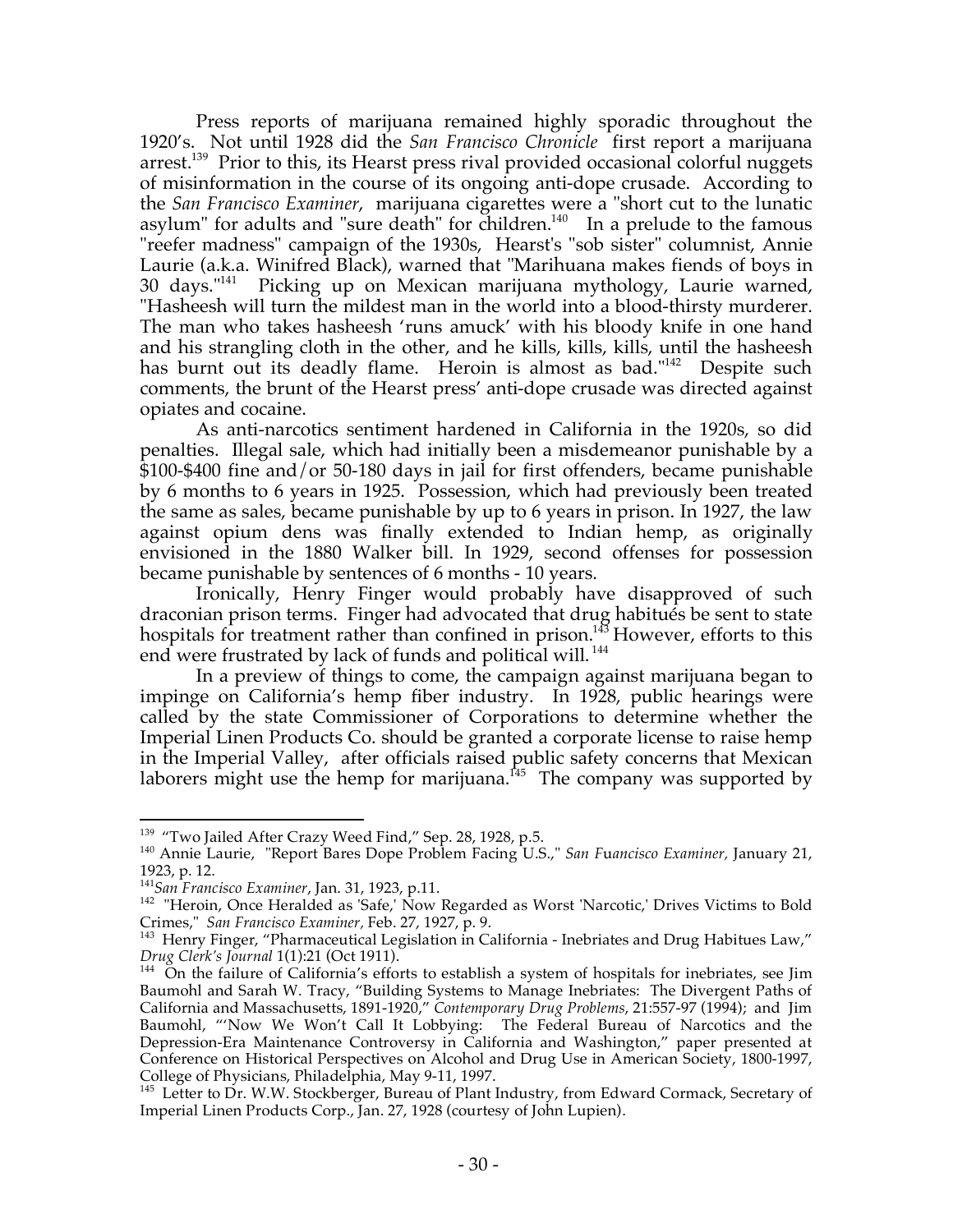experts from the USDA Bureau of Plant Industry, who testified that there was no serious risk of narcotic production from hemp since it contained negligible quantities of the narcotic element in marijuana.<sup> $146$ </sup> The license was granted on the unprecedented conditions that the company (1) notify the sheriff of each county where it intended to grow hemp and (2) co-operate at its own expense with law enforcement in policing the crop.<sup>147</sup> Later, after passage of the Marihuana Tax Act, hemp agriculture in California was finally quashed by the Federal Bureau of Narcotics.<sup>148</sup>

 Despite heightened enforcement, marijuana use spread inexorably. The first official statistics on marijuana arrests date from 1925-6, when they accounted for one-quarter of drug arrests in Los Angeles and 4% of those in San Francisco.<sup>149</sup> According to the State Narcotic Committee, "In the northern part of the state, fully 85 per cent of our arrests involve morphine, but in and around Los Angeles marihuana is so generally used by the Mexican addicts that only about 50 per cent of the arrests there involve morphine." By 1930, marijuana had reached nearly 60% of arrests in Los Angeles and 26% statewide, in a year when there were 878 total narcotics arrests.

Press interest in marijuana peaked in the early 30s. Marijuana briefly made lurid headlines in the *Los Angeles Examiner*, which proclaimed, "Marihuana Menaces Los Angeles School Children: Pupils Find Deadly Dope Easy to Get."<sup>150</sup> Simultaneously, in Sacramento, police declared a drive on Simultaneously, in Sacramento, police declared a drive on marijuana, saying that scarcity of other narcotics had increased its use.<sup>151</sup> However, these scares were not long-lived.

The State Narcotic Committee took a calmer view of cannabis in its 1931 report, observing, "Fortunately, it will never be as serious a problem as the narcotic drugs, because it is not cumulative in its effect and the sudden discontinuance of its use produces no withdrawal symptoms." Two years later, when the Depression was causing pressure for budget cutbacks, state Narcotics Division chief William Walker warned that the state was "wide opened to the ravages of 'loco weed' with nothing to stop its use by 5 million persons." "The marihuana situation is more serious than anyone but the State knows," he went on. "Requests are pouring in from sheriffs, chiefs of police and peace officers of all kinds, asking aid in running down growers and peddlers.... Unless State aid is forthcoming the situation will be wide open by the end of the year."<sup>152</sup> Later,

 <sup>146 &</sup>quot;Hemp Problem Investigated by Commission," *Brawley News,* Feb. 3, 1928, p.1; "Probe on Hemp Culture Opens at Court House," Imperial Valley Press, Feb. 3, 1928, p.6.<br><sup>147</sup> "Crazy Weed Precaution," San Francisco Chronicle, March 7, 1928, p.7.<br><sup>148</sup> In 1940, federal agents seized a shipment of hemp stalks sent

Illinois to Mr. Leland O. Walker, who had a hemp decorticating fibre machine in Chula Vista. FBN Commissioner Anslinger threatened to file charges and warned that future shipments would not be allowed. Three years later, FBN officials discouraged an application by Mr. John Laidlaw of Chicago to cultivate hemp in California, claiming that California law prohibited cultivation of cannabis. Thanks to John Lupien for documentation from his unpublished manuscript, "Hemp and History's Future," including communications from Harry Anslinger, FBN District Supervisor Joseph Manning, FBN Deputy Commissioner Will S. Wood, John S.

Laidlaw, et al.<br><sup>149</sup> State Narcotic Committee, "Report on Drug Addiction in California," Sacramento, 1926, p. 14. <sup>150</sup> Los Angeles Examiner, Feb. 18, 1930, p.1.<br><sup>151</sup> "Drive on Marajuana [sic] in City is Planned," *Sacramento Bee*, Feb. 21, 1930, p.9.<br><sup>152</sup> San Francisco Chronicle, Oct. 4, 1933 p.4; quoted in Morgan, op. cit., p. 145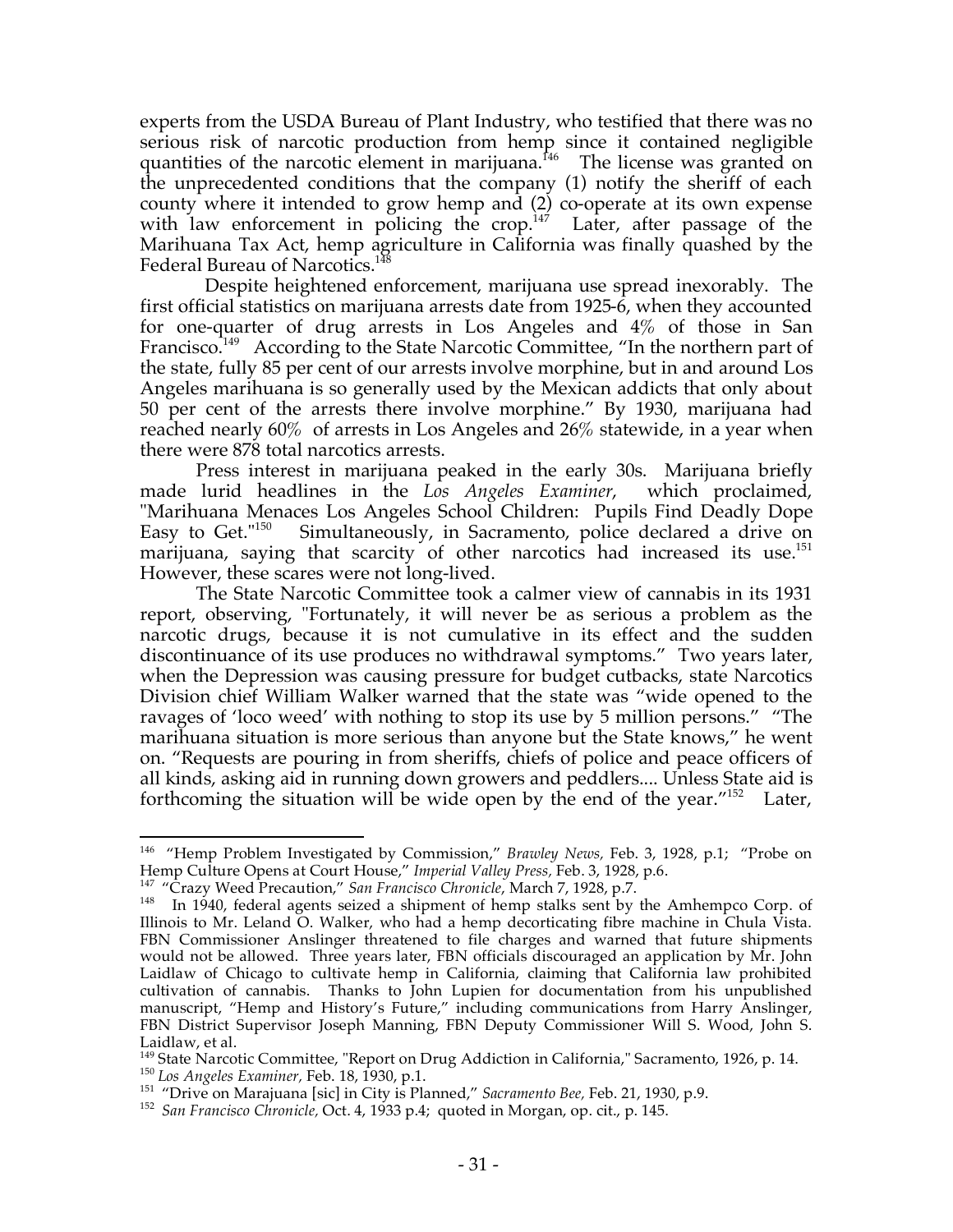however, after the agency's budget crisis was over, Walker's views on marijuana changed, and he came to oppose the proposed federal Marihuana Tax Act, probably out of concern over its unenforceability. 153

By and large, California was unfazed by the famous reefer madness campaign of the later 1930s. The state having already outlawed the drug, the push for a federal law received little notice. U.S. Commissioner of Narcotics Harry Anslinger singled out California for having exemplary narcotics laws which needed no amendment.<sup>154</sup> In 1937, the state did add cannabis cultivation as a separate offense. In the next legislature for the first time the word "marihuana" was written into the law when the narcotics code was rewritten as part of the new Health and Safety Code.<sup>155</sup>

Not until 1940 did the state finally publish a brief pamphlet, "Marihuana: Our Newest Narcotic Menace." 156 It reported, among other items:

Up to about ten years ago...this dangerous drug was virtually unknown in the United States...

Marihuana...is an excitant drug. It attacks the central nervous system and violently affects the mentality and the five physical senses...

 Marihuana has no therapeutic or medicinal value that can not better be replaced by other drugs. It serves no legitimate purposes whatsoever...

 In 1937, the state confiscated 2,926,802 grains [418 lb.], enough for 300,000 cigarettes...

 Fortunately marihuana is not habit forming to the extent that other drugs are... [W]hen deprived of his drug...the marihuana user will at most feel a mere hankering or craving much like the user of tobacco or alcohol. Considering the dangers involved, there can be no excuse for using or peddling marihuana: anyone guilty of either should be brought promptly to the most severe punishment provided by law.

After taking a back seat to the war, anti-narcotics efforts revived in the 1950s. Penalties for marijuana possession were hiked to a minimum 1 - 10 years in prison in 1954, and sale was made punishable by 5 - 15 years with a mandatory 3 years before eligibility for parole. Two prior felonies raised the maximum sentences for both offenses to life.

None of this did anything to prevent a surge of marijuana use in the late 1950s. Arrests for marijuana soared from 140 in 1935 to 5,155 per year in 1960. Over the next decade, the trend exploded into a mass phenomenon, propelled by the sixties counterculture. By 1974, arrests had skyrocketed to a record 103,097, almost all of them felonies. Overwhelmed by the law enforcement costs, the legislature passed the Moscone Act in 1975, eliminating prison sentences for minor marijuana offenders. Arrests promptly plummeted to about half their

 $153$  Jim Baumohl, "'Now We Won't Call It Lobbying," op. cit., and personal communication July 14, 1998.

<sup>154</sup> H.J. Anslinger, "The National Narcotic Situation," in the *Report on Drug Addiction in California*

<sup>&</sup>lt;sup>155</sup> Statutes of California, 1939 Chapter 60.<br><sup>156</sup> "Marihuana: Our Newest Narcotic Menace," Division of Narcotic Enforcement, Sacramento 1940. Walker was out of office by the time this pamphlet was written.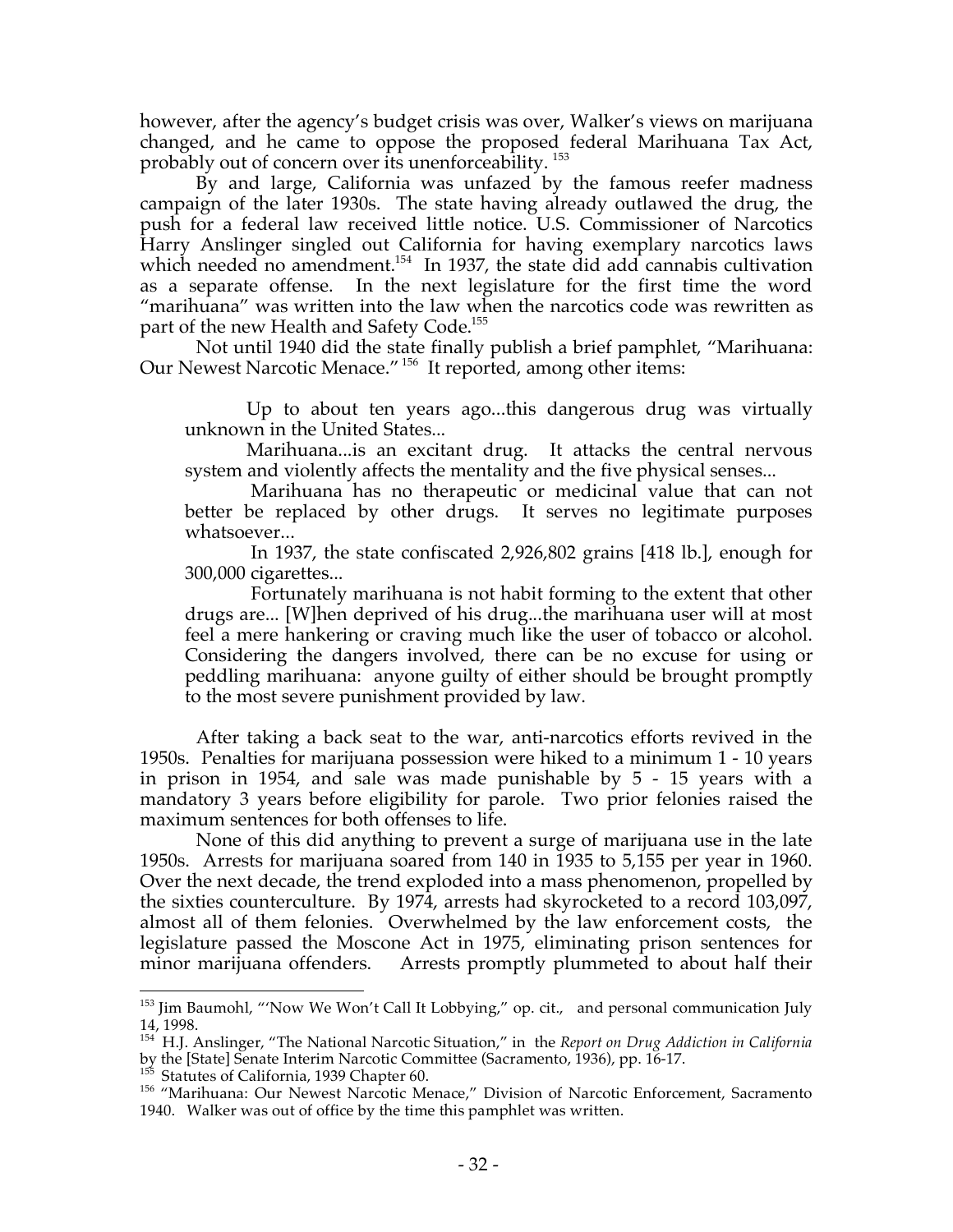previous level. Since then, they have continued at an average rate of about 18,000 felonies and 34,000 misdemeanors per year. As of December 31, 1997, the state prison system held a record 1,905 marijuana felons.<sup>157</sup>

#### *Conclusion: Prohibition a Bureaucratic Initiative*

Cannabis was outlawed in California not in response to any perceived public outcry, but as the result of a bureaucratic initiative by the State Board of Pharmacy. Unlike the prohibition of alcohol and opiates (and perhaps cocaine), the prohibition of cannabis was not accompanied by any widespread concern or awareness of problems surrounding its use. Prior to 1914, the recreational use of hemp drugs was largely unknown in California. Unlike the East Coast, California produced no known hashish literature, no medicinal cannabis research, no tales of hashish dens. Nor was there any public alarm concerning cannabis use. Ironically, it was only after cannabis was outlawed in 1913 that stories of marijuana began to appear in the press, when the first enforcement measures were taken in the Mexican community of Los Angeles. The entirety of the modern "marijuana problem" arose after cannabis was prohibited.

The origins of cannabis prohibition in California defy the traditional explanation of marihuana prohibition, as related in the story of the federal Marihuana Tax Act of 1937. Unlike its federal successor, the 1913 law had nothing to do with the "reefer madness" campaign, the propaganda of William Randolph Hearst or the bureaucratic machinations of Harry Anslinger. Still less was it due to a fanciful conspiracy of Hearst and Du Pont to suppress industrial hemp, as proposed by some modern-day hempsters.<sup>158</sup> Neither can it be blamed on anti-Mexican hysteria: prejudice against Mexicans was not a signficant factor in California politics until the 1920s, and even then their use of "marihuana" attracted no notice.159 Nor, finally, was the 1913 law due to anti-Oriental

<sup>&</sup>lt;sup>157</sup> California Department of Corrections, "Characteristics of Population in California State Prisons by Institution," 1997.

<sup>158</sup> This myth was widely popularized in the 1990 and subsequent editions of Jack Herer's underground classic, *The Emperor Wears No Clothes: Hemp and the Marijuana Conspiracy* (ed. Chris Conrad, HEMP Publishing, Van Nuys, CA), in Chapter 4 "The Last Days of Legal Cannabis." The story goes that Hearst and Du Pont conspired to suppress industrial hemp because it competed with their manufacturing interests (Hearst's in wood-pulp- based paper, Du Pont's in coal-and-oil-based plastics). Herer has never produced an iota of evidence to substantiate this theory. To the contrary, according to Hearst's biographer, W.A. Swanberg, Hearst's newspaper empire was heavily dependent on imports of Canadian newsprint, rising prices of which left him seriously strapped for cash by 1939. It therefore seems that it would actually have been in Hearst's interest to promote cheap hemp paper substitutes, had that been a viable alternative. W.A. Swanberg, *Citizen Hearst* (Charles Scribner's Sons, New York, 1961), pp.

 $159$  The thesis that opposition to marijuana was rooted in anti-Mexican sentiment is expounded by John Helmer in *Drugs and Minority Oppression* (Seabury Press, N.Y., 1975), Chapter 4, "Mexicans and Marijuana," but Helmer focuses on the period of the late 1920s and 30s, after the first laws were passed. An upsurge in Mexican immigration hit California around 1914, but labor shortages kept Mexicans in demand as agricultural workers through World War I, and not until the 1920s did their numbers inspire significant anti-Mexican sentiment: Matt Meier and Feliciano Ribera, *Mexican Americans/American Mexicans* (Farrar, Straus and Giroux, N.Y., 1993), pp. 111-26.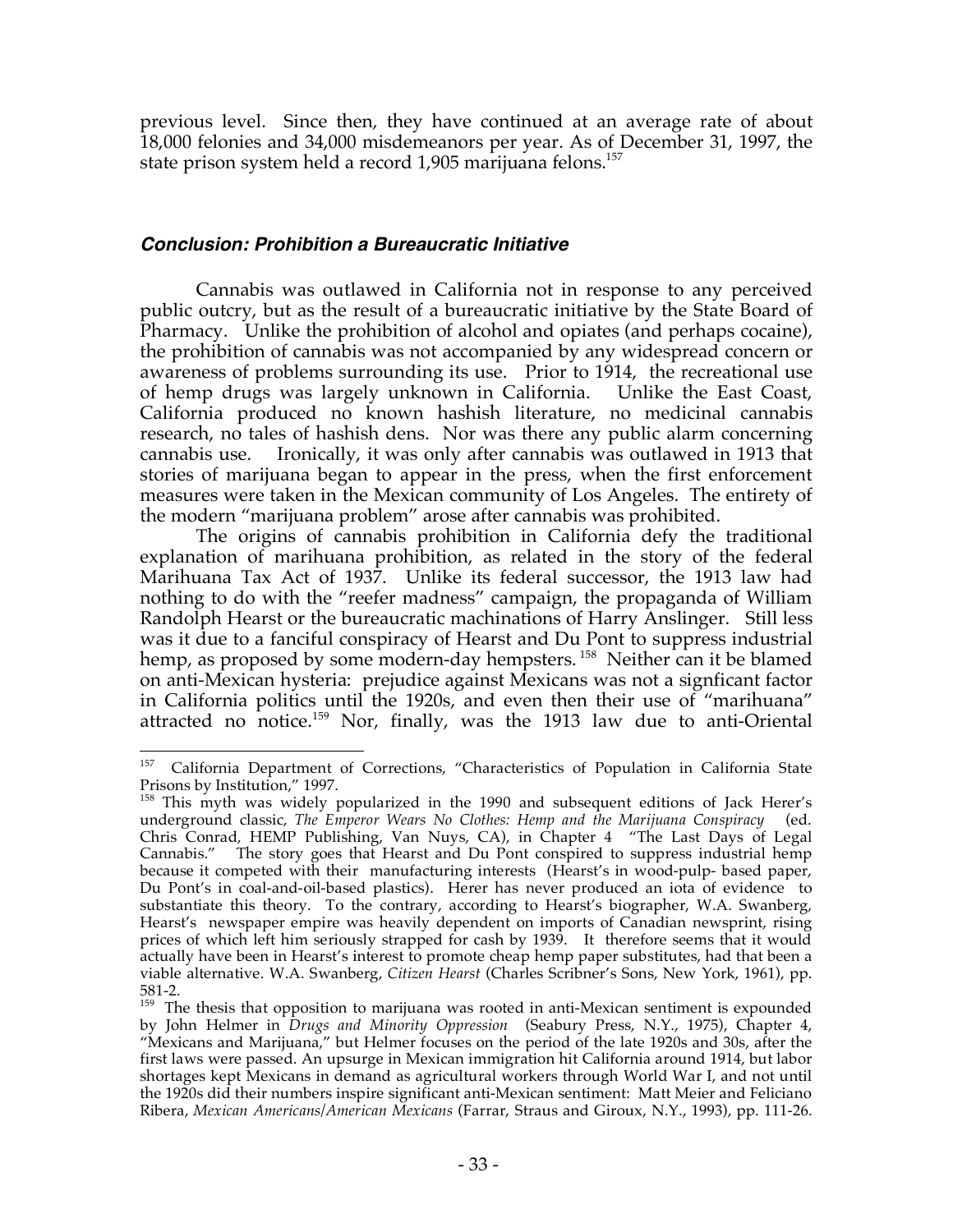sentiment, Finger's letter about "Hindoos" notwithstanding. The Hindus' hemp use was never widely known, but was merely an excuse for Finger to act on his own prohibitionist instincts. Had the Hindus come to California in 1895, their cannabis use would have stirred up no more reaction than did the Syrians.'

 What had changed in 1913 was the emergence of a new class of professional public policy bureaucrats with the authority and will to regulate drugs in California. This class, represented by Henry Finger and the State Board of Pharmacy, came to power with the Progressive Era revolution in government. Prompted by temperance sentiment and the rise of the worldwide anti-narcotics movement, the Board enlisted the legislature in a policy of narcotics prohibition in 1907. The inclusion of cannabis was but a logical extension based on prohibitionist principles. As argued by Patricia Morgan, "The first mention of cannabis in the California statutes should not be seen as moral reform, but rather as an example of professional reform policy tied to the overall ideology of the Progressive Era."160

The 1913 law was essentially a pre-emptive law, aimed at preventing what was still a negligible problem. It also happened to coincide with the introduction of "marihuana" from Mexico caused by the revolution and resulting immigration to Southern California. Yet even without the Mexicans, the Board would likely have proceeded to outlaw Indian hemp anyway, just like Massachusetts, Maine, Indiana, and Wyoming. Anticipatory regulation of this sort is a common feature of the modern era, as noted by sociologist Edwin Lemert nearly fifty years ago. Lemert observed that 23 California communities "had trailer camp ordinances without, however, having any trailer camps to regulate."<sup>161</sup> Similarly, today, numerous California towns and cities have Similarly, today, numerous California towns and cities have passed ordinances to regulate (or prevent) non-existent medical cannabis clubs.<sup>162</sup> Lemert attributed such phenomena to the power of administrative elites to anticipate and define problems and recommend solutions. Henry Finger was a charter member of this elite, starting from the very first years of the State Board of Pharmacy.

The technocratic rationale for anti-cannabis legislation had been aptly laid out for Finger by Hamilton Wright, who argued that cannabis might become popular once opium was suppressed. As it turned out, Wright's prediction was prescient: cannabis did increase in popularity, eventually far surpassing opium. Wright's prescription proved less successful. What had begun as an idle preventative project became mired in prohibitionist futility. From 1913 to date, the population of Californians using cannabis has swollen from a tiny minority to several millions. In the same period, the state has incurred over 2,670,000 marijuana arrests, 1,240,000 of them felonies.<sup>163</sup> Historically, it seems significant

Even then, neither anti-Mexican groups nor investigators concerned with Mexican labor and crime problems ever mentioned their use of marihuana: Patricia Morgan, op. cit., pp. 73-91. 160 Morgan, op. cit., p. 77 (like other commentators, Morgan mistakenly dates the first law to

<sup>1915).</sup>

<sup>&</sup>lt;sup>161</sup> Edwin M. Lemert, "Is There a Natural History of Social Problems?" *American Sociological Review*, 16:221(1951) (thanks to Jim Baumohl for bringing this article to my attention).

<sup>&</sup>lt;sup>162</sup> Including Atascadero, Concord, Martinez, San Rafael, Novato and Palo Alto, among others.<br><sup>163</sup> Based on arrest data 1960-2010 from the Bureau of Criminal Statistics, California Department of Justice, compiled by Michael Aldrich and Jerry Mandel, and by Dale Gieringer for California NORML (Press Release, August 2, 1998).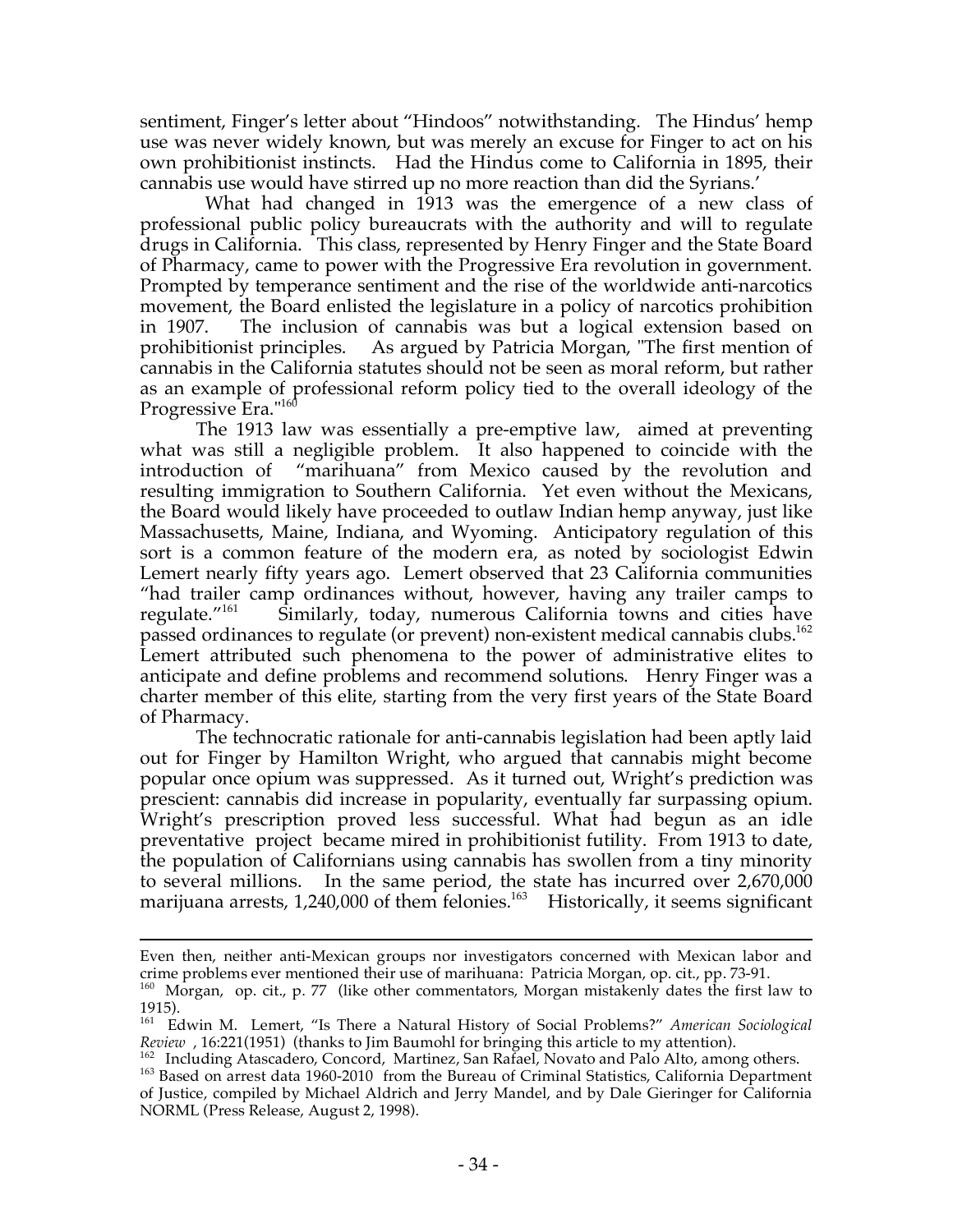that California, which was one of the first states to prohibit cannabis, was likewise one of the first to decriminalize it and the first to re-legalize its medical use. It should not be surprising that a state that pioneered cannabis legislation should be a leader in marijuana reform. Unlike their predecessors on the California Board of Pharmacy, present-day policymakers may profit from clearer knowledge about cannabis in the light of a lengthy historical record extending over a century.

ACKNOWLEDGMENTS: Thanks to Jim Baumohl, Richard Bonnie, Patricia Morgan, Jerry Mandel, Michael Aldrich, John Lupien, and Ellen Komp for their assistance in researching this article. Thanks to Andrew Garrett for the invaluable references provided in ReeferMadnessMuseum.org

April 17, 1999; revised Feb. 12, 2000, Dec. 10, 2002, Mar. 3, 2005; substantially revised and re-written Jun. 17, 2006; revised May 28, 2012.

Dale Gieringer, Ph.D. Berkeley, CA canorml@igc.org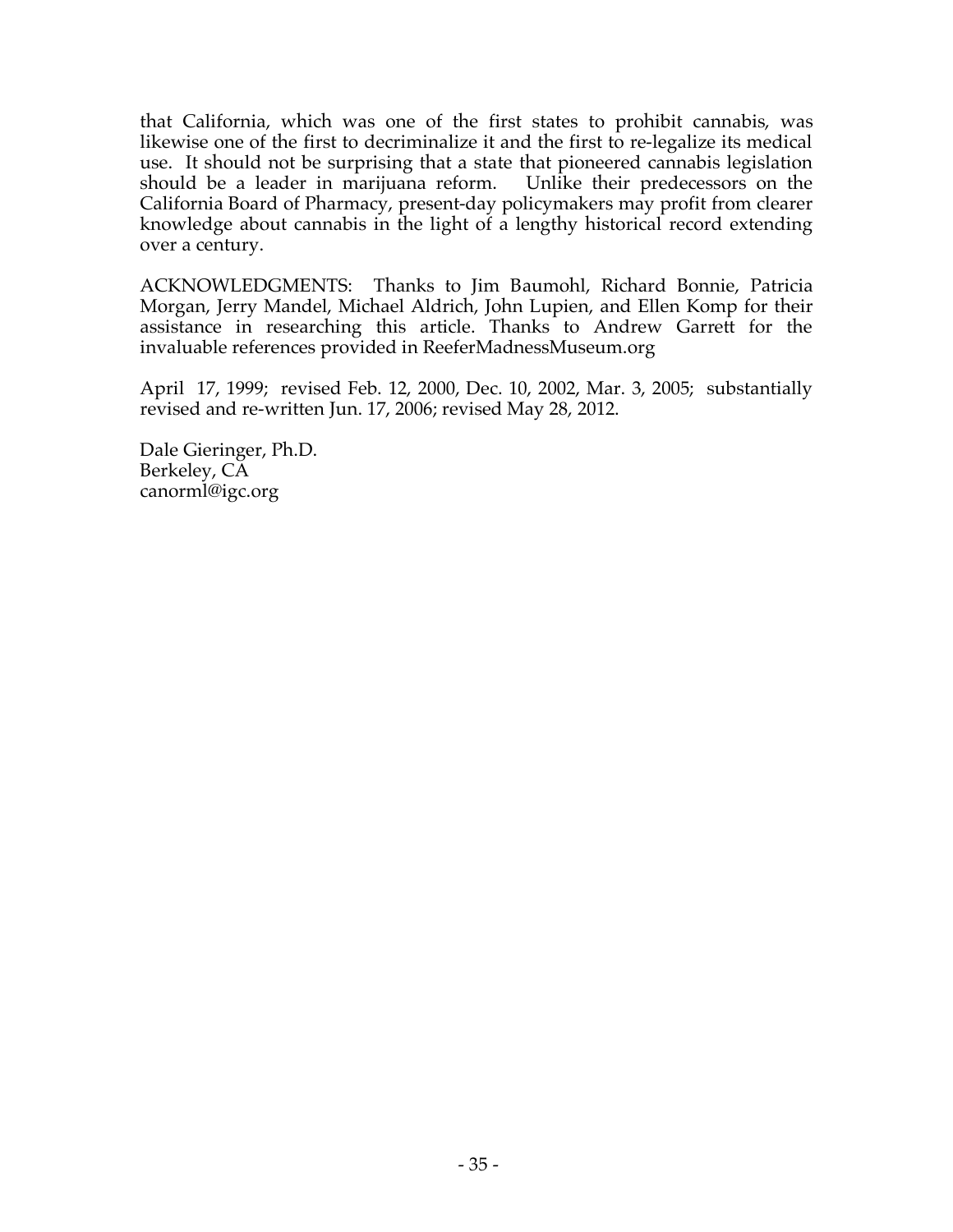| State            | Year | Chapter of Law  | References                                                                                                                                                                                                                                                                                                                                                                                                                                                                                                                                          |
|------------------|------|-----------------|-----------------------------------------------------------------------------------------------------------------------------------------------------------------------------------------------------------------------------------------------------------------------------------------------------------------------------------------------------------------------------------------------------------------------------------------------------------------------------------------------------------------------------------------------------|
| Alabama          | 1931 | No. 26          | $[1]$                                                                                                                                                                                                                                                                                                                                                                                                                                                                                                                                               |
| Arizona          | 1931 | Chap. 36        | $[1]$                                                                                                                                                                                                                                                                                                                                                                                                                                                                                                                                               |
| Arkansas         | 1923 | <b>Act 213</b>  | $[1]$                                                                                                                                                                                                                                                                                                                                                                                                                                                                                                                                               |
| California       | 1913 | Chap. 342       | $[5]$                                                                                                                                                                                                                                                                                                                                                                                                                                                                                                                                               |
| Colorado         | 1917 | Chap. 39        | [1], [2], [11]                                                                                                                                                                                                                                                                                                                                                                                                                                                                                                                                      |
| Delaware         | 1933 | Chap. 191       | $[1]$                                                                                                                                                                                                                                                                                                                                                                                                                                                                                                                                               |
| El Paso, Tex.    | 1915 | Jun 14, 1915    | [7]                                                                                                                                                                                                                                                                                                                                                                                                                                                                                                                                                 |
| Idaho            | 1927 | Chap. 105       | $[1]$                                                                                                                                                                                                                                                                                                                                                                                                                                                                                                                                               |
| Illinois         | 1931 | Chap. 38        | $[1]$                                                                                                                                                                                                                                                                                                                                                                                                                                                                                                                                               |
| Indiana          | 1913 | Mar. 6, 1913    | $[3]$ , $[5]$                                                                                                                                                                                                                                                                                                                                                                                                                                                                                                                                       |
| lowa             | 1921 | Chap. 282       | [1]                                                                                                                                                                                                                                                                                                                                                                                                                                                                                                                                                 |
| Kansas           | 1927 | Chap. 192       | [1]                                                                                                                                                                                                                                                                                                                                                                                                                                                                                                                                                 |
| Louisiana        | 1924 | Jul 3, 1924     | $[3]$ , $[4]$                                                                                                                                                                                                                                                                                                                                                                                                                                                                                                                                       |
| Maine            | 1913 | Chap. 164       | $[3]$ , $[5]$                                                                                                                                                                                                                                                                                                                                                                                                                                                                                                                                       |
| Massachusetts    | 1911 | Chap. 372       | $[5]$                                                                                                                                                                                                                                                                                                                                                                                                                                                                                                                                               |
| Michigan         | 1929 | No. 310         | $[1]$                                                                                                                                                                                                                                                                                                                                                                                                                                                                                                                                               |
| Mississippi      | 1930 | Chap.13         | $[1]$                                                                                                                                                                                                                                                                                                                                                                                                                                                                                                                                               |
| Missouri         | 1889 | Rev. Stat. 3874 | $[10]$                                                                                                                                                                                                                                                                                                                                                                                                                                                                                                                                              |
|                  |      | (hasheesh dens) |                                                                                                                                                                                                                                                                                                                                                                                                                                                                                                                                                     |
| Montana          | 1927 | Chap. 91        | [1], [2]                                                                                                                                                                                                                                                                                                                                                                                                                                                                                                                                            |
| Nebraska         | 1927 | Chap. 145       | $[1]$                                                                                                                                                                                                                                                                                                                                                                                                                                                                                                                                               |
| Nevada           | 1917 | Mar. 24, 1917   | [3], [4]                                                                                                                                                                                                                                                                                                                                                                                                                                                                                                                                            |
| New Mexico       | 1923 | Chap. 42        | [1], [2]                                                                                                                                                                                                                                                                                                                                                                                                                                                                                                                                            |
| New York         | 1927 | Chap. 692       | $[1]$ , $[2]$                                                                                                                                                                                                                                                                                                                                                                                                                                                                                                                                       |
| New York City    | 1914 |                 |                                                                                                                                                                                                                                                                                                                                                                                                                                                                                                                                                     |
| North Dakota     | 1933 | Chap. 106       | $[1]$                                                                                                                                                                                                                                                                                                                                                                                                                                                                                                                                               |
| Ohio             | 1927 | No. 422         | $\lfloor 1 \rfloor$                                                                                                                                                                                                                                                                                                                                                                                                                                                                                                                                 |
| Oklahoma         | 1933 | Chap. 24        | $[1]$                                                                                                                                                                                                                                                                                                                                                                                                                                                                                                                                               |
| Orange Co., Cal. | 1917 |                 | $[9] % \begin{subfigure}[t]{0.45\textwidth} \includegraphics[width=\textwidth]{figures/fig_10.pdf} \caption{The 3D (top) and the 4D (bottom) of the 3D (bottom) of the 3D (bottom) of the 3D (bottom) of the 3D (bottom) of the 3D (bottom).} \label{fig:1} \end{subfigure} \vspace{0.1in} \begin{subfigure}[t]{0.45\textwidth} \includegraphics[width=\textwidth]{figures/fig_10.pdf} \caption{The 3D (bottom) and the 3D (bottom) of the 3D (bottom) of the 3D (bottom).} \label{fig:1} \end{subfigure} \vspace{0.1in} \begin{subfigure}[t]{0.45$ |
| Oregon           | 1923 | Chap. 27        | $[1] % \includegraphics[width=0.9\columnwidth]{figures/fig_1a} \caption{The figure shows the number of times, and the number of times, and the number of times, and the number of times, are indicated with the number of times, and the number of times, are indicated with the number of times.} \label{fig:2}$                                                                                                                                                                                                                                   |
| Pennsylvania     | 1933 | No. 163         | $[1] % \includegraphics[width=0.9\columnwidth]{figures/fig_1a} \caption{The figure shows the number of times, and the number of times, and the number of times, and the number of times, are indicated with the number of times, and the number of times, are indicated with the number of times.} \label{fig:2}$                                                                                                                                                                                                                                   |
| Portland, Ore.   | 1915 |                 | [8]                                                                                                                                                                                                                                                                                                                                                                                                                                                                                                                                                 |
| Rhode Island     | 1918 | Chap. 1674      | $[1]$                                                                                                                                                                                                                                                                                                                                                                                                                                                                                                                                               |
| South Dakota     | 1931 | Chap. 127       | $[1]$                                                                                                                                                                                                                                                                                                                                                                                                                                                                                                                                               |
| Texas            | 1919 | Chap. 66        | [1], [2]                                                                                                                                                                                                                                                                                                                                                                                                                                                                                                                                            |
| Utah             | 1915 | Chap. 66        | $[1]$ , $[6]$                                                                                                                                                                                                                                                                                                                                                                                                                                                                                                                                       |
| Vermont          | 1915 | No. 197         | $[1]$                                                                                                                                                                                                                                                                                                                                                                                                                                                                                                                                               |
| Washington       | 1923 | March 3, 1923   | $[3]$ , $[4]$                                                                                                                                                                                                                                                                                                                                                                                                                                                                                                                                       |
| Wyoming          | 1913 | Chap. 93        | $[3]$ , $[4]$                                                                                                                                                                                                                                                                                                                                                                                                                                                                                                                                       |

# *State & Local Marijuana Laws, Pre-1933*